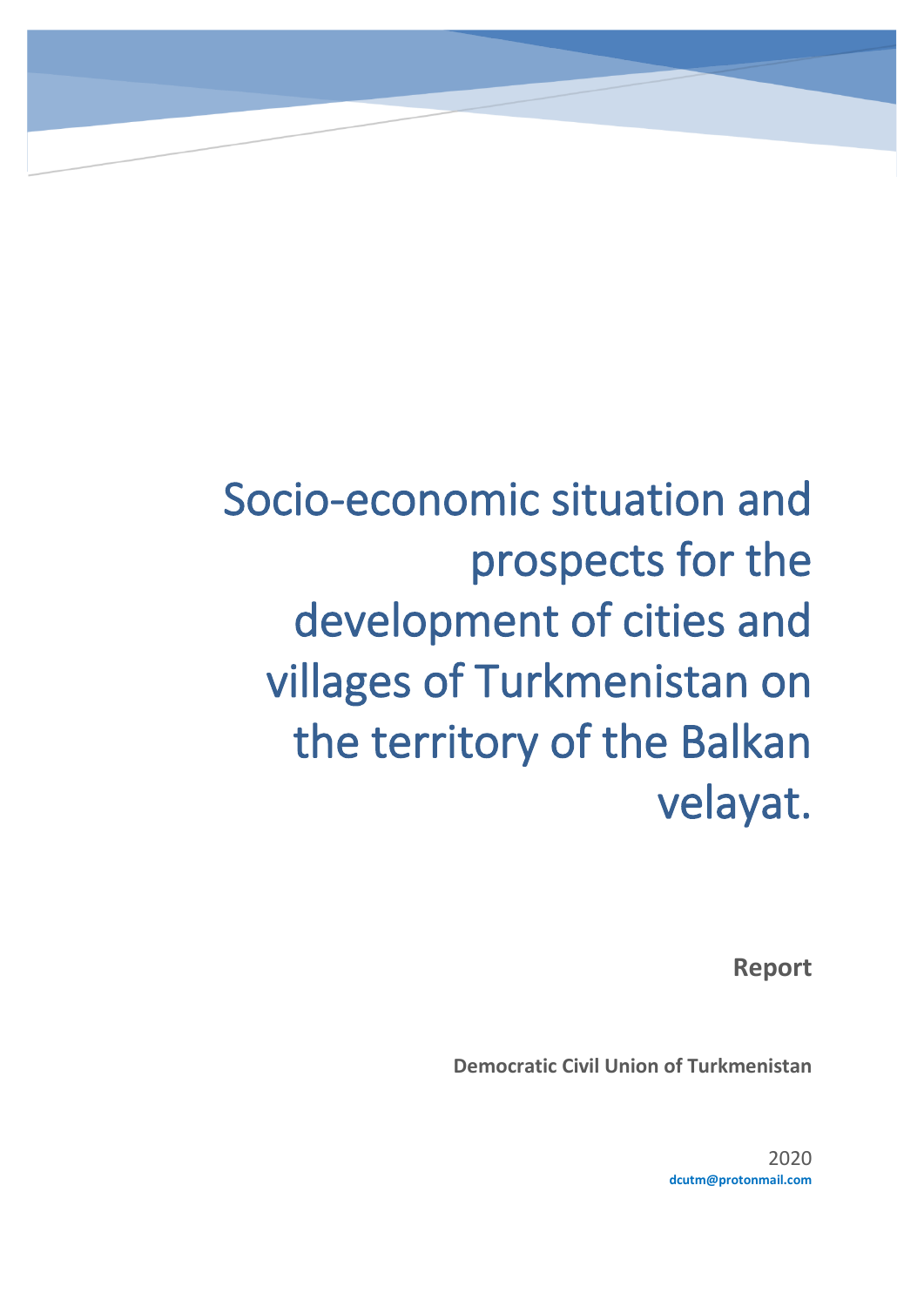# **Contents**

| Socio-economic situation and prospects for the development of cities and villages of Turkmenistan on the  |  |
|-----------------------------------------------------------------------------------------------------------|--|
|                                                                                                           |  |
| Part I. The construction of the Balkan facade of the Era of Power and happiness - a mirror of the socio - |  |
|                                                                                                           |  |
|                                                                                                           |  |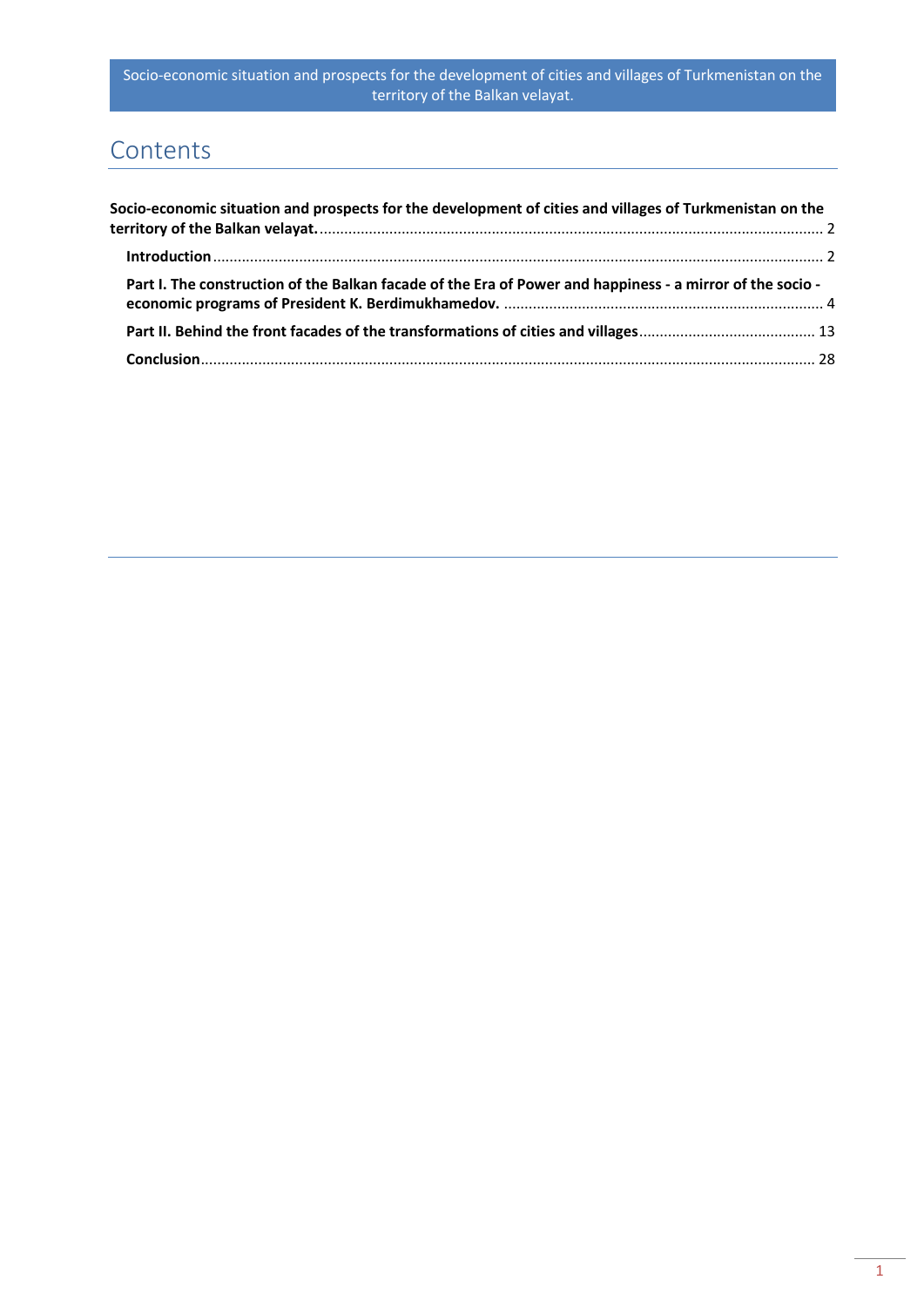<span id="page-2-0"></span>

**Illustration. Balkan velayat of Turkmenistan**

## <span id="page-2-1"></span>Introduction

The proclamation of the beginning of the era of "Power and Happiness" in Turkmenistan required the authorities to develop and implement large-scale projects that confirm this statement for the population and the world community. For this purpose, the Balkan velayat was chosen as an indicative region, where, on the initiative of President K. Berdimukhamedov, pilot projects were developed for the implementation of Maksat Namasy - a large-scale nationwide 3-stage "National Program of socio-economic Development of Turkmenistan for 2011-2030". Plans for the development of all sectors of the national economy, cultural and social spheres were spelled out in Maksat Namasy. Among them are plans for the economic and social recovery of small towns and villages for the period up to 2020<sup>1</sup>, which have exhausted the infrastructure resources of the Soviet heritage and were in a deplorable state. These plans took a leading

<sup>&</sup>lt;sup>1</sup> The national program of the President of Turkmenistan for the radical transformation of the social and living conditions of the population of villages, settlements, cities of etraps and etrap centers for the period up to 2020.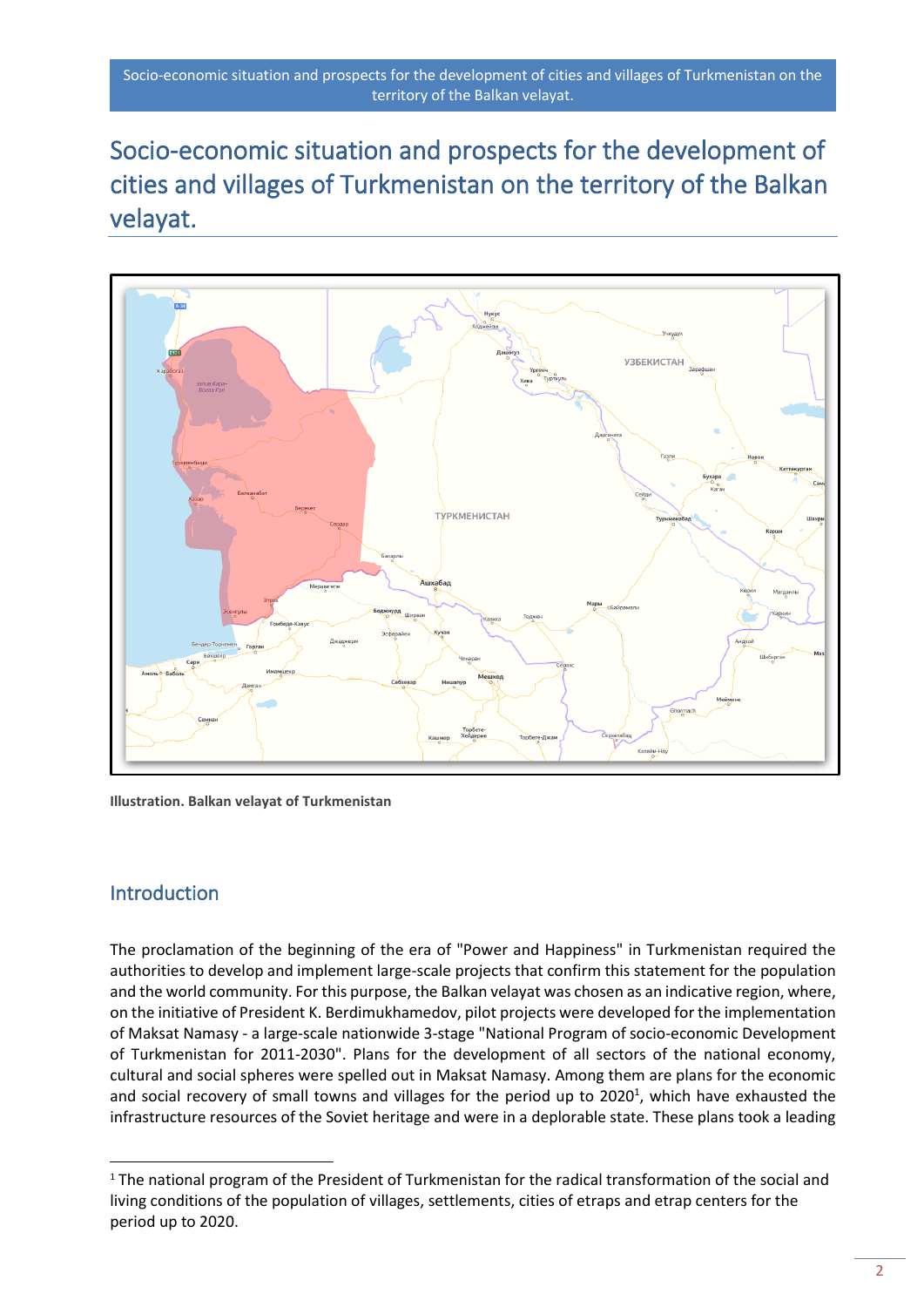position in the first two stages of the national program<sup>2</sup>. It was planned to make the active interrelation of economic and social aspects of regional development dominant in the social transformations of small towns and villages.

A number of large-scale projects implemented in the Balkan velayat became significant events of this time. Among them is the reconstruction of the administrative center of etrap (district) Esenguly, construction of the National Tourist Zone "Avaza", radical reconstruction of the existing capacities of the TKNPZ. In the same row, the opening of a new airport and a new International Seaport of Turkmenbashi, the laying of the North-South railway, the launch of innovative enterprises of the gas and petrochemical industry on the Krasnovodsk Peninsula and in the Kara-Bogaz-Gol zone, the construction of the Turkmen Lake in Karakum and the construction of an innovative village on its shore, which began in 2020. At the same time, most of the projects were implemented in the city of Turkmenbashi and on the territory of the eponymous etrap (district), which occupies half of the Balkan velayat to the north of the transnational railway crossing the country in the latitudinal direction from the Caspian Sea to the Amu Darya.

The choice of the western region as an illustration to the topic under consideration of the undertaken study is dictated by the same considerations that guided the Government of Turkmenistan in determining the place for the pilot run-in of national programs of socio-economic development of Turkmenistan. The presence of a developed industry, production and transport infrastructure, compact settlements in terms of the number of inhabitants and territory, ensured a high speed of project implementation and lower capital investments for their implementation.

The Balkan velayat occupies a special place among the administrative-territorial formations of the regional level. A distinctive feature of this velayat is its favorable geographical location. The eastern part of the Caspian Sea, where the city of Krasnovodsk (Turkmenbashi) was founded, has long been called the sea gate of Central Asia<sup>3</sup>, and the Turkmen Balkans – the Primorsky Territory. The velayat occupies 139.3 thousand square kilometers. This is almost the third part of Turkmenistan (28.5%) and the first place in the country in terms of occupied territory. Western Turkmenistan is rich in minerals<sup>4</sup>, natural energy resources, flora and fauna, and landscape diversity. The population of the velayat is one tenth<sup>5</sup> of the population of the whole country. 4/5 of the population lives in the cities of the velayat. The share of industry accounts for 2/3 of the products produced in the region. On the scale of Turkmenistan, the manufactured goods of the Balkan velayat account for 22% of the country's GDP<sup>6</sup> (gross domestic product). This figure is steadily growing.

There are six etraps, seven cities<sup>7</sup>, 16 urban-type settlements, 40 gengeshes $^{\rm 8}$  and 136 villages in the Balkan velayat. The proposed analytical work presents the administrative centers of etraps: Esenguly (Hasan Kuli), Etrek (Kizil Atrek), Makhtumkuli (Kara Kala), Serdar (Kizil Arvat), Bereket (Kazanjik). The etrap of Turkmenbashi is considered separately together with the city of Turkmenbashi (Dzhanga), which was the administrative center of the Krasnovodsk district in the 20-50s of the last century and, according to tradition, has retained the status of the economic, cultural and historical center of the district to this day (not to be confused with Turkmenbashi-Krasnovodsk, a neighboring large city and port). At the beginning

<sup>2</sup> 2011-2015 and 2016-2020.

<sup>3</sup> Central Asia-since Turkmenistan gained state independence.

<sup>4</sup> Almost the entire periodic table is presented in the Kara-Bogaz-Gol Bay on the Caspian Sea.

<sup>5</sup> 8 to 12%.

 $6$  According to other sources  $-25%$ 

<sup>7</sup> Their number is constantly growing by renaming settlements and villages by local authorities into "small towns", or, in Turkmen, - shakherchi. This is done in order to create a good picture of the sustainable urbanization of the region (country), but most importantly - to increase budgets and expand staff in towns and villages in connection with their acquisition of a new administrative and territorial status.

<sup>&</sup>lt;sup>8</sup> In Soviet times, the territory of village councils (possovets) with settlements, industrial infrastructure and agricultural land.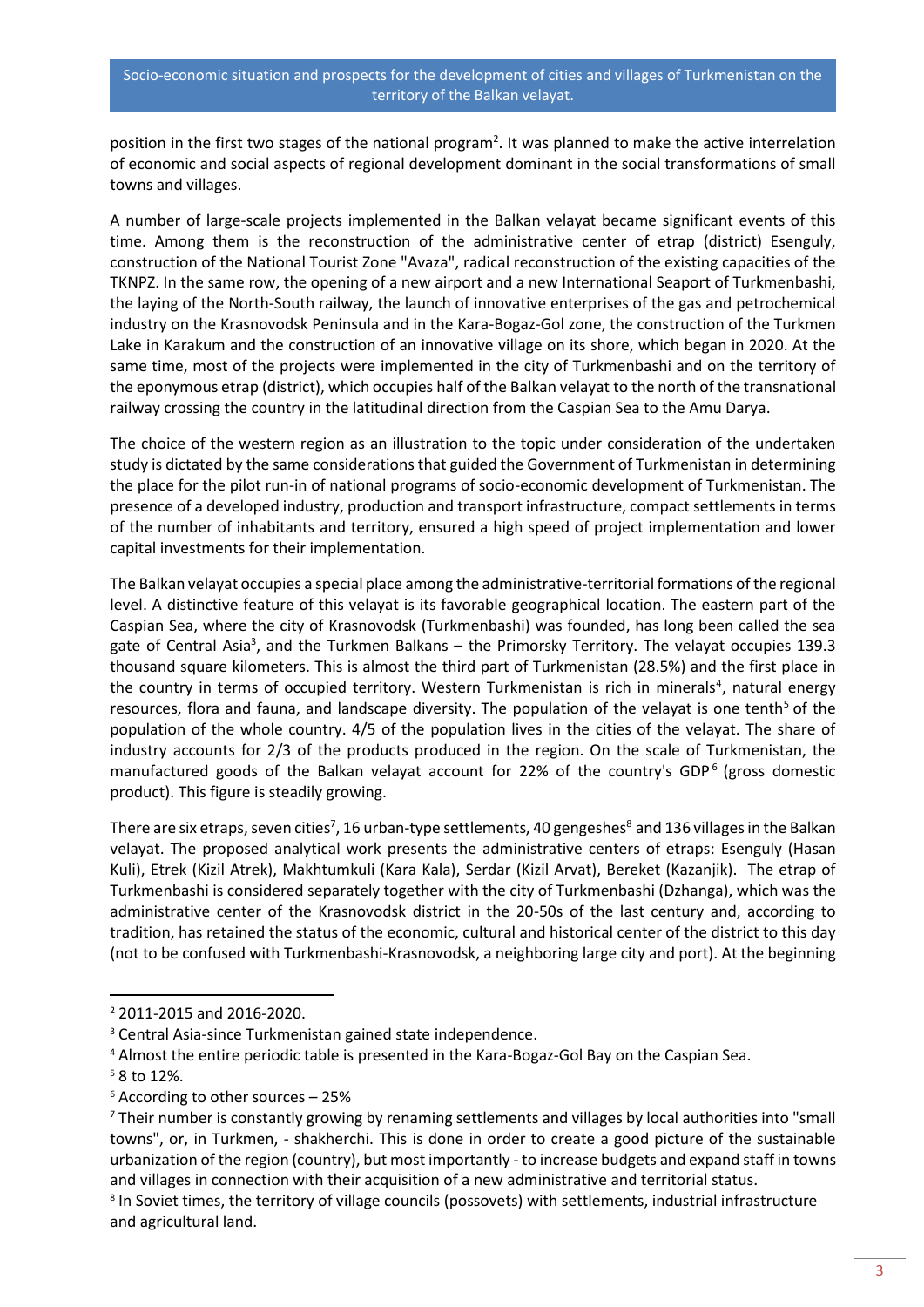of Berdimukhamedov's reign, this entire territory became a testing ground for the run-in of the socioeconomic development program of Turkmenistan proclaimed by him, using the example of the implementation of the strategic potential of the Primorsky region for the country. The program was supposed to confirm to the people and to the world community the Era of Power and Happiness that has come in Turkmenistan. For this purpose, the concept of socio-economic development of the Balkan velayat for 2008-2012 was approved. The concept tested in Western Turkmenistan has formed the basis for long-term reforms and continues throughout the country.

As a result of huge investments from budget funds and profits of enterprises of the public sector of the economy, dozens of socio – cultural and industrial facilities were built in the etraps (districts) of the Balkan velayat, in the city of Turkmenbashi and the administrative center of the Balkan velayat - Balkanabat.

In the first part of this report, the implemented projects are reflected in the administrative-territorial sequence of etraps and cities of the Balkan velayat, starting with the pilot project in shakherchi (urbantype settlement-village) Esenguly. And the second part analyzes the reasons why many projects have remained monuments of the ambitions of the President of Turkmenistan, and why many localities have remained aloof from large-scale, and mostly politically motivated transformations.

# <span id="page-4-0"></span>Part I. The construction of the Balkan facade of the Era of Power and happiness - a mirror of the socio - economic programs of President K. Berdimukhamedov<sup>9</sup>.

In March 2007, shakherchi (village) Esenguly<sup>10</sup> and the eponymous etrap were chosen as the first indicative territory from which positive changes were to come to all corners of the country. Construction in the Esenguly etrap was carried out at a rapid pace<sup>11</sup>.

In the village of Esenguly - the administrative center of etrap<sup>12</sup>, a multimedia school for 500 seats and a kindergarten for 140 seats, a multidisciplinary hospital<sup>13</sup> for 70 beds with a maternity ward and a health house<sup>14</sup> were put into operation in a short time. A Palace of culture<sup>15</sup>, a shopping center, a seawater

<sup>&</sup>lt;sup>9</sup> The socio-economic programs attributed to Berdimukhamedov today, including "New Village", "Education", "Health", the development of physical culture movement and high-performance sports, the construction of the Avaza NTZ, the reconstruction and modernization of the TKNPZ, the seaport and other large-scale projects were formulated and implemented during Niyazov's presidency.

<sup>&</sup>lt;sup>10</sup> The village of Hasan-Kuli before becoming part of Russia with a fishing and livestock lifestyle. In Soviet times, it was transformed into the village of Hasan-Kuli. As part of the Krasnovodsk region and during its abolition, it was a rural, volost and district center. In the era of independence, it was transformed into the administrative center of the eponymous etrap. In 2016, it was renamed shakherchi Esenguly. In 2020, approximately about 9.5 thousand people lived in etrap.

<sup>&</sup>lt;sup>11</sup> In March-December 2007, immediately after the inauguration of Berdimukhamedov, almost all the objects planned for construction in the urban village of Hasan-Kuli were commissioned, which indicates his predecessor as the author of the reconstruction of Hasan-Kuli within the framework of the "Village" program prepared by him.

<sup>&</sup>lt;sup>12</sup> Esenguly. The status of the urban - type settlement since 1935. The name until 1933 was Hasan-Kuli. In May 2016, it was granted the status of a city.

<sup>&</sup>lt;sup>13</sup> The building of the central hospital of etrap. Before independence, it was the central district hospital.

<sup>&</sup>lt;sup>14</sup> The new building of the polyclinic. The total cost of the two medical institutions is 3 million 208

thousand 313.72 euros.

<sup>&</sup>lt;sup>15</sup> For 350 seats.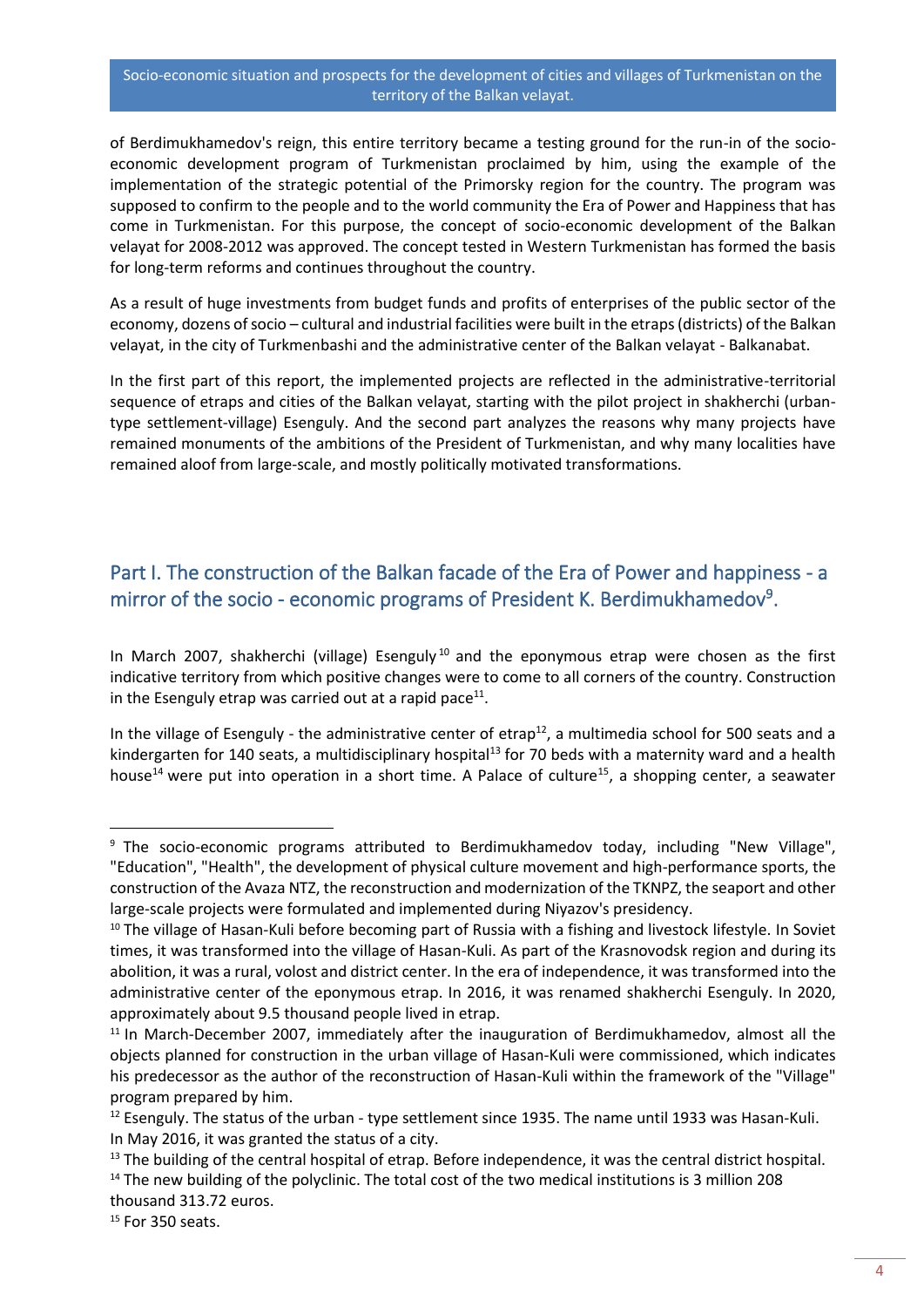desalination plant<sup>16</sup>, a stadium and a sports and recreation complex were built. In addition, a modern administrative building of the etrap hyakimlik (executive authority) was built in the village of Esenguly. Comfortable residential houses (cottages)<sup>17</sup> have become the hallmark of the social well-being of the village. Esenguly began to be called a symbol of the new Turkmen village.

The Esenguly etrap development project was launched in the spring of 2007 during Berdimukhamedov's<sup>18</sup> first trip here. During the implementation of the project, more than 20 different objects were built. In 2008, in addition to social and cultural facilities, a new carpet factory building for 300 jobs was included in their number. The issue of creating an industrial-type fishing farm in etrap was resolved, small vessels (20 units) with tools for coastal fishing were purchased, a tender was announced for the construction of a complex for processing fish products with a production infrastructure<sup>19</sup>.

Simultaneously with the new buildings in the administrative center, construction was carried out in the villages of etrap. So, in Chekishlyar and Karadegish, modern schools for 240 places each came into operation.

The transformations in the gengeshliks<sup>20</sup> concerned mainly the distant prospects of their development and were more declarative in nature. This was supposed to radically improve living conditions in settlements near Keimir, Southern Kamyshlydzh, Akpatlauk, Korpedzhe, Shatut, Ekerem, Nebitlitdzhe and other large oil and gas fields. From here, oil goes to the oil refinery in the city of Turkmenbashi, and natural gas goes to the Turkmenistan-Iran gas pipeline and the northern branch of the Turkmenistan-Europe interstate highway stretched along the Caspian coast along the route, Ekerem-Belek-Garabogaz. On the territory of the Esenguly etrap, it was planned to build a medium-capacity oil refinery and a modern seaport in the village of Ekerem, as well as laying railway branches from the transnational North-South steel highway to it and the village of Karadepe from the Etrek village of Madau. The Esenguly development programs involved the expressway from Balkanabat, laid through the settlements of Kumdag-Madau-Etrek to the Etrek village of Gudriolum<sup>21</sup> on the border with Iran. The road was associated with plans for the revival, rise and development of rain-fed agriculture, animal husbandry and processing industries in the Esenguly and Etrek etraps.

**In the etrap of Etrek <sup>22</sup> and its administrative center <sup>23</sup> - the village of Etrek,** socio-economic transformations began immediately after Esenguly. The incentive for this was the laying of the Bereket-Etrek section on the Kazakhstan-Turkmenistan-Iran railway. With the implementation of this project, railway stations with modern track infrastructure, power supply, communications, bridges, passenger stations and office premises for road workers appeared near the Etrek villages of Danata, Dovlyar, Bugdaily, Balkui, Madau, Akjadepe.

In shakherchi Etrek, a kindergarten for one hundred kids, two dozen high-comfort residential buildings for families of railway workers, a station building and an original symbolic geographical and topographic access arch were erected according to standard projects.

For the maintenance of rolling stock at the Etrek station, a centralized relay protection point, a complex of fan depot facilities, loading and unloading platforms for receiving and sending large-capacity containers

<sup>&</sup>lt;sup>16</sup> With a capacity of 3000 thousand cubic meters per day.

<sup>&</sup>lt;sup>17</sup> Three residential 4-apartment buildings for civil servants.

 $18$  To the village of Esenguly – the administrative center of etrap.

 $19$  A production complex for breeding and processing commercial fish with a capacity of 50 tons per year, with a total cost (including VAT) of 10 million 994 thousand 999 US dollars.

<sup>&</sup>lt;sup>20</sup> In Soviet times - the territories of possovets and village councils.

<sup>&</sup>lt;sup>21</sup> Güdürolum - on the administrative-territorial map of Turkmenistan.

<sup>&</sup>lt;sup>22</sup> Population of 11 thousand people, as of 2020.

<sup>&</sup>lt;sup>23</sup> In Soviet times, the village of Kizil-Atrek, since 2016 - shakherchi Etrek.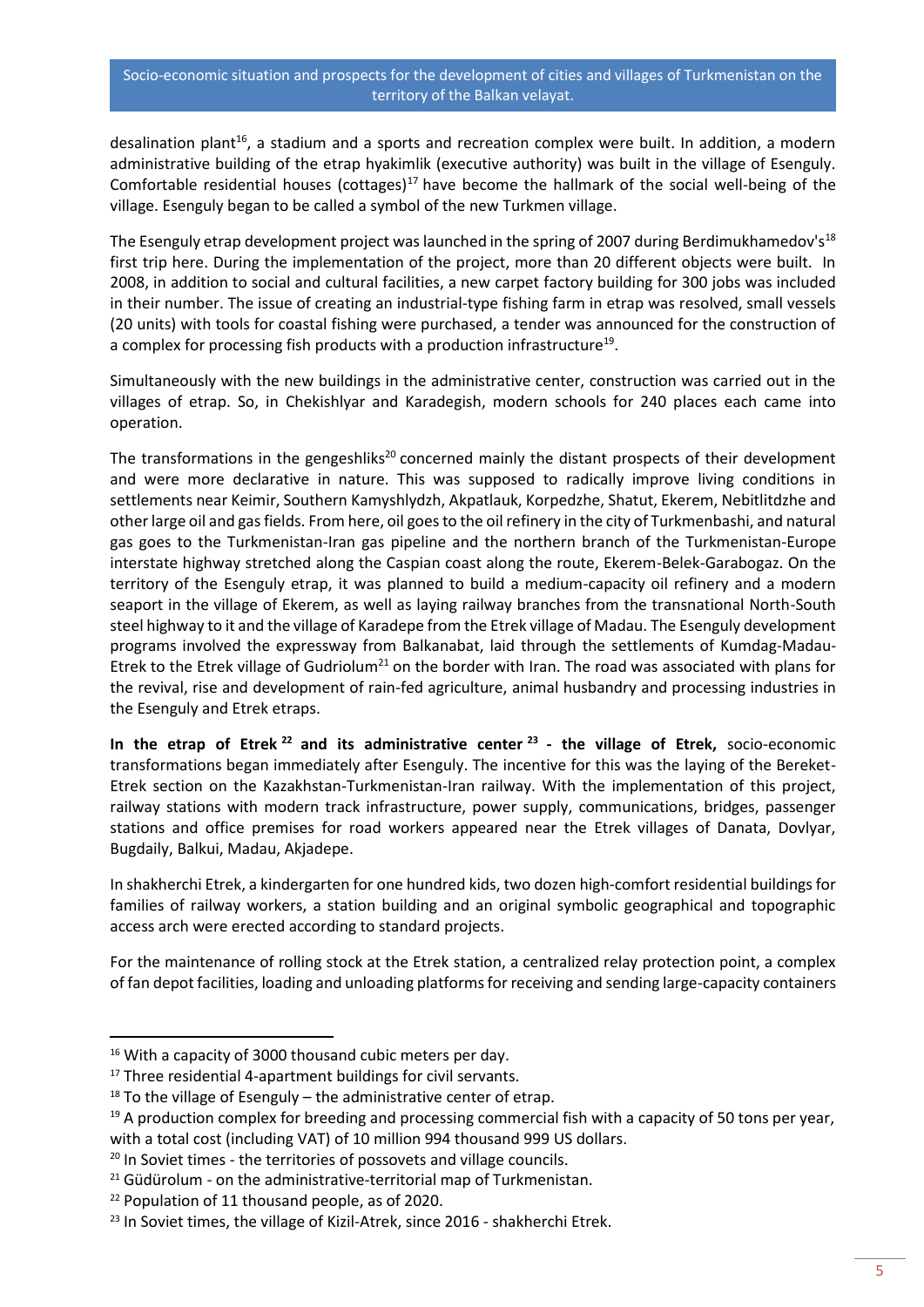have been built. In the system of engineering structures of the station, there is a turning circle with a lifting capacity of 280 tons for turning diesel locomotives and a platform for replacing wagon wheel pairs.

A checkpoint building has been erected and equipped at the Akyaila station on the border with Iran. The total length of the railway section Bereket (former Kazandzhik) - Etrek, together with side and additional tracks, is 325 km, of which the main highway is 256.5 km. The Etrek section of the North-South<sup>24</sup> railway is given great importance in the formation of new routes using the potential of TRACECA in the direction of Europe-Caucasus-Asia and the Uzbekistan-Turkmenistan-Iran-Oman-Qatar<sup>25</sup> transport corridor. It is expected that the role of the Etrek etrap in the system of international transport links will increase even more with the launch of another new route, namely, the Turkmenistan-Afghanistan-Tajikistan railway, at full capacity.

In the administrative center and villages of the Makhtumkuli etrap<sup>26</sup>, socio-economic reforms were launched four years after they began in the Esenguly etrap and shakherchi<sup>27</sup>. A multimedia school for 500 students, a kindergarten<sup>28</sup> for 80 visits and a sports school for 365 seats were built there, similar to those in the neighboring Esenguly and Etrek etraps. A gas station with a capacity of 240 cars/hour and other facilities were also built there. The Sumbar plant for the production of drinking water from mountain springs and soft drinks was commissioned in the Daikhan association "Yenishch". A comprehensive school for 170 students has been opened in the village of Gagel of gengeshlik Yankel, and a new school for 240 places has been opened in the village of Yankel (the central estate of the eponymous gengeshlik). In the village of Gerkez – the birthplace of the Turkmen poet and philosopher Makhtumkuli - a park ensemblemuseum dedicated to the Turkmen classic has been erected and equipped.

A great event for the Makhtumkuli etrap<sup>29</sup> center was the construction and commissioning of the production complex named after the Hero of Turkmenistan, mother of the first President of Turkmenistan Gurbansoltan Eje on its territory. The complex consisted of factories - clothing and footwear, with an annual capacity of half a million pairs of leather shoes and three million seven hundred thousand pieces of finished garments. The construction of a light industry enterprise, which, as expected, would employ eight hundred people, cost Turkmenistan six million 850 thousand US dollars, which, according to experts, should have paid off within three and a half years.

In the Serdar etrap<sup>30</sup>, innovative transformations of cities and villages of the Balkan velayat were marked by the diversion of an additional channel from the bridge on the 969th kilometer of the Karakum River in 2008. A new 38-kilometer canal was laid in the direction of the Daikhan associations "Goch", one named after Azadi, one named after Niyazov, "Purnuar", in order to expand the irrigated land here by 20 thousand hectares and water the fields of the neighboring Bereket etrap<sup>31</sup> for the intensification of crop

<sup>29</sup> The former village of Kara-Kala.

<sup>24</sup> Uzen (Kazakhstan) – Serkhetyaka – Kyzylgaya – Bereket - Etrek (Turkmenistan) – Gorgan (Iran).

<sup>&</sup>lt;sup>25</sup> The agreement on its creation was signed in Ashgabat in April, 2011.

<sup>&</sup>lt;sup>26</sup> The former district of Kara-Kala of the Krasnovodsk region with the administrative center in the village of Kara-Kala, which was renamed the village of Makhtumkuli, which received the status of a city (shakherchi) in 2016. The population is 14 thousand people.

<sup>&</sup>lt;sup>27</sup> At that time, the administrative center of the Makhtumkuli etrap was an urban - type settlement. <sup>28</sup> In 2008-2012, 25 schools and kindergartens of a new model were built in the Balkan Velayat. In the following years, the number of school and preschool education facilities under construction and put into operation has significantly decreased. By 2020, there was a clear shortage of places in schools and preschool institutions (the coronavirus pandemic showed this).

<sup>&</sup>lt;sup>30</sup> The former Kizil-Arvat district with the center in the urban-type settlement of Kizil-Arvat, which received the status of a city in 1935. During the years of independence, it was renamed the city of Serdar. By 2020, the population of etrap has approached 90 thousand people.

<sup>&</sup>lt;sup>31</sup> The former Kazanjik district.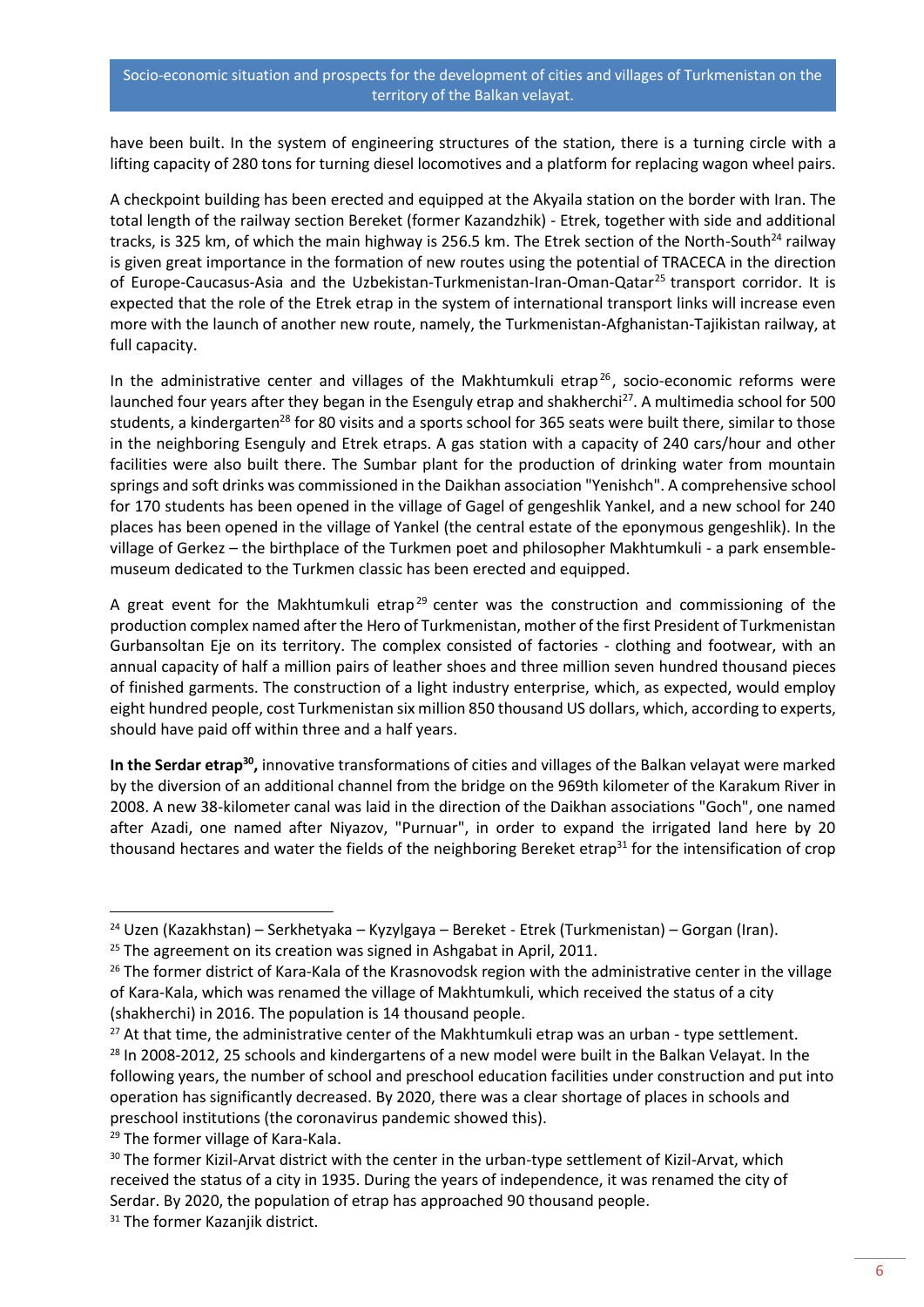production and animal husbandry. The irrigation facility with a capacity of 20 cubic meters of water per second was associated with the arrangement of new villages, the creation of new jobs.

At the same time, the construction of industrial, municipal and socio-cultural facilities has begun in the city of Serdar. The list of particularly significant objects was headed by the building of the hyakimlik (city hall) of the city with a conference hall for 300 seats and a dining room of the same capacity. The city has acquired a shopping center with an open market-bazaar and a parking lot. The building of the center houses the offices of entrepreneurs - mainly individuals (individual enterprises).

A new building was built in the city for a carpet factory, which was called the enterprise of artistic carpet making. The factory is designed to employ 500 people, mainly young women and girls. The productivity of the enterprise is five thousand m2 of carpets and carpet products.

Among the new production facilities is a complex for the production of 50 thousand tons of flour per year, with an elevator for storing 50 thousand tons of grain<sup>32</sup>. In addition, a new railway station and a passenger station "Serdar" were built. The Serdar bus station with a passenger station has been put into operation.

The socio-cultural block of objects erected in the city of Serdar includes a house of culture for 500 seats<sup>33</sup>, a school of carpet making and fine arts<sup>34</sup> for 300 seats, a kindergarten for 160 seats and secondary schools<sup>35</sup>. A real gift for the city was a stadium with three thousand seats, a sports and recreation complex and a swimming pool. Two 16-apartment 2-storey houses and two 32-apartment 4-storey residential buildings of improved layout were built. A new infectious diseases hospital has been put into operation.

Municipal facilities in Serdar have been replenished with modern sewage treatment facilities, overpass overpasses on railway tracks and mudflow branches, which have increased the safety of people and improved the environmental situation in the city, which is prone to natural floods from the mountains during heavy rains.

In the Bereket etrap<sup>36</sup>, the prescribed items of the directive program for the radical transformation of the social and living conditions of cities and villages were carried out according to almost the same patterns as in the neighboring districts in the south of the Balkan velayat. In the city of Bereket, during the implementation of the program, an artistic carpet weaving enterprise<sup>37</sup>, a sewing factory<sup>38</sup>, telephone stations, electric substations, a kindergarten<sup>39</sup>, secondary schools<sup>40</sup>, a cultural center<sup>41</sup>, a polyclinic<sup>42</sup>, a hospital<sup>43</sup>, markets, shopping centers, a sports and recreation complex, four 2-storey 8-apartment residential buildings and other industrial and socio-cultural facilities were put into operation. The new

<sup>&</sup>lt;sup>32</sup> The total cost of the object is 19 million 700 thousand euros.

<sup>&</sup>lt;sup>33</sup> With a library, exhibition and dance halls, an auditorium for 500 seats, an orchestra pit, recording and choreography studios, computer courses, a conference hall, a library and a dining room for 130 seats.

<sup>34</sup> The school, designed mainly for the training of future carpet makers, has opened additional classes in painting, sculpture, jewelry, music and theater arts.

<sup>&</sup>lt;sup>35</sup> Two schools for 600 students each and one for 320 student places. A sports school with 350 seats has been built in the village of Janakhir.

<sup>&</sup>lt;sup>36</sup> The former Kazandzhik district with the administrative center in the village of Kazandzhik, which received the status of a city in 1939. In the era of independence, it was renamed the city of Bereket. The population of etrap exceeded 35 thousand people in 2020.

 $37$  Carpet factory for 120 jobs with a capacity of two thousand square meters of products per year.

<sup>&</sup>lt;sup>38</sup> For 150 workplaces with a capacity of 600 thousand pillowcases and sheets per year.

<sup>&</sup>lt;sup>39</sup> Kindergarten in the city of Bereket for 160 kids.

 $40$  Two schools, with 520 and 340 seats, are equipped with interactive multimedia, language and computer classes.

<sup>&</sup>lt;sup>41</sup> With a concert hall for 400 seats, a library and creative studios, like in Serdar.

<sup>&</sup>lt;sup>42</sup> Health house for 100 visits per day.

<sup>43</sup> A multidisciplinary medical center with 130 beds.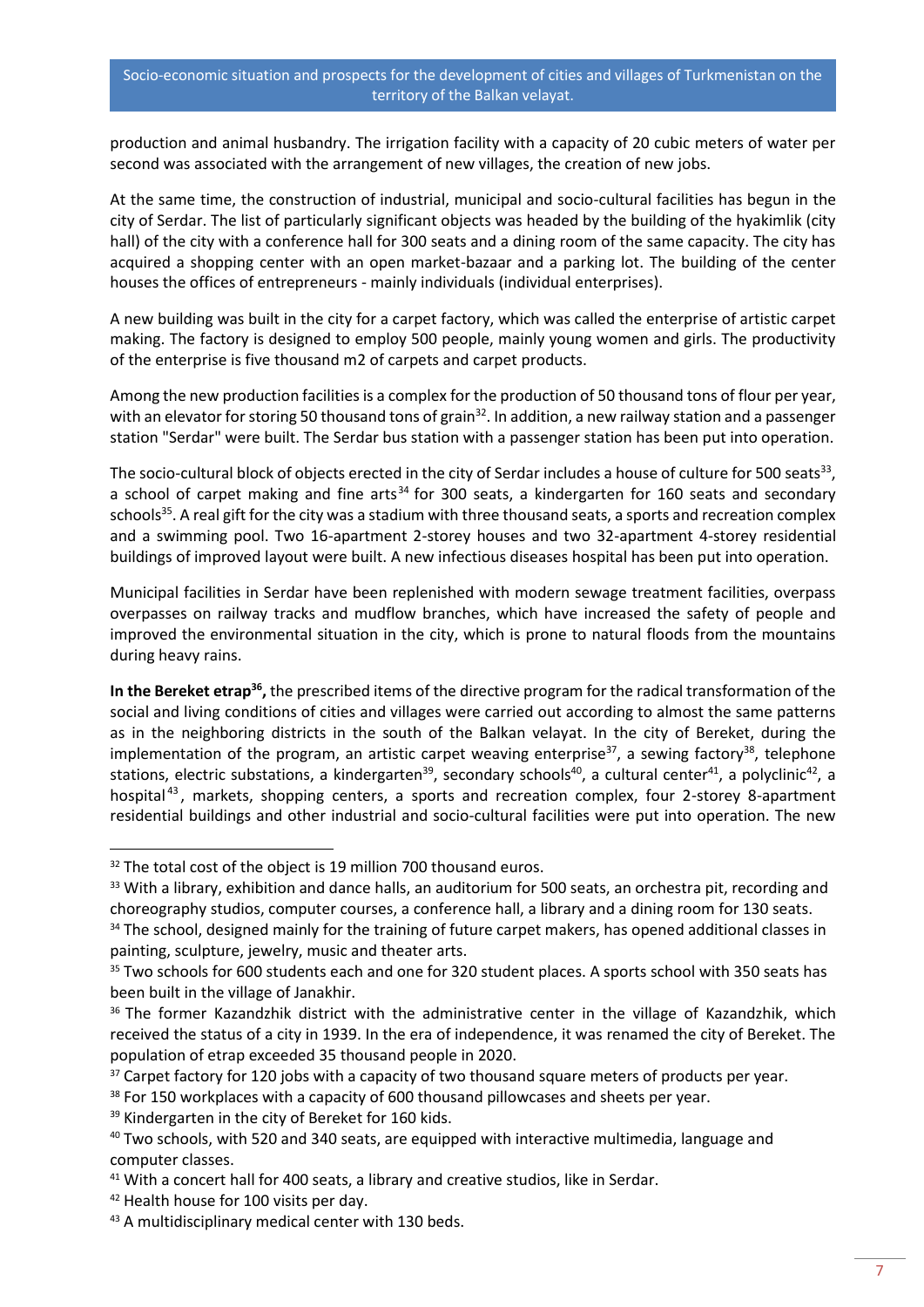manufacture was the production of iodine products at the enterprise with a capacity of 300 million 500 thousand packages per year<sup>44</sup>.

In addition, a new post office building with a telephone exchange for 1000 subscribers, an office of the city's hyakimlik, and a new hotel for 50 people has been built in Bereket. In the public utility service of the city, water and sewer networks, other engineering communications have been modernized. An intercity bus station with a parking lot has been built. A motor transport company with a large fleet of cars<sup>45</sup> has been opened to provide services to enterprises, institutions and the population. A new enterprise has been created - "Bereket Production Department" for the production of crushed stone, washed sand, gravel-sand mixture and other non-metallic building materials to cover the needs for the construction of roads, engineering structures, industrial, public and residential buildings.

As part of the presidential reforms, a poultry breeding complex was opened in the village in the Bereket etrap, designed to produce eight million eggs per year, keeping 50 thousand laying hens<sup>46</sup> and raising 400 thousand chickens per year.

The construction of the Uzen – Kyzyl – Kaya – Bereket – Etrek – Gorgan<sup>47</sup> transnational railway had a huge impact on the formation of priority directions in the modernization of the city infrastructure of Bereket. On the Turkmen section of the North-South railway, Bereket was assigned the role of a central junction station. In this regard, a new depot was built on the site of the locomotive depot built at the beginning of the twentieth century - the largest enterprise in the railway industry in velayat<sup>48</sup>.

**The city of Balkanabat<sup>49</sup>, a major industrial and cultural center** of Western Turkmenistan**, was also affected by the transformations.** Formally, the administrative centers of the velayats were not included in the list of settlements covered by the presidential program of social and household transformations of cities and villages until 2020. However, most of the budget funds, despite targeted program investment, were directed to the development of these centers. The capital of the Balkan velayat is no exception – a city of original architecture and thoughtful development of residential areas with a strict layout on the cardinal directions. Balkanabat is decorated with numerous parks, squares, monuments to the ancestors of Turkmens and the memorial of military glory named after the Hero of Turkmenistan Atamurat Niyazov. There are no industrial enterprises in the city – all of them are taken out of the city limits.

After gaining independence, the city began to be built up with modern buildings of the socio-cultural sphere, architectural and park complexes, and replenished with innovative urban engineering facilities. Before the implementation of the presidential program on the transformation of cities and villages of Turkmenistan until 2020, a gas turbine power plant<sup>50</sup> and a diagnostic center<sup>51</sup> were put into operation in Balkanabat.

<sup>44</sup> The project cost of the new medical industry facility is 22 million US dollars. Annual production: 250 million iodine sticks, 50 million iodine pencils and 500 thousand dental tampons. The production uses local raw materials – Turkmen cotton and iodine-bromine waters.

<sup>45</sup> 70 motor transport units.

<sup>46</sup> Having a replacement fund of seven thousand elite chickens.

 $47$  On the Turkmen map – Gürgen (Iran); in the Russian transcription - Gurgen.

<sup>&</sup>lt;sup>48</sup> The shortest and most convenient route from Europe to the ports of the Persian Gulf, to South Asia and the Middle East passes through the Bereket station. The total length of the steel route, from the Kazakh steppes through the Western Karakum Mountains to the north of Iran to the mountainous province of Gulistan, is 900 km. The new Uzen – Bereket – Etrek – Esenguly will pass through the southern etraps of the Balkan velayat, rich in energy carriers and other raw materials.

 $49$  The former Nebit-Dag, the status of the city since 1946. The population in 2029 is about 95 thousand people.

<sup>50</sup> With a generation capacity of 126 megawatts.

 $51$  With a channel capacity of 200 people per day.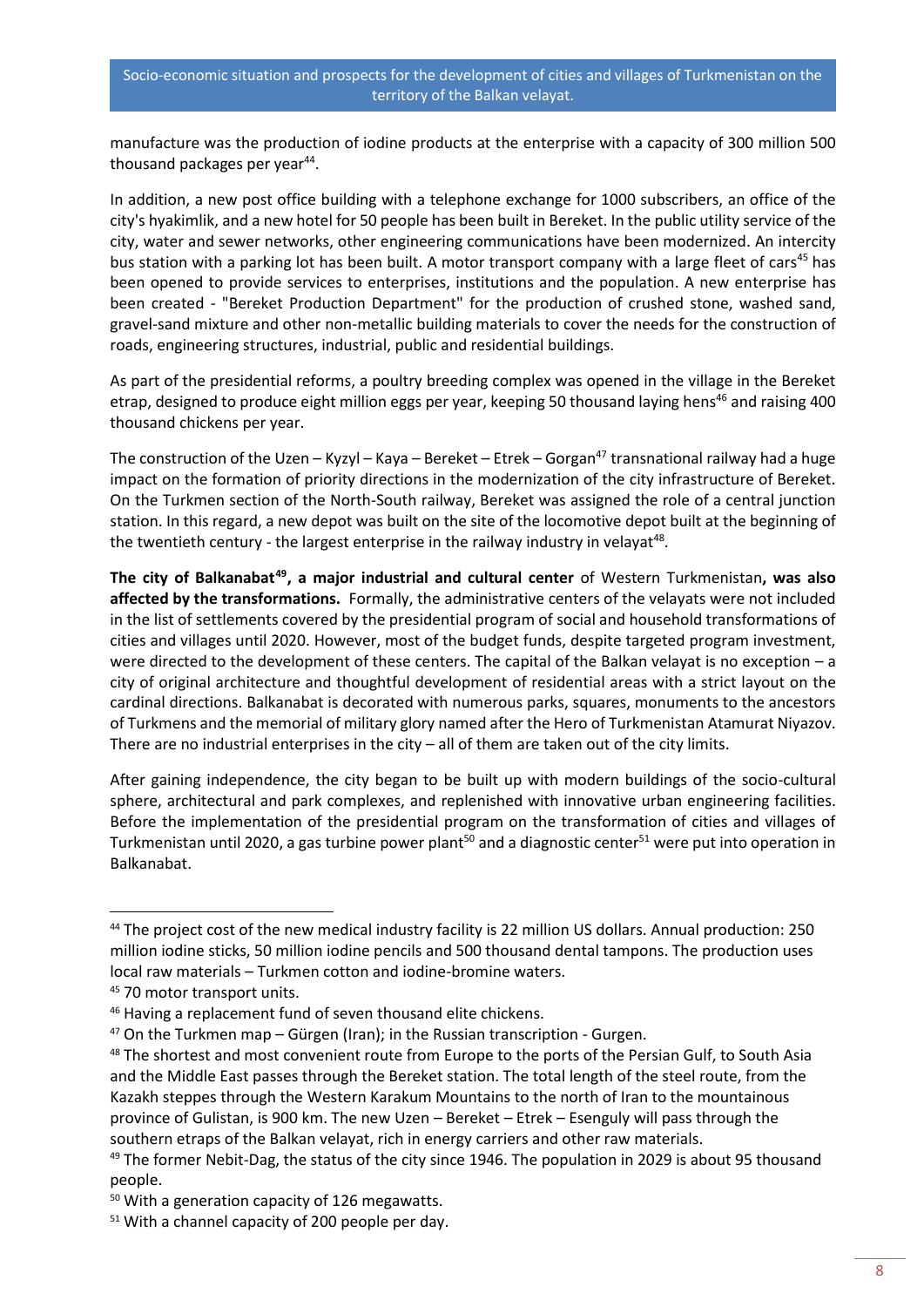In 2008-2009, the urban planning modernization of Balkanabat began. The Center for the Protection of Maternal and Child Health "Ene Myakhri", a new building of the historical and local history museum, a 2 storey shopping center with a multidisciplinary market<sup>52</sup>, a drama theater, a sports town<sup>53</sup> with a hotel and a stadium for 10 thousand seats, an equestrian complex with a racetrack, a sports and recreation complex and other facilities were built. The city was decorated with the buildings of the Palace of Culture, the Bagt Koshgi Wedding Palace, the hyakimlik and the 7-storey library<sup>54</sup> of the Balkan velayat. Two kindergartens<sup>55</sup>, two multimedia schools, an educational complex with a 420-seat rehabilitation center for children with disabilities have been opened, and a "Health Path" has been laid.

Within the framework of urban transformations, large-panel construction of houses of the city housing fund was revived, departmental residential buildings<sup>56</sup> were erected, city streets and facades of old residential buildings were reconstructed, which gave a new modern look. The second gas turbine power plant of 254.2 MW was built and put into operation. The production of washed sand in the amount of 36.5 thousand cubic meters per year and expanded clay has been established.

A kaolin plant was opened in 2008 in **Jebel<sup>57</sup> ,** a suburban village of Balkanabat. In 2011, the largest cement plant in Turkmenistan was built with an annual capacity of one million tons of finished product. In 2014, a plant for packaging therapeutic mud and sea salt<sup>58</sup> was launched. A pharmaceutical enterprise for the production of iodine products was also put into operation there.

In the vicinity of Jebel, on the territory<sup>59</sup> under the jurisdiction of the Balkanabat city hyakimlik, there is a balneotherapy mud clinic Mollakara. The medicinal properties of the muds of the salt lake Mollakara have been known for a long time. Now on its shore, 24 km from Balkanabat, a whole resort village of Mollakara has appeared with two, three and six-storey residential and medical buildings, mud and water baths, a laboratory, physiotherapy, diagnostic and other departments. The funds included in the project estimates of the National Program for the Transformation of Cities and villages of the Turkmen hinterland until 2020 were allocated for the modernization of the sanatorium.

In the city of Khazar<sup>60</sup>, the administrative center of the Cheleken Peninsula, during the implementation of the program for transforming the social and living conditions of cities and villages of Turkmenistan until 2020, about a dozen $61$  enterprises and industries of the oil and gas complex and the chemical industry operated. Of these, the city-forming centers were the Cheleken Chemical Plant, the carbon black plant,

<sup>52</sup> With a project cost of 89 million manats; an area of 35 hectares, with 120 shops and more than 500 shopping sections.

<sup>&</sup>lt;sup>53</sup> The project cost is 20 million US dollars.

<sup>&</sup>lt;sup>54</sup> The cost is 78 million 375 thousand manats.

<sup>&</sup>lt;sup>55</sup> For 160 seats each.

<sup>56</sup> Two 2-storey 18-apartment buildings, two 2-storey 16-apartment buildings, three 12-storey 96 apartment buildings commissioned by the State Corporation Turkmennebit.

 $57$  The urban – type settlement is 18 km from Balkanabat. In the media and official correspondence, they are often called, as we pointed out above, "shakherchi" - "town". The former center of extraction and grinding of table salt. The status of the urban – type settlement since 1940.

<sup>&</sup>lt;sup>58</sup> An enterprise for the packaging of therapeutic mud with a capacity of 600 packages of finished products per hour and 3600 packages of sea salt per hour. During the year, the therapeutic mud workshop is able to produce 200 thousand packages of Mollakarin clay and 100 thousand packages of volcanic mud. The project cost is 10 million US dollars.

<sup>&</sup>lt;sup>59</sup> It exceeds the area of the Cheleken Peninsula by four times. It extends from the town of Yaskhan in the north-east of Balkanabat to the coast of the Caspian Sea in the Turkmen Bay on the traverse of Ogurjali Island.

 $60$  The former urban – type settlement of Cheleken, received the status of a city in 1956. The population in 2020 is 25 thousand people.

 $61$  This number has hardly changed by 2020.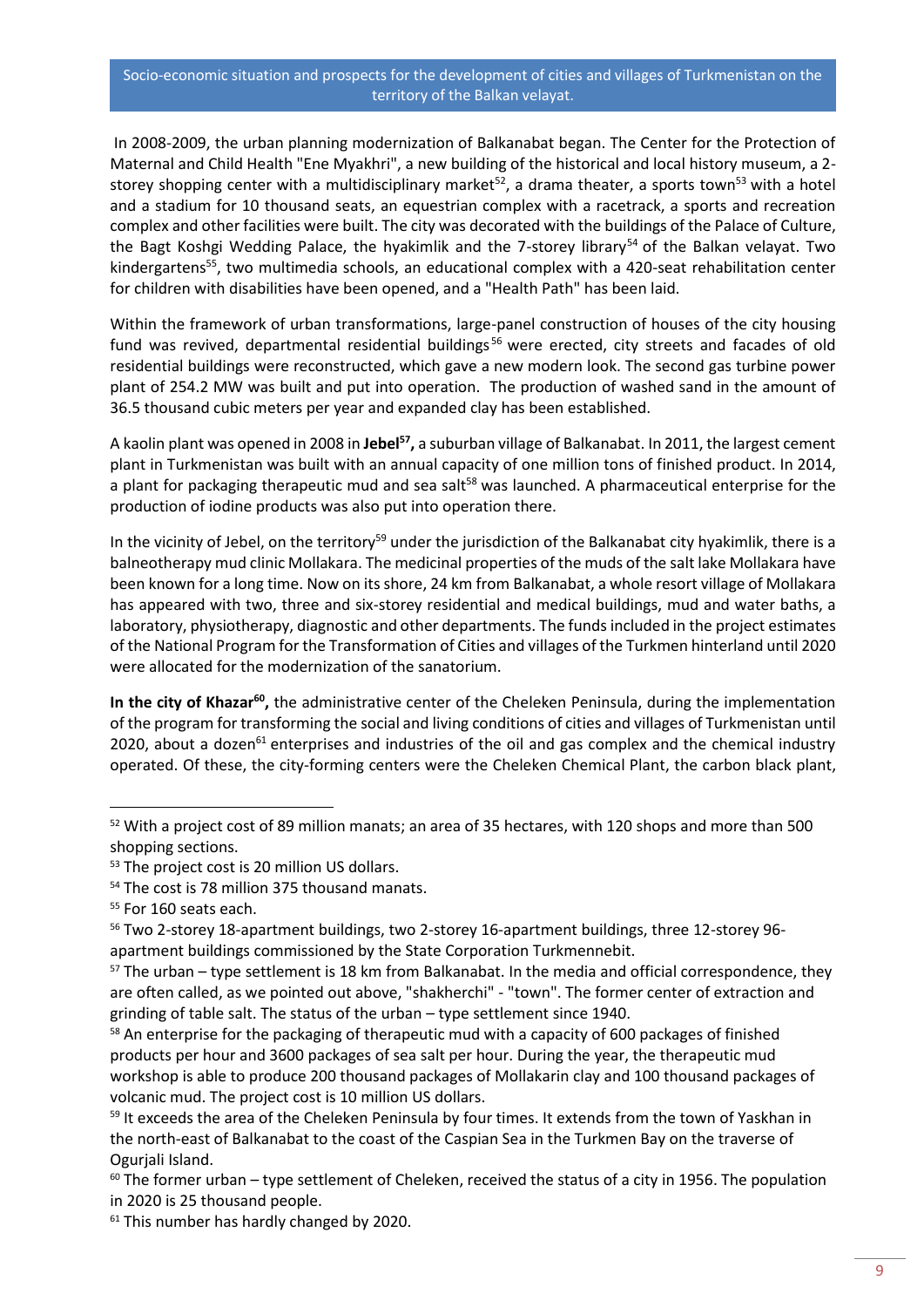NGDU Galkynyshneft<sup>62</sup>. In the era of independence, the leadership in social cooperation with the population of the city passed to the British-Arab oil company Dragon Oil, which has been operating on the Turkmen shelf since the end of 1999. Thanks to the company's investments, a desalination plant<sup>63</sup> was built in Khazar, the city engineering networks and the city hospital were reconstructed. Dragon Oil has built a children's health center with 400 beds<sup>64</sup>, equipped an oil collection point<sup>65</sup>, built the Aladzha oil loading pier and the Khazar port, laid technological roads, built a new health center (polyclinic) for 200 patients a day. With the organizational and material support of the Dragon Oil company, new buildings of a sports and recreation complex and a sports school have been completed. At the request of NGDU Galkynyshneft, a recreation center "Khazar", a kindergarten "Dostluk" and other facilities were built. The Khazar compressor station was built on the peninsula by the order of Turkmenneft Group of Companies.

**The city of Turkmenbashi<sup>66</sup>** was in the focus of perestroika immediately after the start of transformations in the Esenguly etrap center. On July 24, 2007, Berdimukhamedov signed a decree on the establishment of the National Tourist Zone "Avaza" in the town of Avaza on the seashore in the suburban zone of the city of Turkmenbashi. The sanatorium-resort project was implemented in three stages. As part of the first stage, one billion US dollars was allocated from public funds. In total, from 2007 to 2020, about three and a half billion dollars were invested in the implementation of the recreational and tourist project. The project has been repeatedly criticized by environmentalists, since the necessary environmental assessments were not carried out before the implementation and the choice of contractors was determined on the basis of the corruption component.

Projects with multibillion-dollar expenditures from the state budget and the profits of field ministries and departments were implemented in the city itself. **The investments of foreign investors were not publicly discussed, perhaps they did not exist at all or they amounted to a negligible figure<sup>67</sup> .**

The modernization of the TKNPZ<sup>68</sup> (Turkmenbashi complex of oil refineries) continued. At the second stage<sup>69</sup> of the reconstruction of the plant, a marine terminal for storage<sup>70</sup> and shipment<sup>71</sup> of LPG (liquefied

<sup>&</sup>lt;sup>62</sup> The former Oil and Gas Production Directorate of Leninneft (Chelekenneft), since 2000, the Vostochny Cheleken field has been developed by the Khazar consortium. The operator of the project is the State Corporation "Turkmenneft", which includes the oil and gas production enterprise"Khazarneft". The main contractors of the Khazar consortium for the construction of oil wells are drilling divisions of the State Corporation Turkmenneft.

<sup>&</sup>lt;sup>63</sup> 1.5 thousand cubic meters of drinking water per day.

<sup>&</sup>lt;sup>64</sup> The children's health center "Gara Altyn" was built by specialists of the Turkmenneft Group of Companies on the seashore.

<sup>&</sup>lt;sup>65</sup> An oil collection point for the storage and shipment of commercial oil with a capacity of 2.5 million tons of oil per year and a cost of more than \$25 million.

<sup>&</sup>lt;sup>66</sup> 2020, population of 70 thousand people.

 $67$  At the expense of foreign investments in the Avaza NTZ, only the Turkish yacht club "Yelken" was built under a lease agreement, which after the expiration of the lease period will be transferred to the possession of the Turkmen side.

 $68$  At the first stage of modernization of the plant (1991-2006), about \$1.5 billion was allocated for these purposes. Platforming, catalytic cracking, hydrotreating of diesel fuel, lubricating oils, a gas turbine power plant, a reverse osmosis desalination plant and other industrial and infrastructure facilities were put into operation. In 2007-2020, more than one and a half billion US dollars were additionally invested in the renovation of the plant.

<sup>69</sup> 2007-2020

 $70$  Tank farm. The project cost of the tank farm is 9,150,000 US dollars (USD), the capacity is 3 thousand tons of liquefied petroleum gases (LPG).

 $71$  Marine shipping pier. The project cost is 22326000 euros (EUR); the capacity is 180-200 thousand tons per year.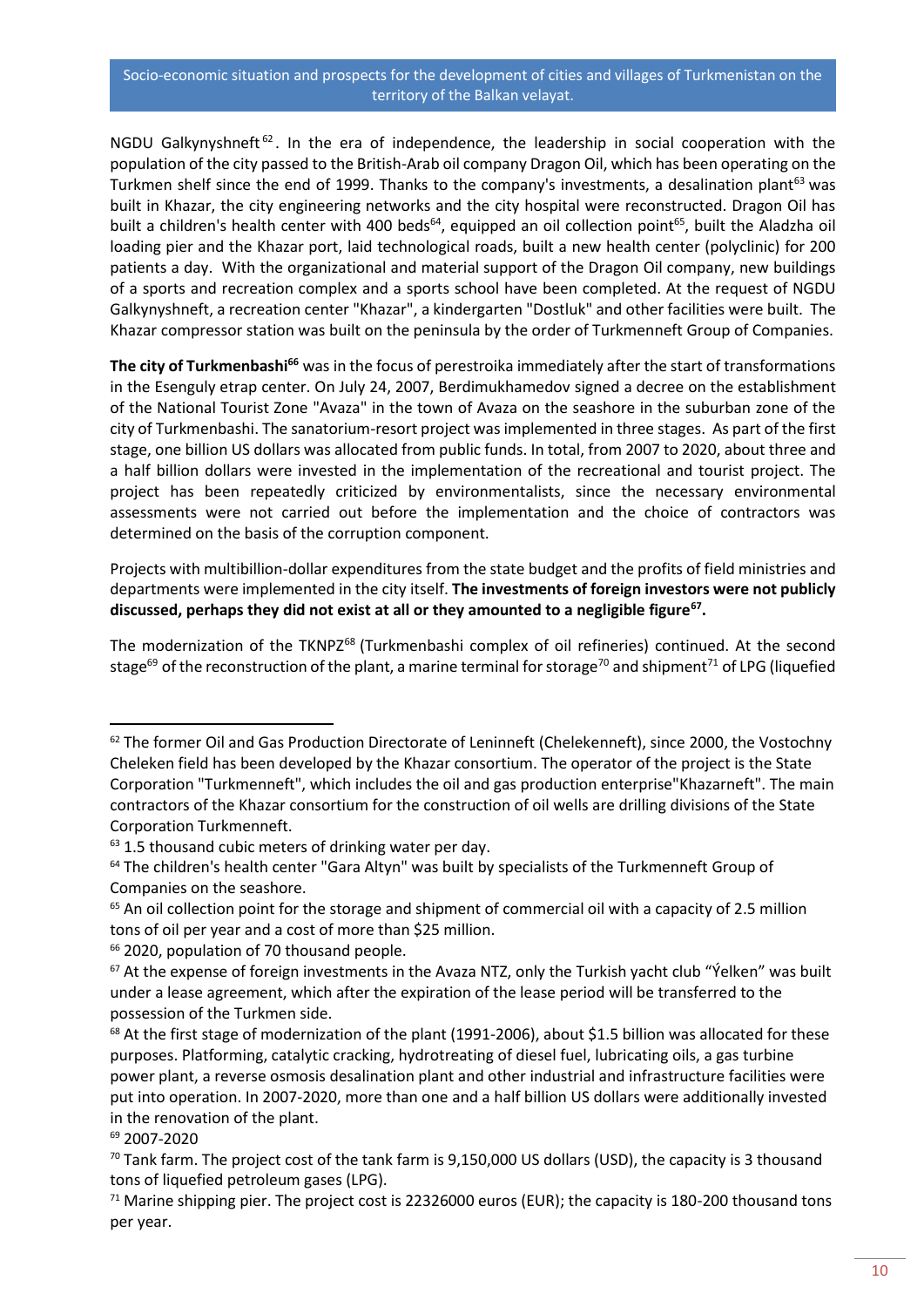petroleum gases) was built in the village of Kiyanly; reverse osmosis desalinators in the Avaza oil refinery<sup>72</sup> and the village of Kiyanly<sup>73</sup>; treatment facilities for industrial sewerage and recycled water supply<sup>74</sup>, and other production infrastructure facilities. At the same time, the kerosene purification plant<sup>75</sup>, ELOU-AT- $7^{76}$ , technological lines for the production of valve bags<sup>77</sup> and for the production of 2-axis-oriented synthetic film<sup>78</sup> made of polypropylene were put into operation. A complex of four technological installations has been commissioned to increase the depth of processing of hydrocarbon raw materials. It includes installations for vacuum distillation of fuel oil<sup>79</sup>, alkylation of light olefins, mixing of gasoline and isomerization of light gasoline<sup>80</sup>. Currently, the construction of a delayed coking unit with a tar deasphalting unit (UZK-DAG) $^{81}$  has been resumed.

Large-scale projects were implemented at the Avaza NTZ with factory funds. These include the construction of a shipping channel and the construction of recreational facilities<sup>82</sup> and entertainment complexes. The factory workers subsidized the construction of residential buildings, schools  $^{83}$  and kindergartens, carried out major repairs and reconstruction of sports facilities and buildings of social and cultural purpose<sup>84</sup> . **At the same time, for all the years of independence, only one residential building<sup>85</sup> was built in the city with the participation of the hyakimlik (i.e. the state) at the expense of the centralized budget.**

The new buildings of the city during the implementation of the presidential program were replenished with an industrial refrigerator warehouse "Sovaduju toplum" for storing meat and dairy and fruit

- <sup>73</sup> The desalination plant was put into operation in 2015, with a capacity of 50 thousand m<sup>3</sup> / day.
- <sup>74</sup> The total cost (excluding VAT) is 15.9 million US dollars.

<sup>76</sup> The annual capacity for raw materials is three million tons.

<sup>&</sup>lt;sup>72</sup> The desalination plant was put into operation in 2010, the capacity is 35 thousand m<sup>3</sup> / day, the cost is 156 million USD.

<sup>&</sup>lt;sup>75</sup> Aviation fuel TS-1. The project cost of the installation is \$11 million, the capacity is 500 thousand tons per year.

 $77$  The project cost is 11 million euros (EUR); the capacity for box bags is 10 million units for "big bags" -25 thousand units.

 $78$  The project cost is 40 million euros(EUR); the annual capacity is 21 thousand tons of commercial product.

 $79$  The annual capacity is 2 million tons of processed raw materials.

<sup>80</sup> The total cost of four units is \$533 million US dollars; the total capacity is 480 thousand tons of components per year for high-quality gasoline.

<sup>81</sup> The contract value is 211.6 million; the capacity for the UZK is 900 thousand tons, for the DAG block -500 thousand tons per year.

<sup>82</sup> The hotel type health center "Arzuv" for 900 seats for adults and children, the hotel "Nebitchi" for 220 seats, etc.

<sup>83</sup> Multimedia secondary school with 600 seats.

<sup>84</sup> The Rukhyet Palace building was erected at the expense of the TKNPZ in the city of Turkmenbashi, two kindergartens for 160 and two kindergartens for 320 places were built, residential buildings of improved layout: six 4-storey 24-apartment buildings, one 4-storey 40-apartment building, three 4-storey 48 apartment buildings, one 52-apartment building and two 12-storey 72-apartment houses of increased comfort. A sports and recreation complex was built in the industrial zone of the plant, a cardinal reconstruction of the city stadium and the historical building of the city – the Palace of Culture of Oil Workers was carried out.

<sup>85</sup> The 4-storey 24-apartment building was built in the 110th quarter by the individual enterprise "Resul Gurlyshyk" by order of the OKS of the Balkan Velayat. Seven more 4-storey 24-apartment buildings were built by order of the OKS of the Balkan Velayat and commissioned in 2019.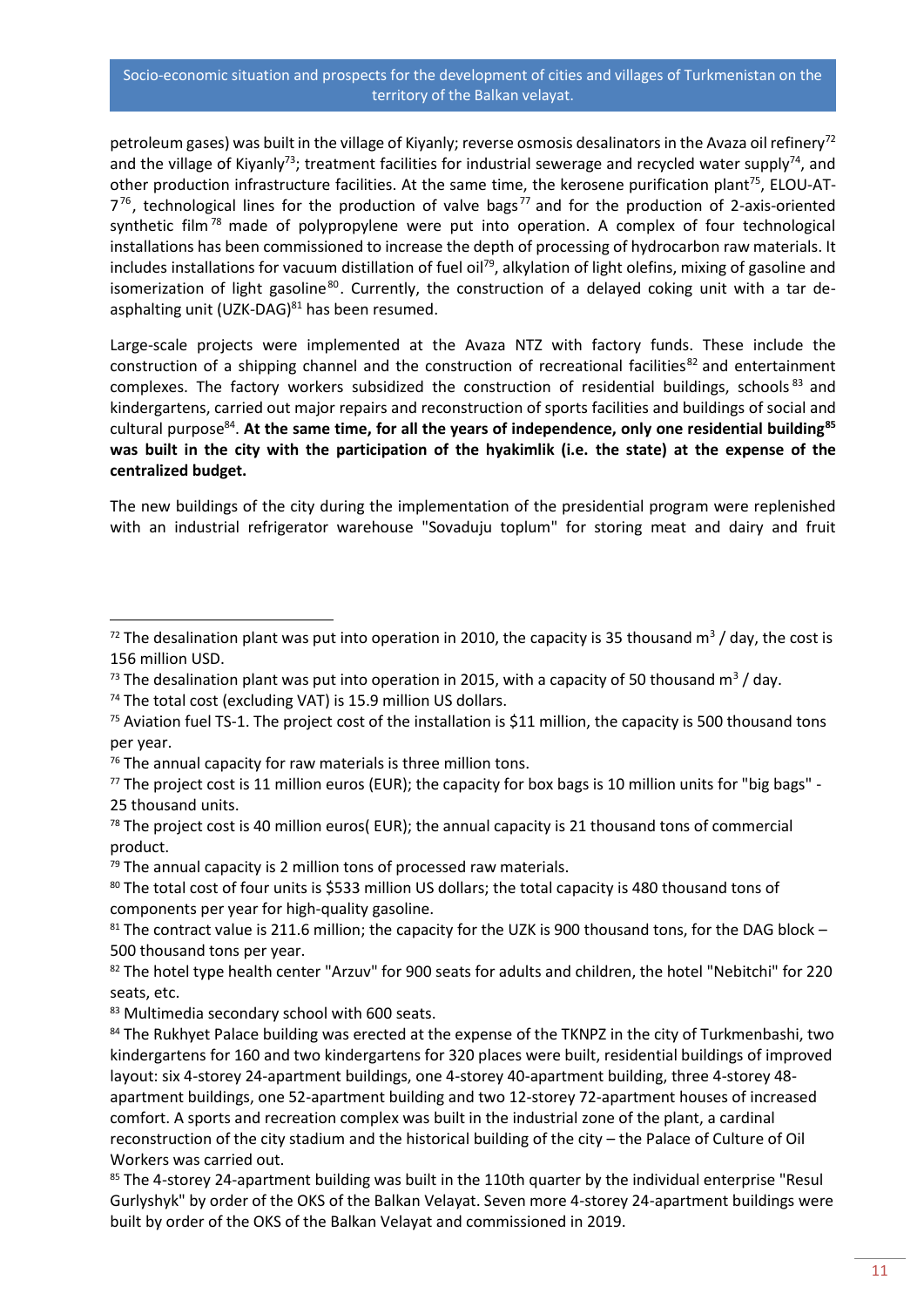products<sup>86</sup>, the Turkmenbashi office of the branch of the State Service "Turkmenstandardlary", the building of the commercial bank" Turkmenbashi " and other civil and industrial facilities<sup>87</sup>.

**The Turkmenbashi etrap<sup>88</sup>**, the largest district in the Turkmen Primorye by area, was also not bypassed by the innovations of the two eras proclaimed by the Turkmen leader: A New Rebirth era, and then Power and Happiness era. The most substantive innovations left their mark in the etrap center - shakherchi Turkmenbashi<sup>89</sup> (11 km away from the city of Turkmenbashi-Krasnovodsk). Roads and engineering networks were reconstructed in the town, cellular communication base stations were equipped, a small town was built for families of military personnel and teachers of the Naval Institute, environmentally harmful lime-gypsum production facilities at the Turkmenbashi Plant of Non-metallic and construction materials were closed. Kindergartens, a secondary general education school, an etrap (district) hospital, sports and recreation complexes and sports facilities have been completely renovated. In the administrative center and nearby livestock villages and urban-type settlements<sup>90</sup>, individual housing construction on mortgage bank loans and at the expense of personal savings has intensified.

A marine terminal for the storage and shipment of liquefied petroleum gases and a seaport for the transportation of LPG on gas carriers have been built near the former fishing village of Kiyanly, which is 40-45 km north of the etrap center of Turkmenbashi. The annual throughput capacity of the technological facility is 200 thousand tons of LPG/year, the one-time acceptance of commercial products for storage is three thousand tons. There, in Kiyanly, a plant for preparing for the sale of natural gas and a shipyard for the assembly of offshore drilling platforms<sup>91</sup> were built. A gas-chemical complex for the production of polyethylene and polypropylene has been built and put into operation within walking distance from them. The capacity of the chemical plant is 386 thousand tons / year for polyethylene and 81 thousand tons / year for the production of granular polypropylene<sup>92</sup>.

**The urban-type settlement of Guvlymayak** of the Turkmenbashi etrap is located three kilometers north of the village of Kiyanly. "Guvlyduz"<sup>93</sup>, the oldest plant in the chemical industry of Turkmenistan, is located in Guvlymayak, which produces iodized food salt for the population, and technical table salt for many branches of the national economy. The transformations that took place within the framework of the implementation of the program of the President of Turkmenistan were expressed for the urban-type settlement of Guvlymayak in major repairs of production facilities and equipment, updating the fleet of

<sup>86</sup> Built by the Turks on the order of the sole proprietor; the total volume of the refrigeration sections is 2,475 m<sup>3</sup>. The refrigerating chambers are designed for a one-time reception of several thousand tons of food products.

<sup>87</sup> Of these, an administrative and residential complex with a socio-cultural infrastructure in the administrative center of the Kenar etrap of the city of Turkmenbashi and there are also 1300-and 400 meter overpasses with two-level interchanges on the Airport-Avaza highway with three-row traffic in both directions. The largest structures were the Turkmenbashi International Airport with the service of 15 thousand aircraft per year, the military shipyard and the International Seaport of Turkmenbashi with a modern and extensive transport and logistics system and a ship repair and shipbuilding plant, which provided the city with more than 3.5 thousand jobs.

<sup>88</sup> In 2008, the population of etrap was 16 thousand 500 people. Over the past 12 years, it has increased by almost a third due to natural growth and immigrants from other Balkan etraps and other velayats. Now there are 21.5 thousand people in etrap.

<sup>89 2020,</sup> the population is about four thousand people.

<sup>90</sup> The settlements of Kiyanly, Guvlymayak (Kuuli-Mayak), Belek (often called shakherchi-gorodok), Garabogaz (the former urban – type settlement of Bekdash, the status of a city since 2002) , etc. Now it is 21.5 thousand people.

 $91$  Property of the Malaysian company "Petronas Charigali (Turkmenistan)".

 $92$  The plant provided 1,200 new jobs to the population of etrap.

<sup>93</sup> The former "Kuulisol plant".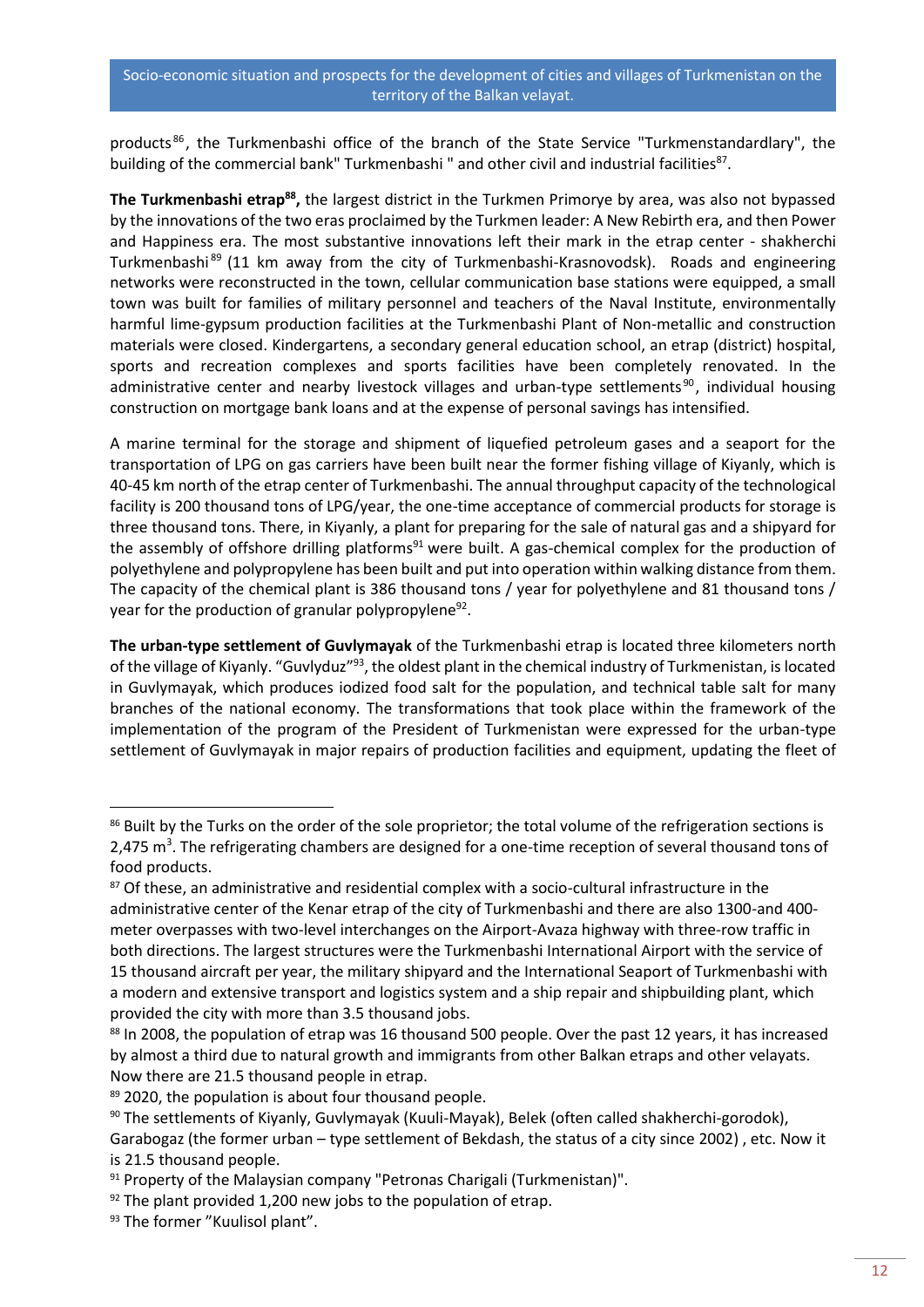trucks and tracked vehicles of the Guvlyduz plant, technological communication routes<sup>94</sup> with its raw materials base, warehouses, workshops and the Kiyanly port point. At the end of 2019, a workshop for the production of 40 thousand tons of iodized salt and 2.5 thousand tons of tableted table salt was built and put into operation at the Guvlyduz plant.

Belek, an urban-type settlement<sup>95</sup>, is located in the middle between the cities of Turkmenbashi and Balkanabat. It is a railway station, as well as a pipeline hub for pumping extracted oil to an oil refinery in the city of Turkmenbashi. It began to play an even greater role in connection with the construction of the East-West main gas pipeline. Since 1976, a gas compressor station of the western department of the main gas pipelines of the Turkmengaz Group has been operating in Belek, transmitting natural gas from Goturdepe to the SAC gas pipeline<sup>96</sup>. The station was subjected to a radical reconstruction as the main object of modernization of Belek<sup>97</sup>. More than 10 new socio-economic facilities were opened in Belek. Among them: a comprehensive school, a kindergarten, a house of culture, a recreation park, a railway station, a health house with a pharmacy, a communication office with a ATS, a shopping center, a gas station, a procurement enterprise for livestock products, etc. A hotel with a dining room and a shop is open on the front side of the village along the Turkmenbashi-Balkanabat-Ashgabat-Farab intercity highway.

But over the past thirteen years since the implementation of the Presidential Program, most of the villages and villages in the depths of the Turkmenbashi etrap have hardly changed their traditional way of life. The exception was the residents of large settlements<sup>98</sup> near the laid North-South railway corridor, which provided new jobs to the indigenous inhabitants of the steppe.

For residents of the far north-western corner of Turkmenistan, the most important event of these years was the construction and launch of a urea production plant<sup>99</sup> with a capacity of 1 million 155 thousand tons per year in the vicinity of the city of Garabogaz in the Turkmenbashi etrap. The project provided for the construction of a residential complex for 3.5 thousand people for workers, engineering and technical workers and employees of the plant.

## <span id="page-13-0"></span>Part II. Behind the front facades of the transformations of cities and villages

Many plans and tasks for the construction of the Western Balkan facade of the era of Power and Happiness have remained unfulfilled. Familiarization with the real state of affairs on the ground revealed many problems that are carefully suppressed by official propaganda. Among them is the further impoverishment of the population and the colossal enrichment of the leadership layer, as a result of the implementation of large-scale corruption schemes.

The Turkmenbashi-Ashgabat-Farab<sup>100</sup> transnational highway passes through hundreds of villages and cities of various administrative subordination. In the foreground of the settlements located along the main road, modern offices of state institutions and enterprises, elegant buildings of social and cultural purpose, well-maintained mansions, cottages and apartment buildings are erected. These are business cards

<sup>&</sup>lt;sup>94</sup> Road and rail.

 $95$  The population is about two thousand people.

<sup>96</sup> Central Asia - the Center.

<sup>&</sup>lt;sup>97</sup> The Belek gas compressor station is the end point of the East-West main gas pipeline with a capacity of 30 billion cubic meters of gas per year, designed to ring together the largest gas fields in the country.

<sup>98</sup> Kizylkiya (about 1800 people) and Chagyl (more than 1400 people).

<sup>99 900</sup> new jobs have been created at the Garabogazkarbamide plant.

<sup>&</sup>lt;sup>100</sup> Construction of the road began in 2007 and continues to this day on the eastern segment of the road.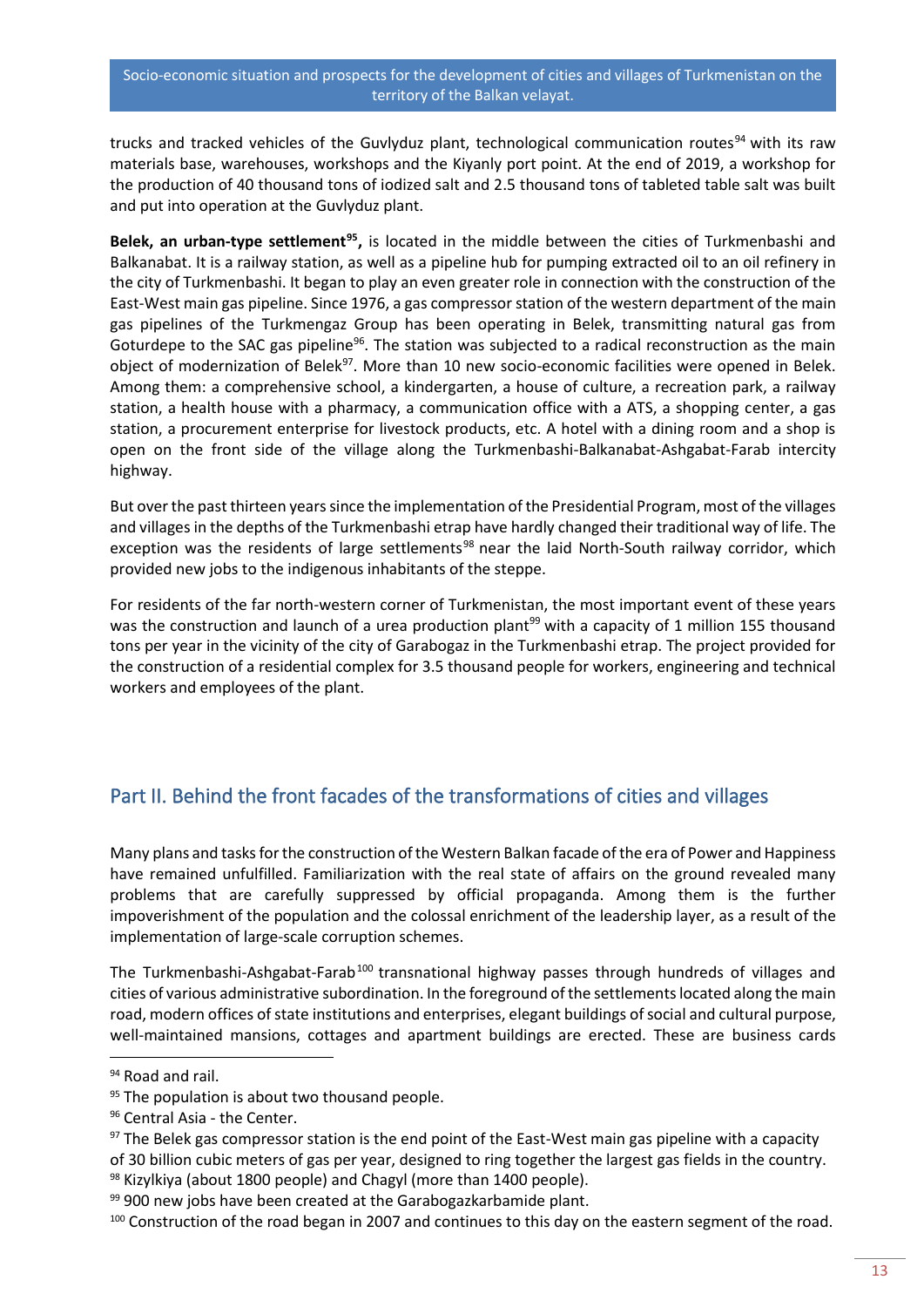designed to witness in concrete images the vast geography of the rich and joyful life of the Turkmen people in the era of Power and Happiness. This is impressive. Especially for foreigners visiting Turkmenistan. And in some way it corresponds to the truth. At least, for those citizens who live in cities on the "protocol street"<sup>101</sup> or in the first row of buildings facing the main road. As for the backyards of blissful-looking settlements, they contrast sharply with the picture seen from the windows of cars. And this is all along the entire route of the transnational "autobahn". Even in Ashgabat – the white marble capital of Turkmenistan. Even there, inside residential quarters, in the back alleys, are many examples of desolation and need. The cities and towns of the Balkan velayat are no exception.

**In the city of Esenguly,** which, being still a village, became the starting point in the socio-economic transformations of small towns and villages of Turkmenistan, the heads of hyakimlik, law enforcement officials, the management, leading specialists of education, health, culture, sports and other etrap departments became the owners of apartments in well-maintained houses and cottages. Oil field workers, fishermen on the coast and villagers employed in agriculture were not included in the privileged list of beneficiaries of high-comfort housing.

The new building of the carpet factory with 300 workplaces became a place of work for carpet workers who worked in the former distressed building of the carpet factory. We are not talking here about opening a new enterprise, but about partially renaming the old one and relocating the service personnel from it to a new building, but with the same patriarchal working methods and exhausting manual work. Young people, contrary to the official statement and statements of the state media, are not particularly in a hurry to join the ranks of the heroic successors of the national art of carpet making, seeing premature old age and untimely decline of health by the example of their mothers and grandmothers – professional carpet makers. So these jobs did not have a positive impact on the employment statistics of the etrap population.

Not a single project has been implemented in the fishing industry of etrap. Plans for the creation of coastal fishing teams remained on paper. 20 small fishing vessels $102$  purchased for fishermen of former fishing collective farms (or rather, honestly - aluminum boats with outboard motors) turned out in the hands of poachers. Poachers (the same socially unprotected local fishermen) worked under the "roof" of the hyakim, the prosecutor, the police chief of etrap, etc. for the negotiated part of the catch. They supplied the lion's share of the catch of valuable, including sturgeon, fish breeds and black caviar for free satisfaction of the etrap and higher authorities for five years until the complete wear of the watercraft and engines. Left without fishing gear, the fishermen joined the army of the unemployed. Also, the production complex for artificial breeding, processing and canning of commercial fish with a capacity of 50 tons per year with a total cost of 11 million US dollars<sup>103</sup>, which was widely advertised in the media, was not built. The local population believes that the deprivation of their income from traditional fishing is a well thought-out policy of the authorities in Ashgabat. This policy has led to the impoverishment of the Yomud clans of the Caspian region, which objectively represent a layer of internal opposition to the Akhal Tekin people who seized power in the state.

From 2007 to 2020, the issue of the construction of an oil refining petrochemical plant in Ekerem<sup>104</sup> was not resolved. Feasibility studies were developed for its construction, and this was the end of the matter.

<sup>101</sup> Protocol Street is the popular name for the streets along the route of the presidential motorcade.

<sup>102</sup> Motor boats (boats) of the Wellboat-63 brand in the amount of 20 units, including 15 units of the open type and 5 units of the closed type (with a cabin), for a total amount of 1,488,500 US dollars. The "boats" have not recouped even 10% of their cost during operation. Such transactions, and they cannot be counted in modern Turkmenistan, are classic criminal schemes of embezzlement of state funds that are being lowered from above.

<sup>&</sup>lt;sup>103</sup> Another criminal scheme of uncontrolled theft of public funds. After how many years will this plant pay off and bring income?

<sup>104</sup> Okarem - according to other sources. There are no well-established names in the Turkmen topography.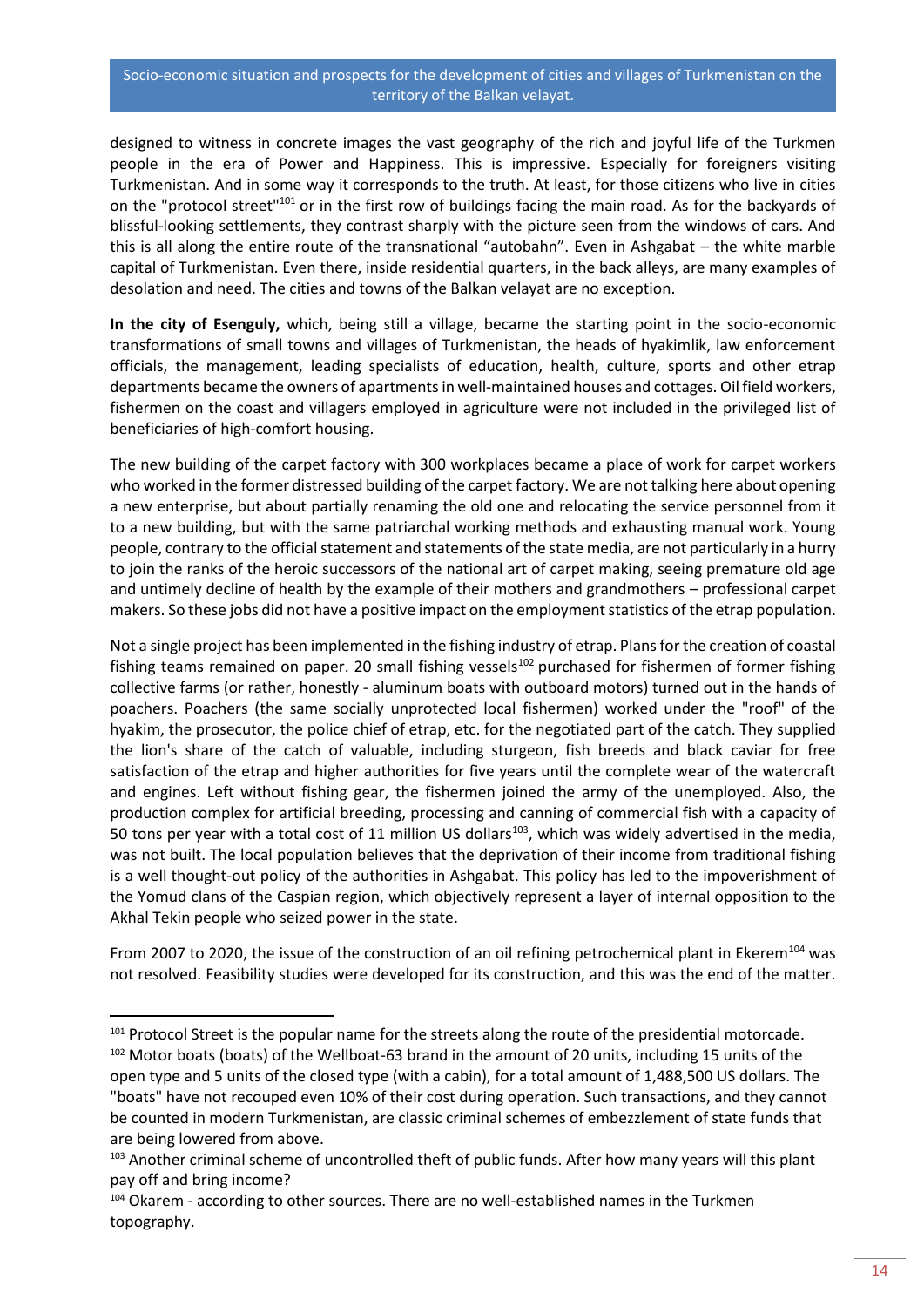In this regard, and also taking into account the natural growth of the population, it became impossible to get a job at the Ekerem port point<sup>105</sup> and at production sites near Ekerem, Korpedje, Kamyshlydj and other large oil and gas fields<sup>106</sup> without fraud and large bribes. The living conditions in the settlements (working settlements) that have arisen around the deposits are extremely unfavorable.

Esenguly etrap has always been primarily a fishing and livestock area, and crop production was carried out here on plots just for personal consumption. In Soviet times, subsidized wheat and other grain crops were sown here little by little. The Turkmen innovators failed the attempts to transfer crop production to industrial rails. The plowed acreage decreased. At the same time, fishing was practically eliminated $107$  in etrap and the share of cattle breeding in the district's economy was reduced. In urban-type settlements and the administrative center of etrap, it was forbidden to keep large and small cattle on farmsteads. This caused a massive increase in the price of meat from local dealers and sellers from other etraps.

The number of jobs provided to the population of etrap in the field of culture, education, healthcare, communications, railway transport<sup>108</sup> and administrative structure is extremely insignificant and is practically distributed among visiting specialists, without affecting the indigenous Esenguly residents.

The promised number of jobs was not created. Against this background, problems with youth employment and a negative migration balance have increased. The overwhelming majority of young men are looking for work at the construction sites of Balkanabat, Turkmenbashi, in foreign gas and oil producing companies on the shelf of the Caspian Sea and on the right and left banks of the Amu Darya. Individual construction enterprises (IE) opened in etrap are low-power. Due to the decline in the level of the construction boom, they either self-destruct, or drag out a miserable existence and cannot serve as an alternative to unemployment. Only small retail sellers working under patents are somehow kept afloat (especially in the conditions of the coronavirus pandemic). However, they are also heavily dependent on suppliers of food and industrial goods and often go bankrupt.

To provide the population with drinking water, a reverse osmosis desalination plant with a capacity of 3 thousand cubic meters/day was built in the administrative center of Esenguly etrap. A desalination plant of the same type with a capacity of 5 thousand cubic meters/day<sup>109</sup> has been built in the urban-type settlement of Ekerem, but there is not enough water, and desalinators often fail. At the beginning of the campaign of innovative transformations, 20 KAMAZ water carriers were purchased to cover the needs for drinking water. Water is brought from different places<sup>110</sup>, but mainly from the local Adjiyab reservoir, where water from the Atrek River is collected for livestock watering and irrigation farming (vegetable gardens, melon fields). The brought water is drained into the buried concrete pools arranged in the courtyards of the residents of etrap. Since then, out of 20 KAMAZ water carriers, just two have remained on the move. First of all, KAMAZ trucks serve the etrap authorities at relatively low state tariffs. Private traders bring water to the rest of the residents of Esenguly for a high fee.

**Radical transformations aimed at improving the life of the Turkmen hinterland** have practically not affected **the Etrek etrap.** It is impossible, in fact, to consider two dozen cottage-type residential houses for future railway workers and a kindergarten for 100 places for their own children in shakherchi Etrek as a radical contribution to improving the life of the population of etrap. These social facilities were built according to technical and economic indications during the construction of engineering and technical

<sup>106</sup> The deposits are listed in the first part of the report.

<sup>&</sup>lt;sup>105</sup> The new port, marked in the Esenguly etrap conversion program, has not been built.

 $107$  The Iranians blocked with a dam the passage of fish to the spawning grounds in the upper reaches of the Etrek and Sumbar.

<sup>108</sup> In connection with the construction of the North-South transport corridor, such jobs have also appeared.

<sup>&</sup>lt;sup>109</sup> The project cost is 756.7 thousand US dollars.

<sup>&</sup>lt;sup>110</sup> Clean drinking water, which has passed factory processing, is brought from Balkanabat (Nebit-Dag) it is expensive.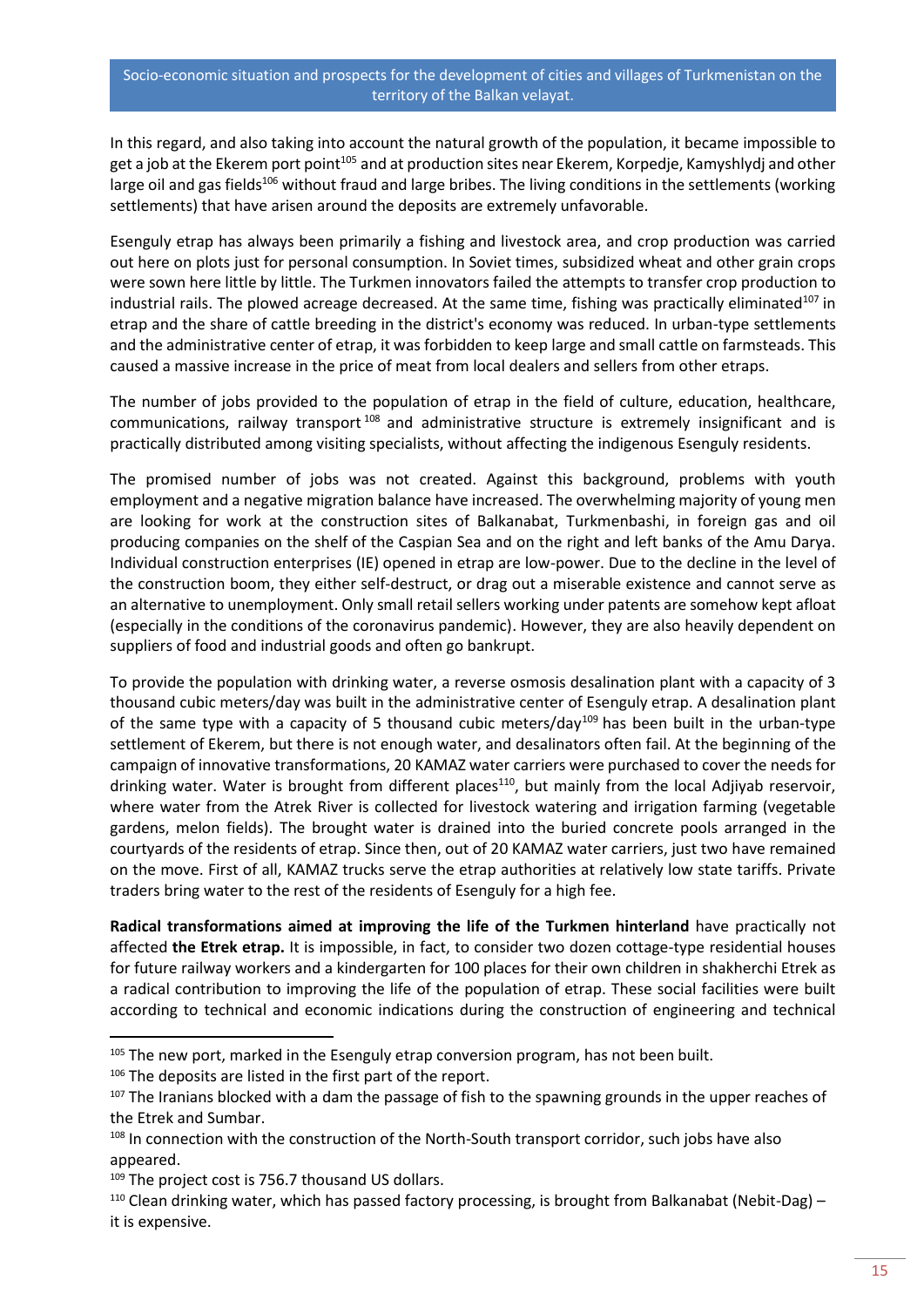infrastructure along the Bereket-Etrek transnational steel highway. However, the Pharisees of the ideological front compulsively represent them as the social concern and care of the Turkmen government for all residents of etrap.

The new railway industry for Etrek may one day provide high-paying jobs to the residents of etrap, but it is too early to talk about this. There is no cargo yet - the cargo flow has yet to be ensured at a high managerial and political-economic level. But the policy of Turkmenistan's absolute isolation makes plans to increase cargo flows an impossible task at all. The capacity of the transnational railway Uzen-Gyzylgaya-Bereket-Etrek-Gorgan is still far from the design capacity. There are few jobs, and the salary size is small<sup>111</sup>.

The main occupation of Etrek women and girls is carpet weaving and sewing at home. Men engage in animal husbandry and agriculture with a relatively low volume of production. Self-employment, as in the Esenguly etrap, is explained by the limited amount of irrigated land and feed. Their lack prevents the creation of fruit and vegetable processing plants and fattening complexes in animal husbandry.

Crops of wheat, industrial and fodder crops occupy insignificant areas. In Etrek, pomegranates <sup>112</sup>, pistachios, persimmons, figs, olives<sup>113</sup> and other subtropical fruits are mainly grown. Some attention is paid to viticulture<sup>114</sup>, but more to gardening, greenhouse farming and melon fields on rain-fed lands. The arid subtropical zone has a huge potential for increasing the volume of plant products. But there is not enough irrigation water, and the water pipeline from the Karakum Canal has not yet been carried out here. The fruits collected here are used for domestic consumption and are rarely exported for sale outside the etrap..

Animal husbandry in Etrek, in contrast to the Soviet period, when the generalized livestock was kept on large farms under the supervision of animal technicians and veterinarians and provided a large number of jobs, is now limited to a modest personal farm with livestock. Sometimes the villagers are engaged in grazing for hire in the pasture of other people's flocks<sup>115</sup>, secretly belonging to entrepreneurs (telekech) who have become rich on state contracts and nouveau riche officials, including of the highest rank. In general, the livestock breeders of Etrek do not provide the population of etrap with meat and dairy products in a sufficient volume and assortment.

The spiritual life and physical health of the population of etrap are determined by typical houses of culture, health<sup>116</sup>, sports and mosques, which have grown up after independence like mushrooms after rain in every village. Sport is focused on the development of mass physical culture, and cultural education is focused on the development of creative amateur activity.

The economic model of survival of most of the inhabitants of Madau, Gyudyurolum, Eylegushluk and other large villages of the Etrek etrap is based, as hundreds of years ago, on subsistence farming and seasonal work. This type of labor activity of Etrek residents includes retail sales<sup>117</sup>, taxi service (passenger and cargo), construction and repair of housing, arrangement of tamdyrs<sup>118</sup>, shepherding, etc. The money earned goes to the maintenance of a personal farmstead, the purchase of transport, the wedding of children and the arrangement of housing for them within the established way of life. Perhaps for this reason, the inhabitants of Etrek are not inclined to internal, and even more so – external migration. They

<sup>111</sup> On average, 2400 manats, or +/- 100 US dollars on the black market. The state exchange rate in Turkmenistan is ostentatious in reports on the happiness of the Turkmen people and is not applied in real life.

<sup>&</sup>lt;sup>112</sup> 120 hectares are allocated for pomegranates.

<sup>&</sup>lt;sup>113</sup> Olive trees cover more than 50 hectares.

<sup>&</sup>lt;sup>114</sup> About 80 hectares have been given over to vineyards.

<sup>115</sup> For example, the livestock farm "Gyzyl Baýyr".

<sup>116</sup> Polyclinics in large villages, and the central district hospital in the administrative center of etrap.

<sup>&</sup>lt;sup>117</sup> From cars and trucks in the major cities of the Velayat - Balkanabat and Turkmenbashi.

<sup>&</sup>lt;sup>118</sup> Semi-buried egg-shaped oven for baking Turkmen tortillas (breads) in the open air.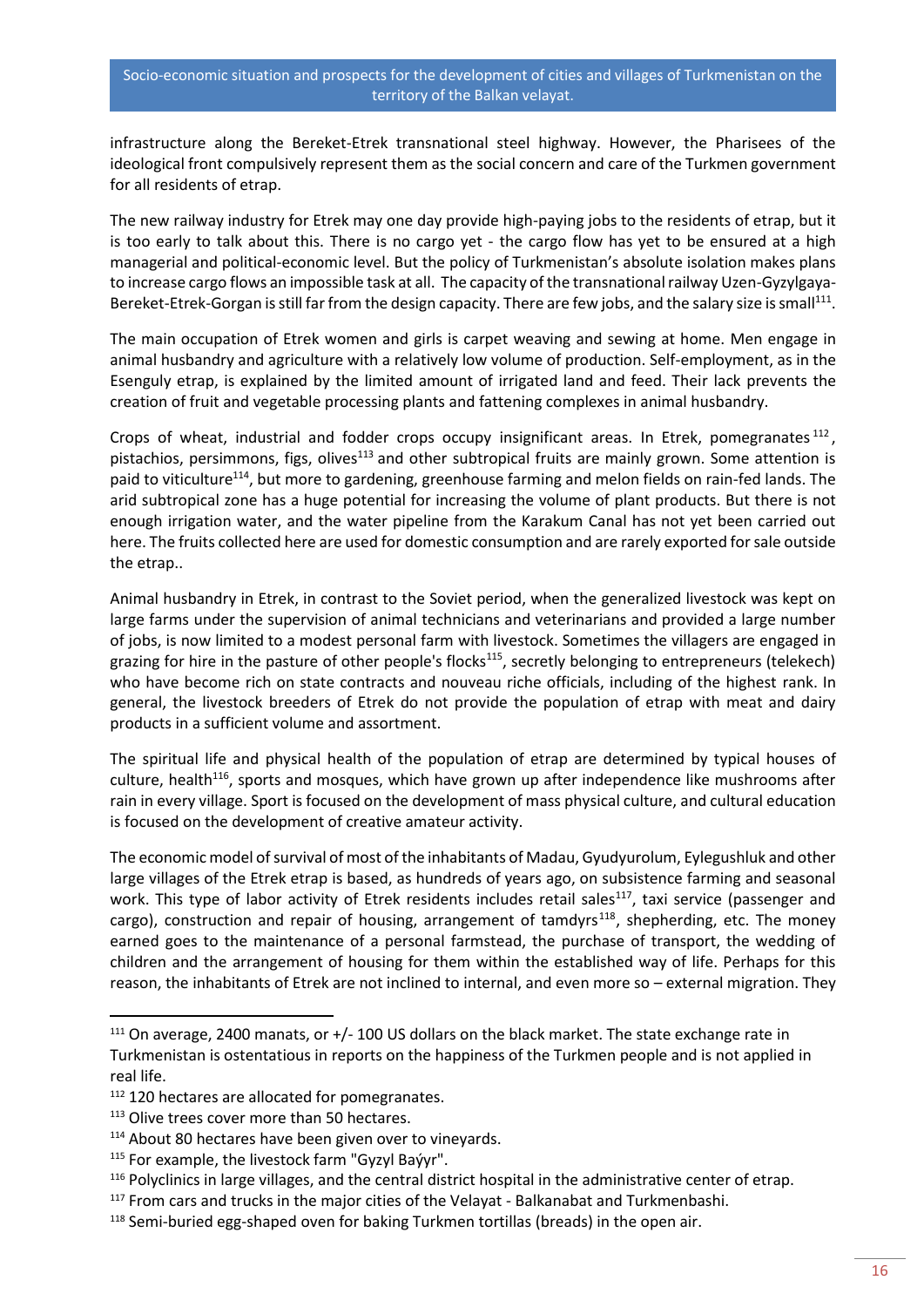are quietly waiting for better times, when the New Great Silk Road promised by the president will work in full force, and it seems that they will not be very upset if he orders to wait a long time.

**The Makhtumkuli etrap is rightfully a natural pearl** of Turkmenistan. The mild subtropical climate in the valleys of the Sumbar and Chandyr mountain rivers, the abundance of springs and underground springs have created favorable conditions for people to live here. Since ancient times, the character of the highlanders, unlike other representatives of the Turkmen tribes, has developed an invaluable fusion of sedentariness and an easy-going nomadic spirit at the time of decision-making and developing responses to the challenges. The Karakal residents<sup>119</sup> have preserved their love for their native places to this day, and few of them have ever voluntarily left their small homeland. The beautiful climate and fertile land allow the residents of etrap to collect good harvests of olives, peaches, apricots, cherries, sweet cherries, plums, cherry plums and other stone fruits even on private plots. Cucumbers, tomatoes, potatoes, beets, carrots, cabbage and other organic vegetables are grown in vegetable gardens, and Turkmen melons, watermelons, pumpkins are unsurpassed in taste, growing in melon fields. Karakal residents cultivate sunflowers, sow wheat, oats, plant apple trees, pears, figs, walnuts, pomegranate trees. Raspberries, strawberries, blueberries, gooseberries, currants and other berries are planted. They are engaged in beekeeping and collecting wild pistachios, almonds, blackberries, honey, medicinal herbs, etc. Mountain and water meadows provide cattle with rich foot food, stimulating the growth of camels, small cattle and horned cattle on farms. The highlanders<sup>120</sup> profitably sell their surplus products in the industrial centers of the Western Kopet-dag: Bereket, Serdar and etraps of Esenguly and Atrek. Therefore, for many years and even centuries, the migration index among the residents of the Makhtumkuli etrap is almost zero, despite the socio-political upheavals, trials of fate and life troubles. It should be noted that cotton growing, which was instilled in the highlanders throughout all the "great eras"<sup>121</sup>, did not receive support from them, and the sown areas of cotton, as well as spring and winter wedges for wheat and other grain crops, are extremely insignificant.

Innovative reforms to implement the presidential concept of creating equal opportunities<sup>122</sup> for social development exclusively for all territories of the country were expressed in the Makhtumkuli etrap by the construction of socio-cultural facilities in the administrative center<sup>123</sup> and large villages of etrap - mainly secondary schools and kindergartens, which, even without the presidential program, were replaced as distressed structures from the already distant Soviet era. Within the framework of the innovative program, a biographical and bibliographic historical and household museum complex dedicated to the great poet was built in the homeland of the classic of Turkmen literature, the village of Gerkez, where the main decoration is the books of the Hero - Arkadag.

Of the newly built production facilities, only the clothing and footwear complex should be mentioned as the only industrial facility provided for in the Makhtumkuli etrap by the President's program<sup>124</sup> for the transformation of small towns and villages for the period up to 2020. According to the project, the light

<sup>&</sup>lt;sup>119</sup> This is what the residents of the Makhtumkuli etrap call themselves.

<sup>120</sup> Karakalyans live in a mountainous area.

<sup>&</sup>lt;sup>121</sup> The Era of Rebirth, the Era of a New Rebirth and Great Transformations and the Era of Power and Happiness declared by the Government of Turkmenistan.

<sup>&</sup>lt;sup>122</sup> From the capital of the Turkmen state to the cattle-breeding village lost in the sands of the Karakum mountains.

<sup>&</sup>lt;sup>123</sup> The former urban - type settlement of Kara-Kala, now shakherchi Makhtumkuli.

<sup>124</sup> In fact, the construction of the clothing and footwear complex was initiated by the first President of Turkmenistan S. Niyazov-Turkmenbashi and was almost completed by 2006. However, when Berdimukhamedov came to power, the construction of the facility was suspended, then resumed, and

the initiative to build the factories was assigned to Arkadag, who attributed to himself many of the initiatives and merits of his predecessor.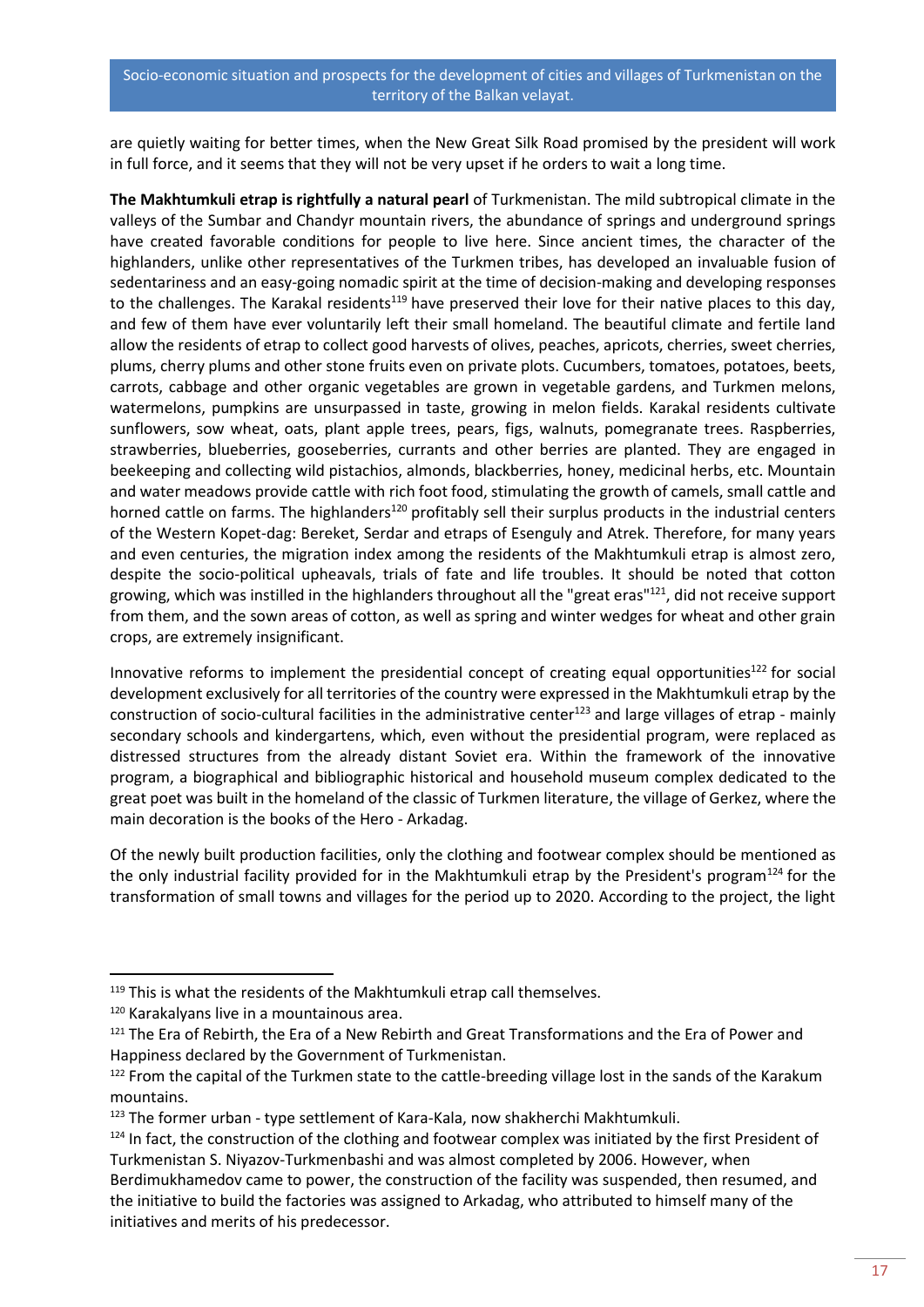industry enterprise was supposed to produce 500,000 pairs of leather shoes per year and 3,700,000 pieces of clothing. It was supposed to employ 800 employees.

In fact, as reported in the media<sup>125</sup>, the sewing and footwear facility produced **6,200 pairs of shoes instead of 0.5 million** in the first half of 2020, and 302,649 pieces of knitwear instead of 3.7 million. According to the verification calculation, this will amount to 2.48% of the annual design capacity of the shoe shop and 8.2% of the same indicator for the sewing shop. At the same time, 303 people work in two workshops of the mixed factory, or 38% of the staff of the project estimate.

It turns out that almost half of the personnel declared in the project are working on the implementation of the one-tenth part of the projected production volume, whereas, based on the amount of the produced commodity, no more than 80 people should be engaged in its production. What are the other 220 people doing? Are they idling, getting an unearned salary for a pulled or a purchased position? Or do they produce shoes and sewing products manually in the absence of Japanese equipment, which is stated in the project? It is reported that at the sewing and shoe factory, experienced fashion designers are developing new styles of sewing and shoe products, knitwear, ladies', men's clothing and school uniforms are produced.

But buyers of the Balkan velayat and beyond do not see these products. Because, according to wellinformed sources, the factory in Makhtumkuli etrap has not been working almost since its opening. Due to the lack of responsible supplies of raw materials – well-made leather, high-quality threads, fabric, glue, accessories. And most importantly - because of the ridiculously low salary, which will not entice young people to work. The factory is periodically launched by the authorities of etrap in connection with some staged action on the occasion of an inspection or visiting distinguished guests from the capital or even from abroad. The hope is that a large factory worth 68 million<sup>126</sup> US dollars (the exact price of the factory is unknown) will pay for itself in three and a half years, did not come true. Some official sources indicate the amount is 10 times less, but a large factory designed to produce 500 thousand pairs of shoes can not be built for \$ 7 million. But who cares? Such factories are built for completely different purposes. They do not need any couturiers or experienced tailors, although biased media write about them as real workers.

In such "innovative" shebang businesses<sup>127</sup>, erected throughout the country with hypocritical concern for the people, the basis of the product line are guaranteed orders for sewing bed linen, mattresses, military uniforms, working overalls and uniforms for workers of various departments. Orders are carried out according to standard patterns by ordinary seamstresses-motorists. Prices for tailoring are negotiable and highly inflated. But no matter how high they are, the products of enterprises like the clothing and footwear complex in the Makhtumkuli etrap will be forcibly sold at prices that exceed its cost by several times to employees of various departments who agree to extortion in order to keep their jobs<sup>128</sup>.

The declared advantages and objective disadvantages of the presidential program for the formation of a decent social and household environment in small towns and villages were most clearly manifested in the traditionally livestock-breeding etraps of Serdar, Bereket, Turkmenbashi and their administrative centers.

Over the years of the implementation of the program, these livestock-breeding areas have become the basic agricultural lands of the Balkan velayat for the cultivation of wheat and cotton, which have never grown here. The introduction of livestock breeders to agricultural work began in the 80s of the last century in connection with the laying of the Karakum Canal to Kizil-Arvat<sup>129</sup> and further to Kazandzhik<sup>130</sup>. Mastering the unusual ways of work was slow and difficult. Animal breeders did not understand why they

<sup>125</sup> "Neutral Turkmenistan", July 21st, 2020.

<sup>126</sup> Taking into account kickbacks.

<sup>&</sup>lt;sup>127</sup> In this case, an enterprise in which criminal schemes of embezzlement of budget funds are scrolled under the guise of a state brand.

<sup>&</sup>lt;sup>128</sup> A long-running scheme of fraudulent withdrawal of money from the population.

<sup>&</sup>lt;sup>129</sup> The city of Serdar in the years of independence.

 $130$  The city of Bereket in the years of independence.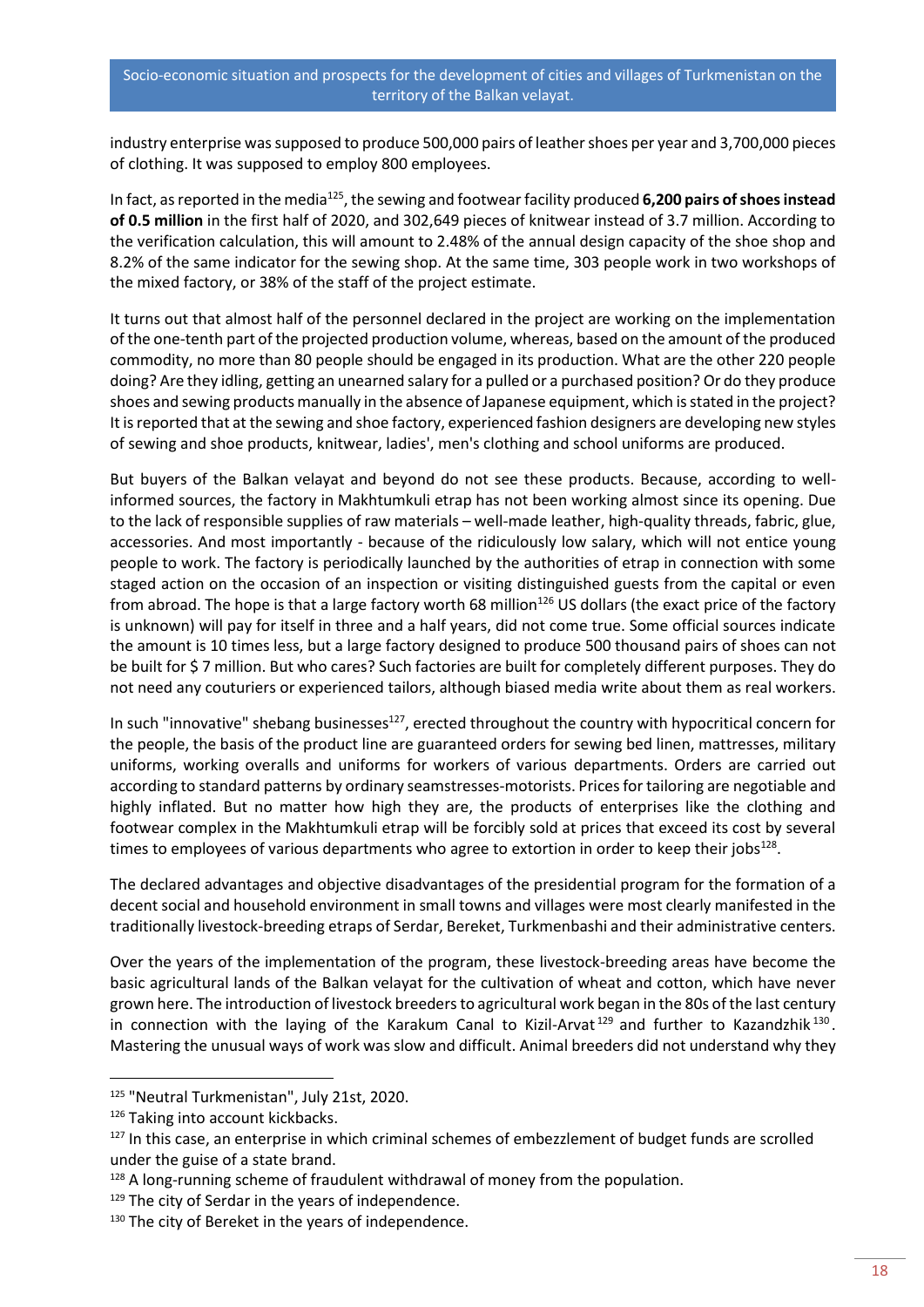were forced to abandon the free trade of cattle breeders, which they inherited from their grandfathers and great-grandfathers, and become earthworms, forever attached to their allotments. Time has shown that human-grown forages with their optimal combination with natural grasses on pastures serve as a powerful incentive to increase the number of small and large cattle, the number of which decreased significantly in the era of independence compared to the Soviet period. It was necessary to restore the livestock, and agriculture was to become the main assistant in this.

The und3rstanding of this played the role of an impulse to the gradual restoration of the former share of animal husbandry in Western Turkmenistan and, in particular, in the Bereket and Serdar etraps, to the development and development of agriculture – a new branch in the economy of the Balkan velayat. In addition, crop production provided jobs to the increased population of the velayat and, thus, made its own contribution to solving the important social task of ensuring stability in society. According to official propaganda, in 2005, 300 thousand tons of wheat were harvested in the whole velayat, in 2006 - 350 thousand tons<sup>131</sup>. In the same years, cotton growers collected 35 thousand and 40 thousand tons of cotton, respectively, in only one etrap of Serdar<sup>132</sup>.

Farmers are provided with services for the maintenance of agricultural machines on preferential terms, they are provided with water for irrigation, mineral fertilizers, high-quality seeds, chemical means of combating plant pests. Powerful bread and cotton harvesters are used to carry out the grain harvest and cotton harvesting. Thousands of workers and employees who were forcibly mobilized from enterprises and institutions of the velayat with the preservation of the average salary at the main place of work<sup>133</sup> participate in the manual cotton harvesting. Since Soviet times and to this day, they continue to serve forced labor in cotton fields in difficult living conditions. They pay for food from their own funds, prepare their own dinners and often spend the night in koshars (premises for livestock) and other premises that are not adapted for humans.

Mazes, Krazes, Volvos, Tatras and other heavy-duty vehicles are provided by the State Concern "Turkmenneft", the Turkmenbashi complex of oil Refineries, the trust "Balkanavtotrans", the Production Association "Balkanavtotrans" and other enterprises to transport the harvested crop from the fields to the receiving points to help the villagers.

It would seem that ideal conditions for a happy life have been created for Daikhans. Other people do everything for them in their stead, and they are left with just paying off the state for the services provided to them from their income and calculate the profit. Perhaps this conclusion is partly suitable for the owners of land plots, individual landowners. But there are few such people in the country, and in the Balkan velayat, we can say, there are none at all. The central figure of agriculture is a Daikhan tenant, but his social status is still unclear. According to a common idea, this is a person who rents land<sup>134</sup> either from the state, or from a Daikhan farm. The Daikhan farm, in turn, is provided with land by a larger agricultural

<sup>131</sup> One ton per inhabitant of the Balkan Velayat. The figures, of course, are exaggerated at least three times, but they are also impressive. After all, we are talking about a waterless land that did not know the blade of the plow in the memory of the previous ten generations of ancestors. <sup>132</sup> They were the first in the velayat to start growing cotton.

<sup>&</sup>lt;sup>133</sup> The bulk of those mobilized through intermediaries (as they are the heads of enterprises, organizations and heads of administrative entities at the place of residence of people involved in agricultural work) pay themselves off from cotton duty during the autumn harvest and spring weeding of seedlings, to which they are also attracted. With the money collected, the management of daikhan farms (even the hyakims of cities and etraps take on this mission) hires day laborers from among the population of cotton-growing areas, and workers and employees who have bought off agricultural work sit at home.

<sup>134</sup> Or a flock of sheep, a herd of camels, a herd of horses, etc.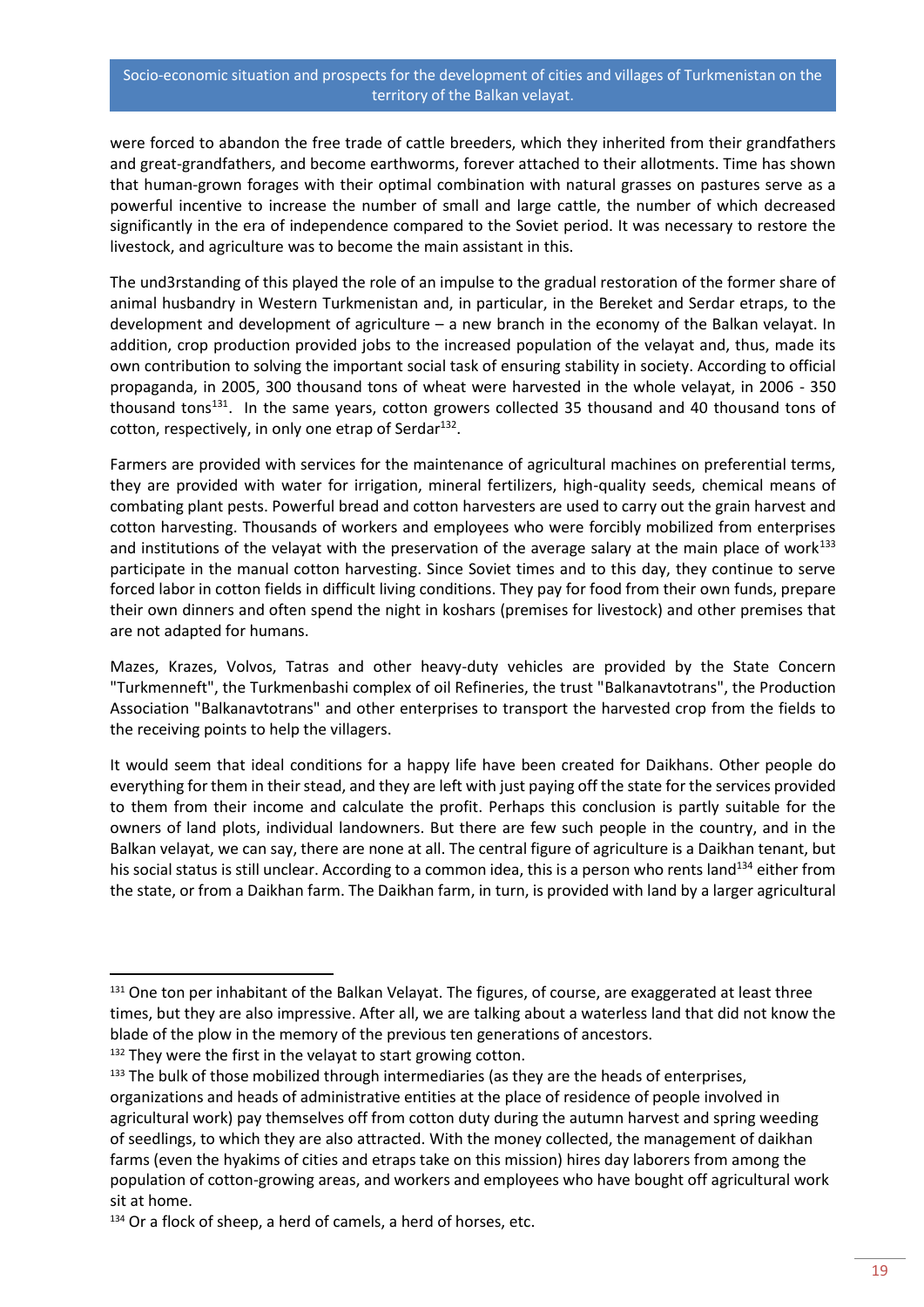entity - the Daikhan association<sup>135</sup>, which has leased land from the state, or uses it under an agreement with the local administration in coordination with the Ministry of Agriculture. It is believed that the tenant cultivates the plot on his own and with the involvement of family members. There are some, but there are also a few of them, and they go bankrupt after two or three seasons due to a lack of proceeds to pay debts for seeds, equipment, water, fertilizers, etc. provided to them. There are still daikhans who rent 10 or more hectares. Virtually, they divide the leased land between subtenants-villagers, on whose shoulders fall all the hardships of working on the land with an extremely modest remuneration for their work.

The beneficiary of this well-camouflaged criminal and corruption scheme is a large tenant, who often turns out to be a figurehead of high-ranking officials not only of the etrap (city), but of the velayat and the country. By introducing their relatives and friends into the leadership of daikhan farms and associations and distributing rent among trusted persons, state officials, depending on their rank and the importance of the department in the architecture of power, concentrate in their hands huge tracts of land<sup>136</sup> scattered in parts in different regions of the country. Officials, having turned bureaucracy into an absolute form of thieves' state management – kleptocracy<sup>137</sup>, covered with a fig leaf of democracy<sup>138</sup> and a legal society, manage land resources<sup>139</sup> with impunity. In case of non-fulfillment of state orders, the switchman is responsible for their failure: a farmhand-subtenant or a fake tenant.

Officials of local authorities and management, law enforcement agencies, directors of textile, sewing, carpet complexes and other state-owned enterprises in the Bereket and Serdar etraps became the first unofficial tenants of the land<sup>140</sup>, registered under figureheads. The process of seizing state property is monotonous throughout the territory of Turkmenistan. The tangle of criminal ties affiliated with the ruling family, which covers almost all spheres of life of the state, living in an atmosphere of greedy and uncontrolled privatization, cannot be unraveled and abolished in the modern conditions of the Turkmen state, which is closed from any criticism. Officials of state departments, enterprises, law enforcement agencies and public organizations, as well as heads of local, regional and central bodies of the Union of Industrialists and Entrepreneurs of Turkmenistan and its party - this legalized nest of state corruption are involved in the robbery of the country. These thieves, intoxicated with power, acquire land under false names and then rent it not only to subtenants-Daikhans, but also lease the land plots acquired in this way to state agricultural associations and enterprises, siphoning off rent from them as annuity. Finally, in November 2020, seeing this as a threat to his sole power, the Arkadag President banned this vicious practice $141$  by a special order.

The same practice, but more clearly and openly, is observed in animal husbandry. According to state statistics, the largest number of small cattle is kept today not in the Balkan velayat, but in the east of the country - in the farms of the Mary and Lebap velayats. In the Murghab valley<sup>142</sup>, the number of small cattle in farms of all forms of ownership is over 5.6 million heads. Of these, almost one million sheep and goats

<sup>135</sup> Something like former collective farms based on collective management, or state farms working on the principles of unity of command. In practice, Daikhan farms and associations get along with both. <sup>136</sup> In terms of size, the lands that have fallen into the hands of officials who use their official position and administrative resources for selfish purposes are comparable to the latifundia of the New World. 137 Cleptocracy.

<sup>138</sup> Democracy.

<sup>139</sup> And other riches of the country.

<sup>140</sup> Actual landowners.

<sup>141</sup> NT, dated November 20th, 2020, No. 295 (29655): "In accordance with the Code of Turkmenistan "On Land", the Decree of the President of Turkmenistan No. 14668 dated March 18th, 2016 "On issues of regulation of land relations in Turkmenistan", the President of Turkmenistan signed an Order ordering to abolish the right of relevant legal entities to land use on the basis of contracts for the provision of land plots used by them to enterprises and institutions, members of the Union of Industrialists and Entrepreneurs".

<sup>142</sup> In Mary velayat.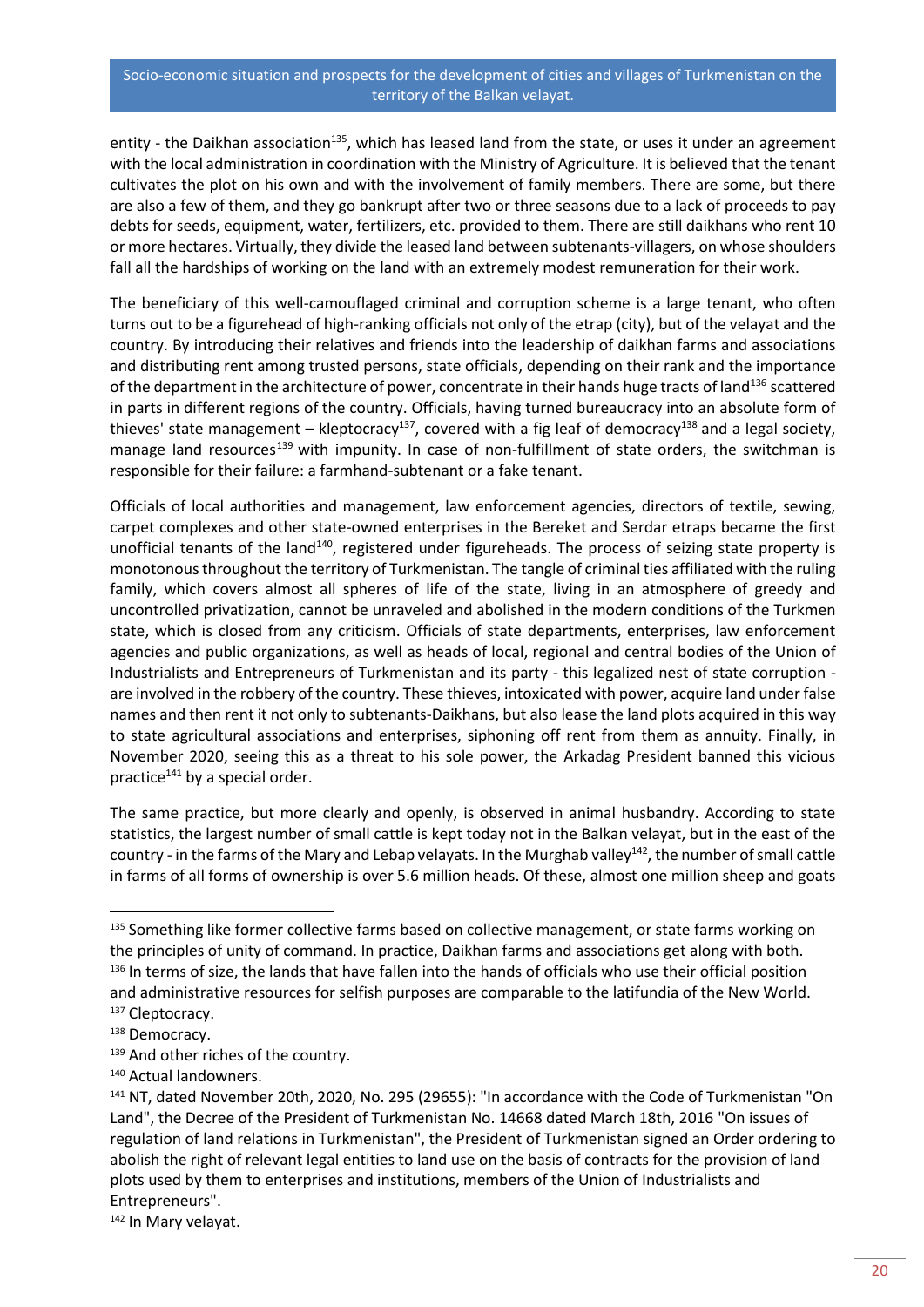are kept on state farms and enterprises. More than 4.6 million small cattle are in private farms<sup>143</sup>. The same number of small cattle and the ratio of public and private flocks is observed, according to official sources, among livestock breeders of the Lebap velayat<sup>144</sup>. It turns out that just in two velayats there are more than 11 million sheep and goats, not counting camels and cattle. At the same time, there are two million of them in the public sector. The media and other sources engaged by the government report the presence in the country of a total of 17, 20 or more million heads of goats and sheep of the Saradzhin, Karakul, and Hissar<sup>145</sup> breeds. An abundance of wool and meat and milk! But it is not visible on the bazaars and store shelves, and what is available is fabulously expensive for the skinny wallets of ordinary Turkmen citizens.

So state statistics and the official press should not be trusted recklessly. Closed sources unequivocally stated that currently only one million 443.5 thousand animals are kept in the sheep farms of the state. If this is the case, then in the whole country, the number of sheep and goats that are privately owned should be halved accordingly. And even in this case, the total number of sheep and goats, as well as other animals, will actually be less than on paper.

The reason for the shameless game with numbers is the administrative and economic dominance of officials not only in agriculture, but also in all other areas of the economy. An example of this is given by the head of state, who signs contracts for the construction of all industrial and civil facilities, the purchase of equipment, consumables and authorizes the allocation of investments for the implementation of projects, regardless of their scale and significance. This, of course, is not the level of a "popularly elected president", but a way of dirty enrichment of the first official in the country in rank and power with the psychology of a small shopkeeper-cooperator, pathologically multiplying his fabulous fortune by cheating and corrupting everyone and everything around him with unlimited power, greed and unrestrained accumulation. Today, private and state flocks of the Balkan velayat, as well as throughout the country, are formed from animals that actually belong, with the exception of livestock on the farmsteads of ordinary citizens and villagers, to various officials of the national, velayat and etrap levels, regardless of their place of residence and service. No one is surprised by the numerous herds, the owners of which are de facto major officials of the central government apparatus. Accordingly, the social stratification<sup>146</sup> of the people is actively going on in rural areas. This process has also penetrated into the urban strata of the population.

However, the corruption of the authorities is comprehensive. These days, any employee or police officer from the lower ranks is considered a loser<sup>147</sup> if he does not have at least a small dukan<sup>148</sup> or a car service company. Such pseudo-entrepreneurs (telekechi) are active members of the Union and the Party of Industrialists and Entrepreneurs of Turkmenistan. In this corrupt sewer, where the main values are bribes and offerings, the undisguised essence of the corrupt "legal society" of independent neutral Turkmenistan is presented in a concentrated form.

In the etraps of Turkmenbashi, Serdar, Bereket, as well as throughout the country, private individual farms, tenant shepherds from Daikhan associations, and the public sector are involved, as it were. In general, almost 70 thousand sheep and goats and a little more than three thousand camels<sup>149</sup> grazed on

<sup>143</sup> NT, dated July 22nd, 2020.

<sup>144</sup> NT, dated April 1st, 6th, 10th, 2020.

<sup>&</sup>lt;sup>145</sup> Meat breed, like the Saradzhin.

 $146$  In fact, it is the class differentiation of the rural population.

<sup>&</sup>lt;sup>147</sup> Loser.

<sup>148</sup> Store.

<sup>149</sup> In total, the state farm "Kazandzhik" of the same district and three livestock farms in the village of Kizylkiya of the Krasnovodsk district: "Turkmenistan", "26 Baku Commissars" and "Komsomol" in 1982 contained twice as many heads of small cattle. In total, in the Krasnovodsk region in the last years of Soviet power, there were about 420 thousand heads of sheep, goats, 18 thousand camels and 7,500 cows. The collective herd was catastrophically reduced during the collapse of the USSR and the legal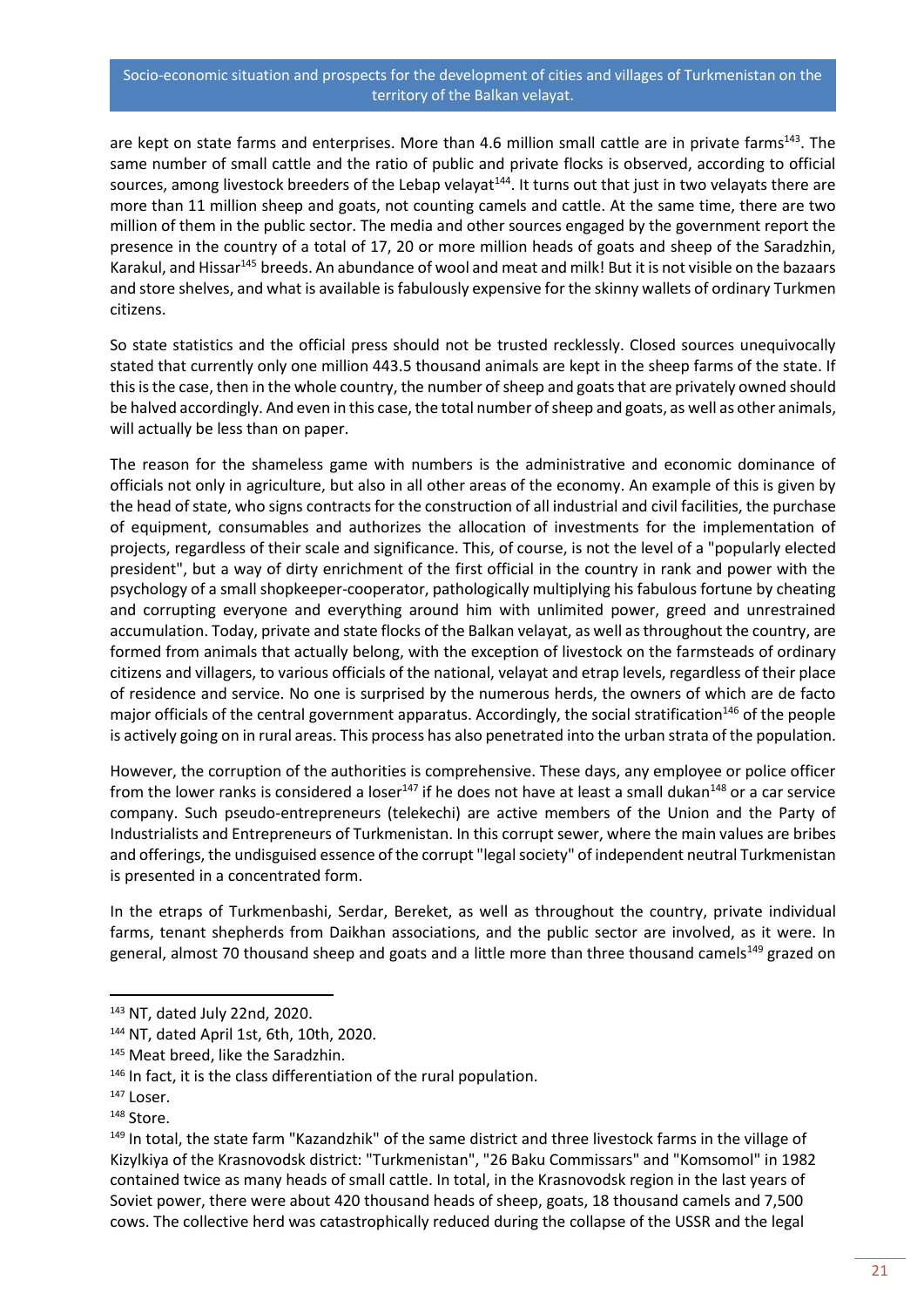the pastures of the Balkan velayat in February 2020. All this livestock belongs to the livestock farms of the agricultural associations "Gyzylarbat" and "Balkan". The agricultural association "Gyzylarbat" unites livestock breeders of the Serdar etrap<sup>150</sup>, the agricultural association "Balkan"<sup>151</sup> - of the Turkmenbashi etrap.

The largest number of settlements, which have been the main points of steppe cattle breeding for many decades and even centuries, are located in the northern regions of the Balkan velayat. The largest of them are considered to be in the etrap of Turkmenbashi, Janga, Yangaja, Nefes, Hasan, Ajagir, Dokhly, Ovlamysh, Sulmen, Suili, Janurpa, Yazdyshem, Ybyk, Demirjan, Orpa, Akoik, Akkuyu, Koshoba, Gokdere, Yaskhan, Kizylkiya, Chagyl, Tuver, Kaymat, Karaiman, Hudayberdy, Gurji, Irikli and many others. In the Bereket etrap, these include Akhchakuima, Kulmach, Kurbanmamed, Uzunsuv, Iskander, Yasga, Daneata, Oboy Jamal and others – in total about two dozen villages. In the Serdar etrap, these are Toutli, Garabogaz, Melegoch, Khojakala, Janahir, Khojakala, Bendesen, Parau and other villages located in the sands and mountainous terrain.

The socio-economic crisis that has deeply penetrated the Turkmen society has affected the architectural appearance of most small towns and villages, emphasizing the differentiated approach<sup>152</sup> by region to the implementation of the"National Program of the President of Turkmenistan for the radical transformation of the social and living conditions of the population of villages, settlements, cities of etraps and etrap centers for the period up to 2020". The innovative program, except for the replacement of analog stations with electronic ATS, absolutely did not affect the above-mentioned livestock villages of the Balkan velayat, which are located away from the transnational railway and the Turkmenbashi - Ashgabat - Turkmenabat - Farab highway, that is, away from the parade stage of the solemn displays of the achievements of the era of Power and Happiness. The development of these villages is due to the personal labor and own funds of local residents. The natural growth of the population and the lack of jobs, material and organizational difficulties<sup>153</sup> in starting their own business provoke an outflow of young people from villages. The migration flow from the etraps of Turkmenbashi and Bereket is mainly directed to the cities of Balkanabat and Turkmenbashi, and from the etrap of Serdar – to Ashgabat and the Akhal velayat.

It should be added that some of the residents of the border areas<sup>154</sup> who got rich in the 90s on drug trafficking and food starvation by selling the surplus of their own agricultural products and smuggling goods and food from Iran, marked the beginning of an expansionist migration to seize managerial positions and prestigious jobs in the cities of Balkanabat and Turkmenbashi. The residents of Bereket (Kazanjik) were particularly successful in this. In the city of Turkmenbashi, in a short period of time, they

lawlessness that unfolded throughout the former country and the struggle for the redistribution of socialist property.

<sup>&</sup>lt;sup>150</sup> It has 17 thousand small cattle and 1,725 camels.

<sup>&</sup>lt;sup>151</sup> It has 52 thousand heads of small cattle and 1,350 thousand camels.

<sup>&</sup>lt;sup>152</sup> This is evidenced by the continuous construction of industrial and civil facilities in small towns and villages of the Tekin regions-Mary and Akhale. A multimillion-dollar medical complex has been built in Arkadag's homeland, the village of Sagant, while a hospital has not yet been built in Krasnovodsk, the former center of the Russian – speaking population of Turkmenistan. The construction of grandiose objects in the villages is exempt from the exacting inspections of financial and legal authorities, as it is carried out under the patronage of the President. Here one can implement any criminal schemes with cash kickbacks and direct theft of building materials on a large scale. According to independent experts, large-scale facilities in the villages are being built with an eye to their future privatization by the Gakhryman (President) clan and his immediate entourage. An example of this is laid in the Esenguly etrap, where a shopping center was put up for auction by the time the program for the transformation of cities and villages was completed.

<sup>&</sup>lt;sup>153</sup> Counteraction of local bribe takers.

<sup>&</sup>lt;sup>154</sup> Including natives of the Bereketsky etrap.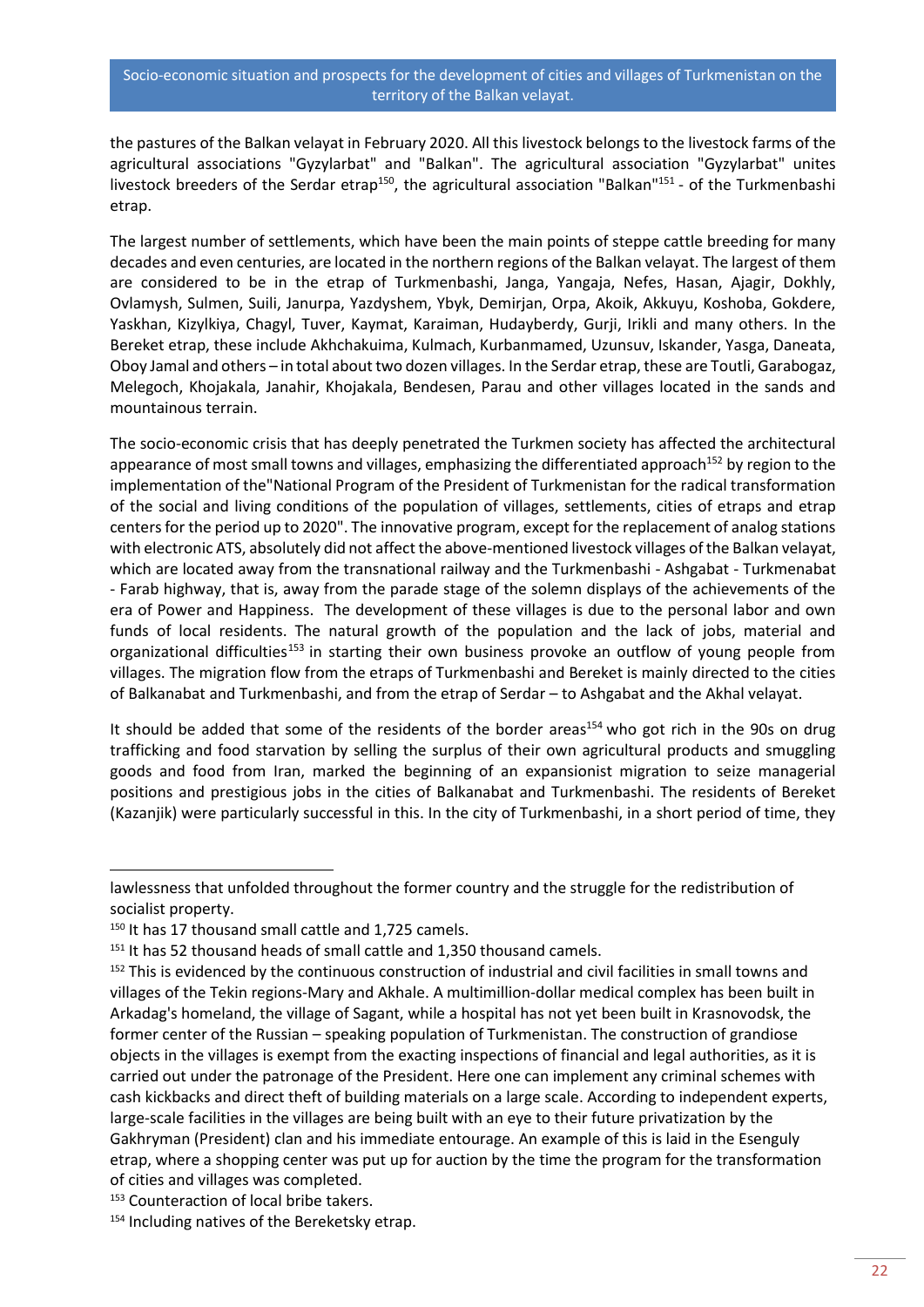squeezed out the local Turkmens without a trace from their familiar seats and seized key places in the city with the arrogance and criminal way of management usual for the "termites"<sup>155</sup>.

Now they have been replaced by Tekin nouveau riches from the Mary and Akhal velayats. The new settlers have pushed the Kazandzhiks in Balkanabat and Turkmenbashi and are settling in these cities seriously and for a long time. In achieving their goals, they, relying on their clans, who have gained access to administrative levers in Ashgabat and Akhal, act more harshly than their predecessors - the Kazandzhiks. The Tekin people uncompromisingly<sup>156</sup> push out of private business, trade, education, culture, healthcare, sports, management structures and state-owned enterprises indigenous citizens, mostly coastal Turkmens<sup>157</sup>, natives of fishing villages from Garabogaz to Esenguly. With the" light " hand of the Tekin people and Kazandzhik Yomud in the cities of Balkanabat and Turkmenbashi, functionaries<sup>158</sup> from local authorities and city law enforcement agencies launched a real hunt for jobs of budgetary and private organizations. They secretly discredit their employees, forcing them to dismiss at their own will or under far-fetched articles of labor, administrative, civil and criminal law<sup>159</sup>, and they arrange their relatives for vacant jobs or resell vacant positions for bribes to third parties $^{160}$ .

The newly-appeared "managers" are not connected by a common tribal history for the population of this region with Balkanabat, and even more so with the city and etrap of Turkmenbashi. At the beginning of his presidency, Berdimukhamedov, getting acquainted with the National Tourist Zone "Avaza" from his helicopter, expressed dissatisfaction with the abundance of ancestral cemeteries on its territory. The pleasers from his entourage and the velayat authorities perceived the leader's discontent as an order. They demanded that local officials level the ancient ancestral cemeteries of Kazakhs and Caspian Turkmens<sup>161</sup> to the ground. To protect the graves of their ancestors from the ruin of the newly-appeared barbarians, the residents of the city and etrap covered the tombstones and monuments with branches of kandym, cherkez, grebenshchik, sandy acacia, wormwood, camel thorn, other steppe grasses and bushes. So that no one could see the holy places from a helicopter, or from an airplane, or from the sea, or from land - from nowhere.

The aliens treat the city in a consumerist way. The main thing for them is to fill their pockets and, as a springboard, use a position in a seaside city to move up the corporate ladder in another place. They build luxury mansions in Turkmenbashi and its vicinity - often several houses at once. And this is in a city where the allocation of land plots for housing construction to citizens has been temporarily<sup>162</sup> suspended, and a

<sup>161</sup> Chovdurs, soyinajs, igdyrs, saryks, yomudas.

<sup>&</sup>lt;sup>155</sup> This is how the coastal Turkmens unflatteringly dubbed the Kazanjik people who arrived in their homeland.

<sup>&</sup>lt;sup>156</sup> This is due to the strengthening of Tekin people in command positions in Balkanabat, the administrative center of the Balkan velayat.

<sup>&</sup>lt;sup>157</sup> The representatives of the Russian-speaking population, especially Russians, can be forgotten because of their extremely small population, social passivity and disunity, ignorance of the state language and relatively low culture and literacy as a consequence of the flawed education in secondary schools of Turkmenistan. This seriously restricts the opportunities of the Russian-speaking population in defending their constitutional rights and legitimate interests.

<sup>158</sup> Mostly Yomudis from Kazancik, Tekin people from Akhal and Mary velayat.

<sup>&</sup>lt;sup>159</sup> It is enough to recall the endless and continuing punitive personnel purges at the TKNPZ, the former State Enterprise "Balkanbalyk", in the State Service of Sea and River Transport of Turkmenistan (now the Agency "Turkmendenizderyaellary"), the International Seaport and other enterprises, as well as in state institutions - hyakimlik, the governing bodies of the city of Turkmenbashi, etc.

<sup>&</sup>lt;sup>160</sup> It should be recalled that in Turkmenistan it is forbidden to mention unemployment under the threat of criminal prosecution, despite its obvious and incessant growth.

<sup>&</sup>lt;sup>162</sup> The allocation of land plots for the construction of private housing has been prohibited in the city of Turkmenbashi for almost 30 years (since the declaration of independence). However, this ban, with the connivance of the authorities and the joint benevolence of architects, lawyers, notaries, land surveyors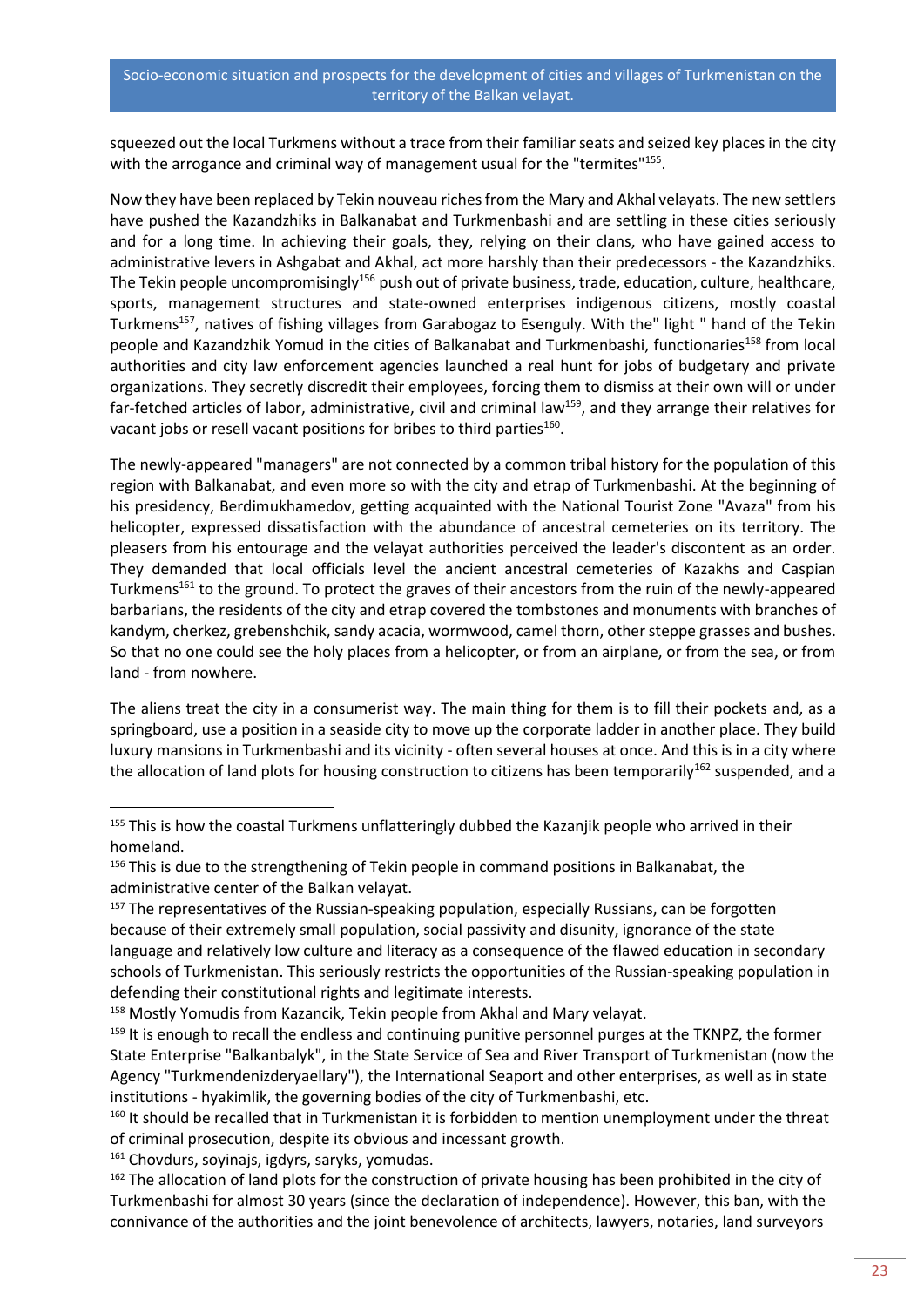huge number of families, primarily newlyweds, do not have a roof over their heads. But the "termites" and their followers, having secured themselves with mutual responsibility, using unspoken preferences and criminal schemes for squeezing (weaning) real estate, continue to build manors with super-modern household infrastructure on the sites of demolished barracks, extinct houses, poor people's shacks and even plots with burials in the city's Russian cemetery<sup>163</sup>.

As a rule, these "kings for a day"<sup>164</sup> build houses for themselves aiming for the subsequent resale. Because they consider the territories of the traditional settlement of their ancestors to be their place of residence until the end of their days, and they will certainly return there even after death. They are not concerned about the future of the city of Turkmenbashi, as well as other cities where they work, but they take good care of their own well-being in places of permanent residence - Mary, Akhal, Turkmenabat, Dashoguz, Kazandzhik, etc., where they simultaneously build elite-level dwellings for themselves. The skyscrapers<sup>165</sup> erected under their leadership in Turkmenbashi and the chaotic construction of departmental and private housing sanctioned by them without an approved Master Plan for the development and socio-economic development of the urban territory disfigured the inimitable face and original layout of the seaside city. The central government's indulgence in the lawlessness of local authorities revives and deepens interethnic discord on tribal soil, which is fraught with gigantic political upheavals for the state.

Similar processes are observed in the Turkmenbashi etrap (district) - in the development of urban-type settlements that seem to be prosperous in the light of the implementation of the Presidential program. The administrative center of the Turkmenbashi etrap with the same name, **the villages of Akdash, Kiyanly, Guvlymayak and the city of Garabogaz<sup>166</sup>** are indicative in this regard.

At the moment, the technological capacities of the production association "Garabogaz Sulfate", which is the city-forming enterprise, have completely exhausted the production resource in Garabogaz. In the association, production fell and the staff was reduced synchronously with it. The personnel of the association hoped for modernization, which was promised to it for many years from various high tribunes. However, in 2020, the reconstruction was abandoned and the dismantling of the factory equipment began. Hundreds of new workers and employees have joined the army of unemployed in Garabogaz – this is very sensitive for a city with a population of just over seven thousand people.

The construction of the carbamide plant brought hope to the city on the bank of the Kara-Bogaz-Gol - the mineral treasury of the world, strengthened the faith of its residents in the future days. Some of them got a job building a chemical plant, some were supported by trade, crafts, fishing and hunting. However, the hopes of Garabogaz residents for 900 new jobs were not fulfilled. The plant for the production of carbamide could not reach its design capacity in the planned time, besides, the demand for new product was low, and in the conditions of the coronavirus pandemic, it almost reached the bottom. A residential town for three and a half thousand people was not built in the industrial zone of the plant as well.

and judges, does not prevent chaotic erecting of entire palaces on cleared plots in the depths of urban slums.

<sup>163</sup> The Russian Cemetery in Krasnovodsk (Turkmenbashi) is a multi-confessional resting place. In addition to Orthodox Christians, Catholics, Protestants, Jews, Buddhists, and Muslims are buried here. <sup>164</sup> A separate study would be needed to count all the khakims, prosecutors, judges, police chiefs, directors of the seaport, TKNPZ and other officials who have replaced each other during the years of independence of Turkmenistan.

<sup>&</sup>lt;sup>165</sup> For all the years of independence, only two 12-storey residential buildings and two 12-storey hotels have been built.

<sup>166</sup> Until recently, only the city of Garabogaz (Bekdash) was called an urban-type settlement, and now the urban-type settlements are: Turkmenbashi (Djanga) is the administrative center of etrap, the fishing village of Kiyanli and the urban-type settlement of Guvlymayak in the Guvlyduz salt field are often called shaherchi towns.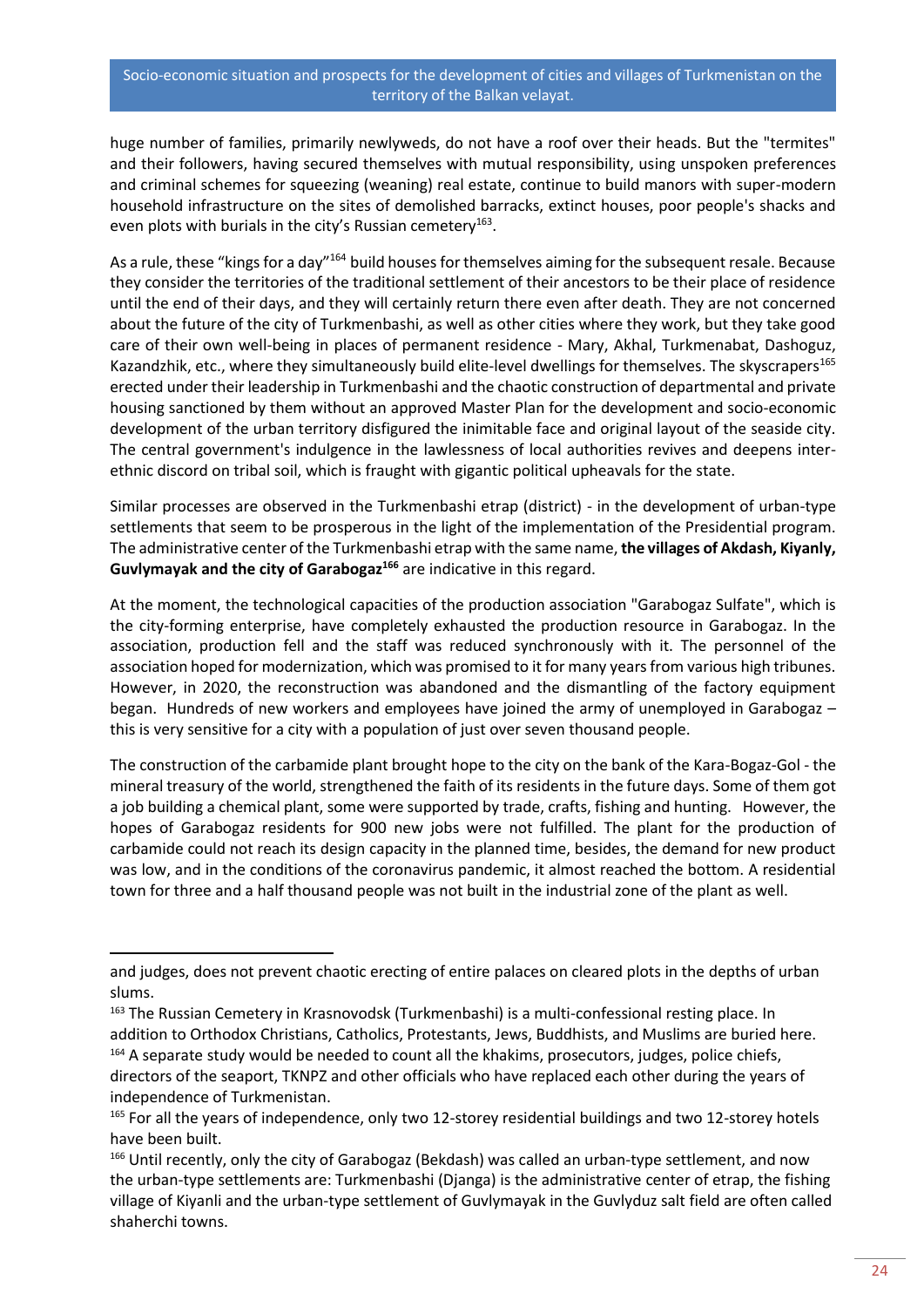There is no shortage of housing in the city itself. The solid housing stock has not been inhabited until now after the mass exodus of Kazakhs, Dagestanis, Jews, Russians, Azerbaijanis, Armenians, Ukrainians, Belarusians, Uzbeks and other representatives of national minorities from the city. The city needs major repairs of the hospital, the opening of the market and the uninterrupted supply of food, manufactured goods and medicine.

From 2007 to 2020, two asphalt plants and two crushing and crushed stone plants with a capacity of one million tons of finished product each have been put into operation in **shakherchi (village) Turkmenbashi<sup>167</sup>**, where about 4 thousand people live. A plant for the artificial breeding of sturgeon fish, the production of black caviar and fish, including canned products, has been built near the village. Private construction organizations<sup>168</sup> were opened in the administrative center. There were individual enterprises for the production of building materials from local raw materials and the production of basalt insulation wool<sup>169</sup>. A private high-tech company "Tugra", which produced certified wet sanitary napkins "Deñiz"<sup>170</sup>, worked on imported raw materials. The etrap road administration and the country's oldest plant of nonmetallic and construction materials $171$  are involved in the village.

As part of the modernization of 2007-2020, a stadium for 1,500 seats and a kindergarten for 100 visits were built in shakherchi. Internal roads, electrical lines, sewage and water supply systems were reconstructed. Near shakherchi Turkmenbashi, a building of the Naval Institute and a small town for military families were built. A whole street of cottages has been built on the terms of long-term lending. It were officials - overwhelmingly - who became their owners, as in the city of Turkmenbashi. Many of them work in the city of Turkmenbashi and have comfortable houses and apartments, both over there and in other cities of the country. Only a few ordinary residents of the village took advantage of mortgage lending, the rest have refused because of fear of losing a permanent job in the conditions of growing unemployment and not having enough time to pay off the loan.

A blissful picture of the radical transformations in the administrative center of the Turkmenbashi etrap can be observed, as in other settlements on the Turkmenbashi-Ashgabat-Farab highway, only from the car window. The basis of residential areas in the villages is, as before, modest real estate of ordinary people, modernized with cosmetic repairs with the help of water-based paints, inexpensive building materials and sanitary equipment.

**The village of Akdash** is located 20 km from the city of Turkmenbashi. The settlement arose on the site of a temporary camp settlement for prisoners from a local prison who worked during the day at a stone quarry under the supervision of guards. Over time, stone houses for guards, a hostel for freelance workers, an office, warehouses, a mechanical workshop, an auto garage and the first residential buildings made of the construction stone "gyusha" (belonging to the limestone group) were built next to the camp fence. After the abolition of the penitentiary institution, the quarry was handed over to the civil authorities, and very soon a working village appeared around it. After the liquidation of the quarry in the late 90s of the last century, the settlement continued to expand due to immigrants from the demolished village No. 7 and rural residents of Khasan, Sulmen, Chagyl, Tuver and other near and far villages of the Turkmenbashi etrap. A new school and kindergarten were built for the children of the villagers, they promised to build a gym and open a market (bazaar). The streets in the village are not paved, there is no water supply and sewerage. The population is growing. Now it is almost two thousand people and continues to increase.

<sup>167</sup> Djanga.

<sup>&</sup>lt;sup>168</sup> Existed during the construction work. Most of them were closed due to the lack of contracts.

<sup>&</sup>lt;sup>169</sup> It was forcibly closed on a national basis because of the Russian-speaking (Jewish) founders of the Individual Enterprise.

<sup>&</sup>lt;sup>170</sup> It is closed because of the nationality of the owner of the Individual Enterprise - an Azerbaijani by nationality.

<sup>&</sup>lt;sup>171</sup> The volume of production and the number of jobs due to a decrease in demand for the products of the non-metallic construction materials plant and the DU services decreased several times.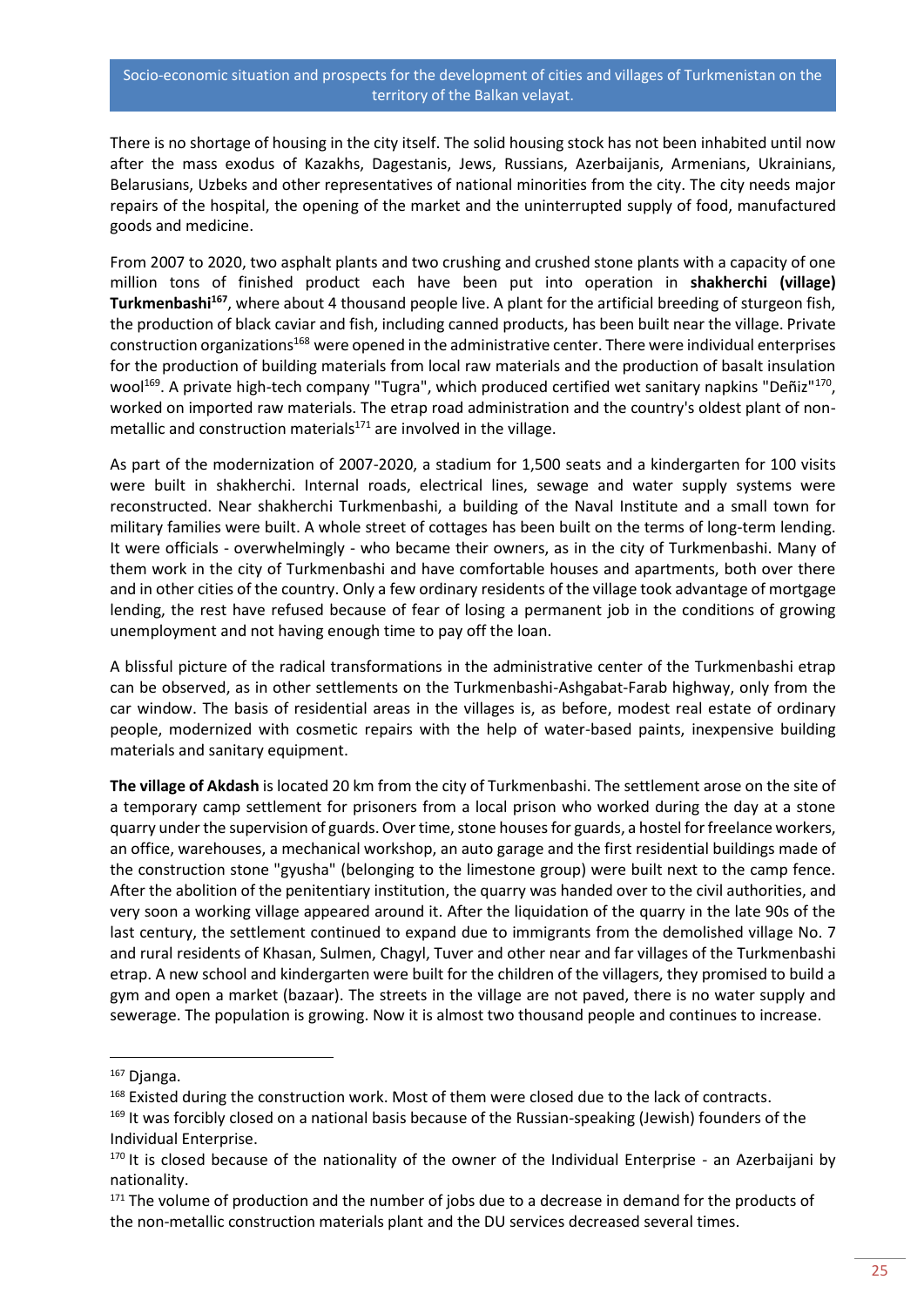The new settlers in Akdash are the former owners of privatized apartments and private houses from the old housing fund in the city of Turkmenbashi. They invest the proceeds from the sale of real estate in the city of Turkmenbashi in the construction of houses in Akdash. They commence the construction themselves, preferring not to get involved with roguish builders from individual entrepreneurs. Buildersentrepreneurs inflate the prices of building materials and carelessly build homes according to individual orders of residents of the village, whom banks oblige in advance to transfer the mortgage loan taken from the bank to the accounts of individual entrepreneurs. Few people are satisfied with such rules, and for this reason, many do not take a mortgage. They try to build their own houses with their own funds: "Without a garrote on the throat," as they say in Akdash It is better to build it yourself - even if it is made of stone chips<sup>172</sup>. From it, solid houses are made on cement masonry, which are larger and more comfortable than adobe, adobe-stone and lath houses sold in a seaside town for good money to new owners. Among the buyers of dilapidated housing going to be scrapped in the city of Turkmenbashi, a significant part are not representatives of small and medium-sized businesses, but thieving officials. But the new settlers of Akdash are happy that with the proceeds from the sale of old junk<sup>173</sup>, they have acquired, albeit far from civilization, good houses, homesteads and the opportunity to keep cattle for their own needs.

There is no work in the village. Mining of quarry stone "gyusha" is carried out in small volumes, almost in an artisanal way with violations of elementary safety rules. The construction materials plant relocated from the etrap center employs no more than thirty people, mainly from the Akdash suburb of Kozhman $^{174}$ . In the village there is a small garbage disposal<sup>175</sup> enterprise, an individual entrepreneur for the production of building materials, several private shops and individuals engaged in private transportation. About 40% of the adult population (60% are male, 20% are female, the rest are unemployed) work at enterprises of all forms of ownership, in communal services and institutions of the city of Turkmenbashi. The share of villagers engaged in socially useful work in Akdash is insignificant and is not taken into account. Even teachers of the village school and civil servants come to work from the etrap center of Turkmenbashi and the resort city of the same name. The same can be said about health, culture and sports workers. Akdash today is not a settlement of promising socio-economic development, but a place of forced habitation of people.

There are many places like Akdash in the Balkan velayat. Take at least the village of Karagel<sup>176</sup> – in the past a large fishing village and a transshipment base of the Cheleken chemical plant. Currently, fishing is prohibited. The residents, mostly men, are engaged in poaching and, with a lucky combination of circumstances, get a job in the Dragon Oil company. A small number of them work at the chemical plant,

<sup>&</sup>lt;sup>172</sup> Building stone is now a big shortage.

<sup>173</sup> This "junk" is not needed by anyone - the land plot on which it stands is valued. Buyers of real estate in an old urban development do not stop at anything to get it. Using administrative resources, forgery of documents or outright bribery, they expand the acquired plots several times and build palaces on them. 174 In the 90s, Kozhman was spontaneously built along the Airport-Akdash road by the residents of the village No. 7, who were left without a roof over their heads, demolished by order of the authorities of the city of Turkmenbashi. Settlement No. 7, or, as it was popularly called "Nakhalstroy", was built arbitrarily in the 70s of the last century by steppe dwellers (Kazakhs and Turkmens) at the entrance to the city of Krasnovodsk from the airport. Subsequently, Kozhman has grown and is now being actively built up by Turkmens from distant villages of etrap and the city of Turkmenbashi, as well as by visiting developers from other velayats. It is built up in one row along the road for several kilometers. In the back yards of the village there are outbuildings – tamdyrs, sheds, cattle pens, stables, workshops, etc. 175 Ship waste (ballast water, etc.) from ships serving offshore fisheries in the Turkmen sector of the Caspian Sea.

 $176$  Garagel is a urban - type settlement in the Balkan Velayat. The population is about eight hundred people. The settlement is located on the territory of the administrative district of the city of Khazar. Krasnovodsk railway station is 140 km away. The status of the village since 1956. Until 1993, it was called Karagel.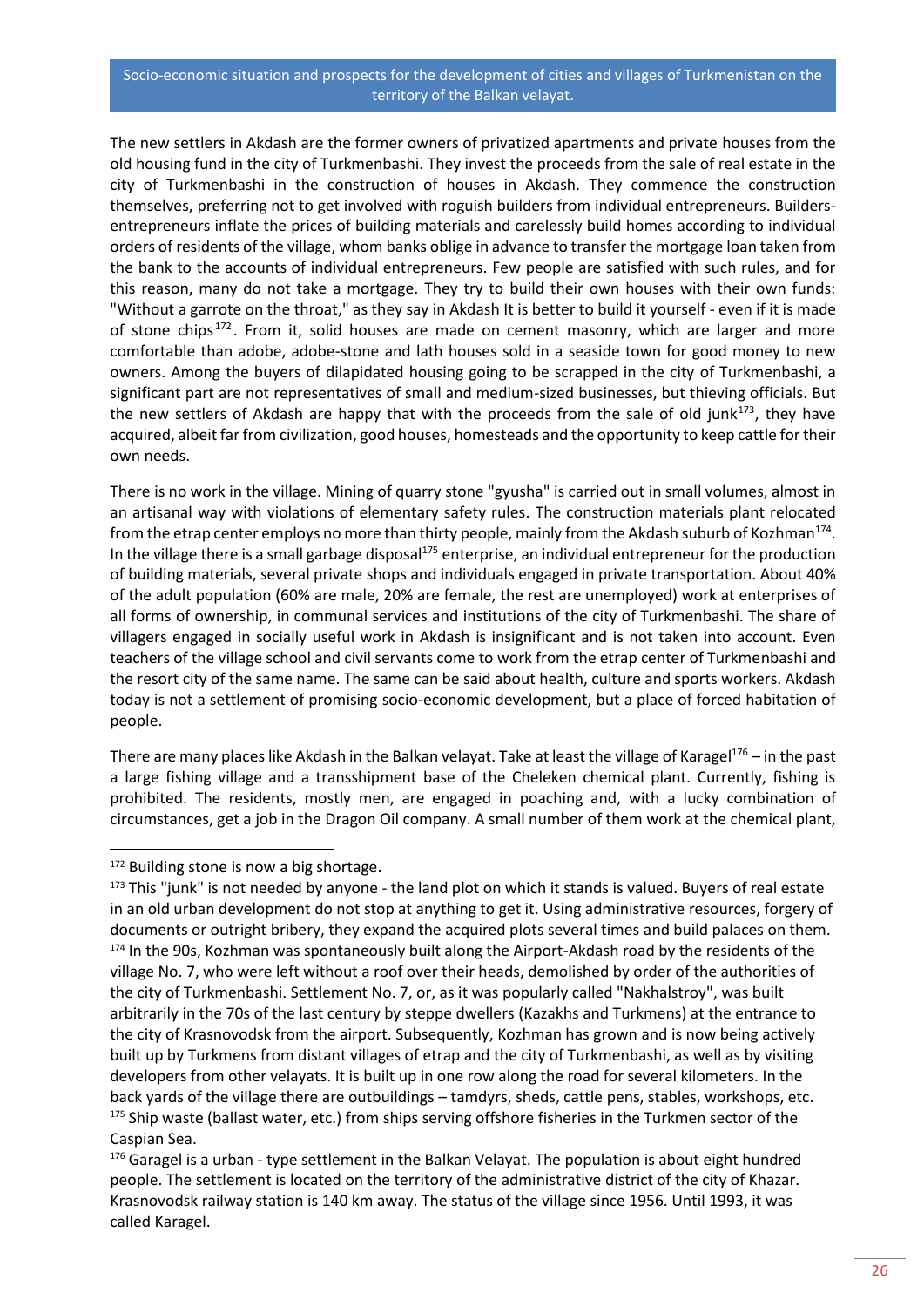the compressor station and other facilities of the Turkmenneft Group of Companies, the public utilities service of the city<sup>177</sup>. During the policy of modernization of the life of the inhabitants of the region, there were no special changes in the lifestyle of the population and the appearance of the village of Karagel. In fact, they are not noticed in the administrative center of the Cheleken peninsula - the city of Khazar as well. All local innovations were carried out within the framework of a social partnership with the oil and gas company Dragon Oil. Local officials and their colleagues from velayat and Ashgabat built for themselves several residential houses of improved layout and a private boarding house on the shore of the open sea in order to earn extra money on a sea holiday. But the Cheleken residents did not benefit from this even in terms of temporary employment for the summer period, not to mention a vacation in a boarding house.

Residents of **Kiyanly<sup>178</sup>**, which was also a fishing village in the past, for the most part also received nothing from the President's program for the transformation of small towns and villages for the period up to 2020. The fishing industry has died out, the population of the village has become impoverished, and the complex for artificial breeding of sturgeon fish promised by the president has not been built. The concrete frame of the unfinished office of the fish factory and the column of the BSU<sup>179</sup> serve as a sad reminder of it on the seashore. Local residents directly associate this with their belonging to the Iomud tribe and the personal hostility of President Berdimukhamedov, a native of the Tekin tribe, to the Iomud of the Caspian region.

Since 2009, the TKNPZ sea terminal for the storage and shipment of liquefied gas worth 9 million 150 thousand US dollars<sup>180</sup> has been idle in Kiyanly. Of the specialists here, there are only engineering and technical workers visiting from the TKNPZ, checking the technical condition of the preserved equipment, and factory guards. There are no jobs for the residents of Kiyanly. Jobs are not available for them at the plant of the Malaysian company "Petronas Charigali (Turkmenistan)" as well. To get a job with the Malaysians, a bribe of one and a half or more thousand US dollars is required. This is an unimaginable amount for the almost completely unemployed and impoverished indigenous residents of Kiyanly. Some of them work at the neighboring gas-chemical complex for the production of polyethylene and polypropylene. The salary here is small: 2500-3500 manats per month, or 88-120 US dollars<sup>181</sup>. This is very little for large families of Pomorians. However, people suffer - there's a shortage of jobs<sup>182</sup>. The

<sup>177</sup> In the Khazar municipal utilities company.

<sup>&</sup>lt;sup>178</sup> There are less than one thousand people in Kiyanli. The inhabitants of the village live mainly in former barracks built during the Soviet era and slightly redeveloped during the years of independence. Household amenities are located in the courtyard. New houses are being built on the front side of the village, but half of them belong to the natives of the village, who now live in the city of Turkmenbashi, Ashgabat and other cities. Having a house on the seashore is very prestigious and profitable in modern Turkmenistan.

<sup>179</sup> The construction of an industrial facility worth 42 million US dollars was started in 2008 and abandoned without a preliminary and comprehensive study of the feasibility and socio-demographic justifications. It was assumed that the state complex for the artificial breeding of sturgeon fish and the production of fish products would produce five tons of black caviar, 120 tons of portioned sturgeon fillet in vacuum packaging, five million conventional cans of canned fish and 120 tons of smoked sturgeon fish. In addition, frozen semi-finished products in the amount of 10 tons per year will be produced from the same raw materials, as well as: 10 tons of ready-made culinary products, 30 tons of pickles and 50 tons of fish flour.

<sup>180</sup> The initial project cost. The construction of the facility began in 2003 and was completed with commissioning on December 9th, 2009.

<sup>&</sup>lt;sup>181</sup> According to the "black market" rate of November 29th, 2020. Consumer prices for all products and goods are equal to the "black rate".

 $182$  The gas chemical complex provided about 1,200 new jobs. However, during the recruitment of maintenance personnel, priorities were given to the builders of the complex, who became qualified operators during the construction.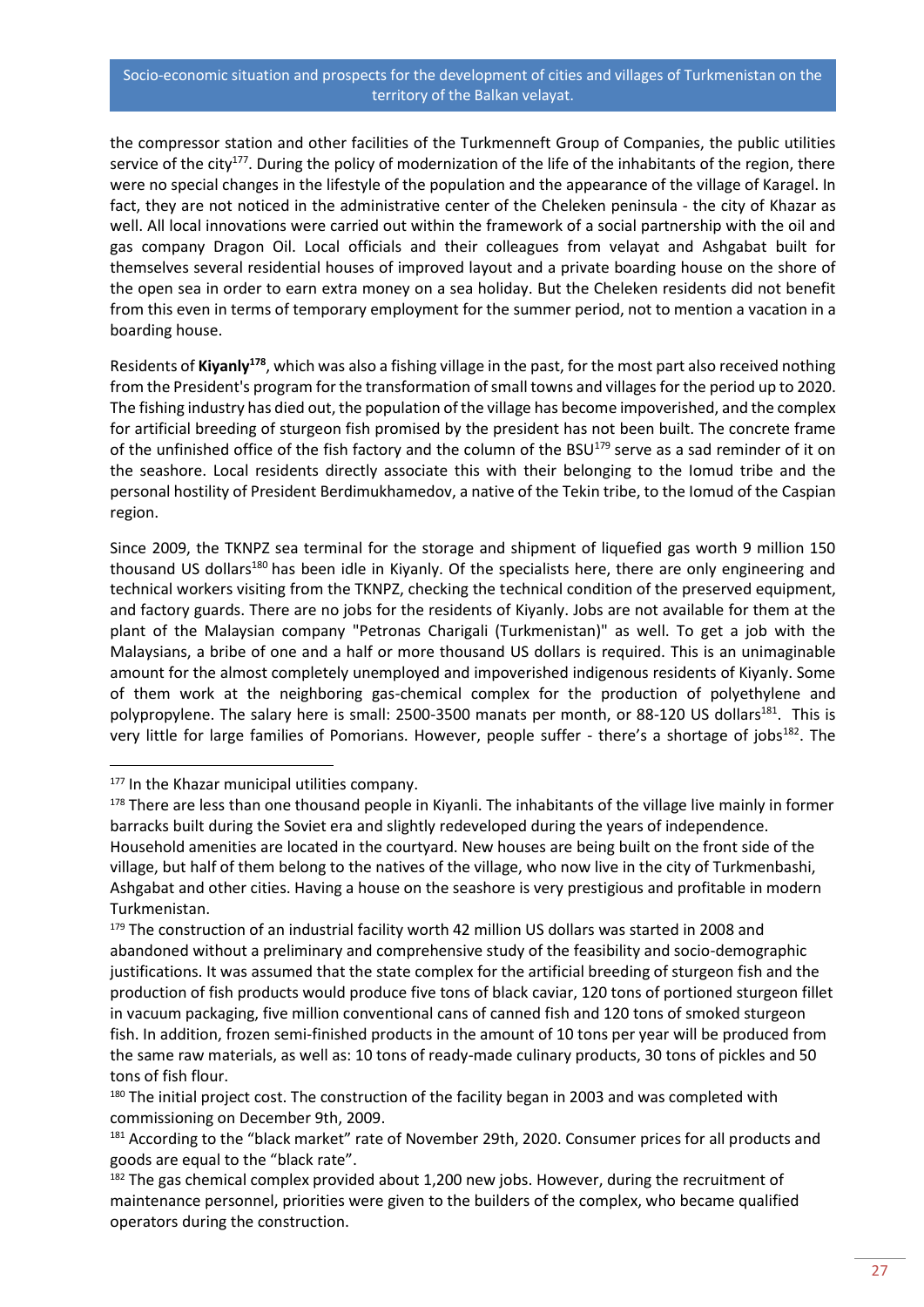polyethylene-propylene plant employs people from the city who worked on its construction from the laying to the commissioning. They are serious competitors to the residents of Kiyanly. And what's there to do? - There is no less unemployment in the city of Turkmenbashi, especially among young people.

The water in Kiyanly is imported, the roadways of the streets, as in all settlements and villages in the outback of the Balkan velayat, are unpaved, there are no sidewalks.

To the north of Kiyanly, between the Caspian Sea and the Guvlyduz salt lake, lies the urban-type settlement of Guvlymayak, which arose on the site of a salt field at the end of the XIX century. In Soviet times, as well as today, it is developing as a working settlement at the salt field, reorganized over time into the Kuulisol plant<sup>183</sup>. The territory of the village was originally built up with barracks for families of salt miners and Finnish houses<sup>184</sup> for managers. Since the 60s, the Kuulimayak residents began to build one-story unsettled houses made of gyusha stone according to independently compiled projects. In the 70s and 80s, two two-story apartment buildings were built for the specialists of the plant with a minimum of household amenities, since there is no centralized water supply, sewerage and heating system in the village.

Currently, a little more than 1,200 people live in Guvlymayak. The able-bodied population is employed in production at the Guvlyduz plant and in institutions of the socio-cultural sphere: a general education school, a polyclinic, a house of culture, communications, etc. But the unemployment rate remains high – at the level of 40 percent of the working-age population. They hoped to relieve the tension with employment with the launch of a high-grade salt production plant on December 9, 2019 and 140 promised jobs. The hopes were not fulfilled, and the promises were greatly exaggerated. The need for jobs remained. It forced people to look for additional sources of existence. Residents of Guvlymayak began to rent rooms to vacationers at the sea in privatized apartments, their own and even departmental houses.

However, the forced business comes to an end. A large construction of capital cottages with sea views has unfolded in the village. Two-level cottages and two-and three-storey houses with autonomous engineering and household and energy infrastructure of a modern type are being built: there are swimming pools, playgrounds, diesel generators, transformers, boiler rooms, water supply, sewerage and ventilation systems of the Chiller type, fiber-optic and cellular communications, WI-FI, etc. Unsettled dachas with amenities in the yard cannot compete with them. The estates are built by the heads of the Guvlyduz plant, successful businessmen, specialists and officials of the Malaysian company "Petronas Charigali (Turkmenistan)" from citizens of Turkmenistan, and, of course, officials of departments of various levels and territorial affiliation that are quick to profit. A "recreational" town on the outskirts of the village of Guvlyduz is turning into a highly profitable corner of a secluded holiday by the sea $^{185}$ . Indigenous residents<sup>186</sup> who have lost an unreliable business can only look at this feast during the plague and hope for better times.

## <span id="page-28-0"></span>**Conclusion**

<sup>183</sup> The modern name is "Guvlyduz".

<sup>&</sup>lt;sup>184</sup> Prefabricated house made of insulated wooden panels. The houses have been preserved, and people still live in them.

 $185$  By the way, the demand for the elite "Guvlymayak recreation area" and similar corners of unobtrusive service is much higher than in the recorded National Tourist Zone "Avaza".

<sup>186</sup> By the way, there isn't a single manager among them at the plant, even at an middle level of management.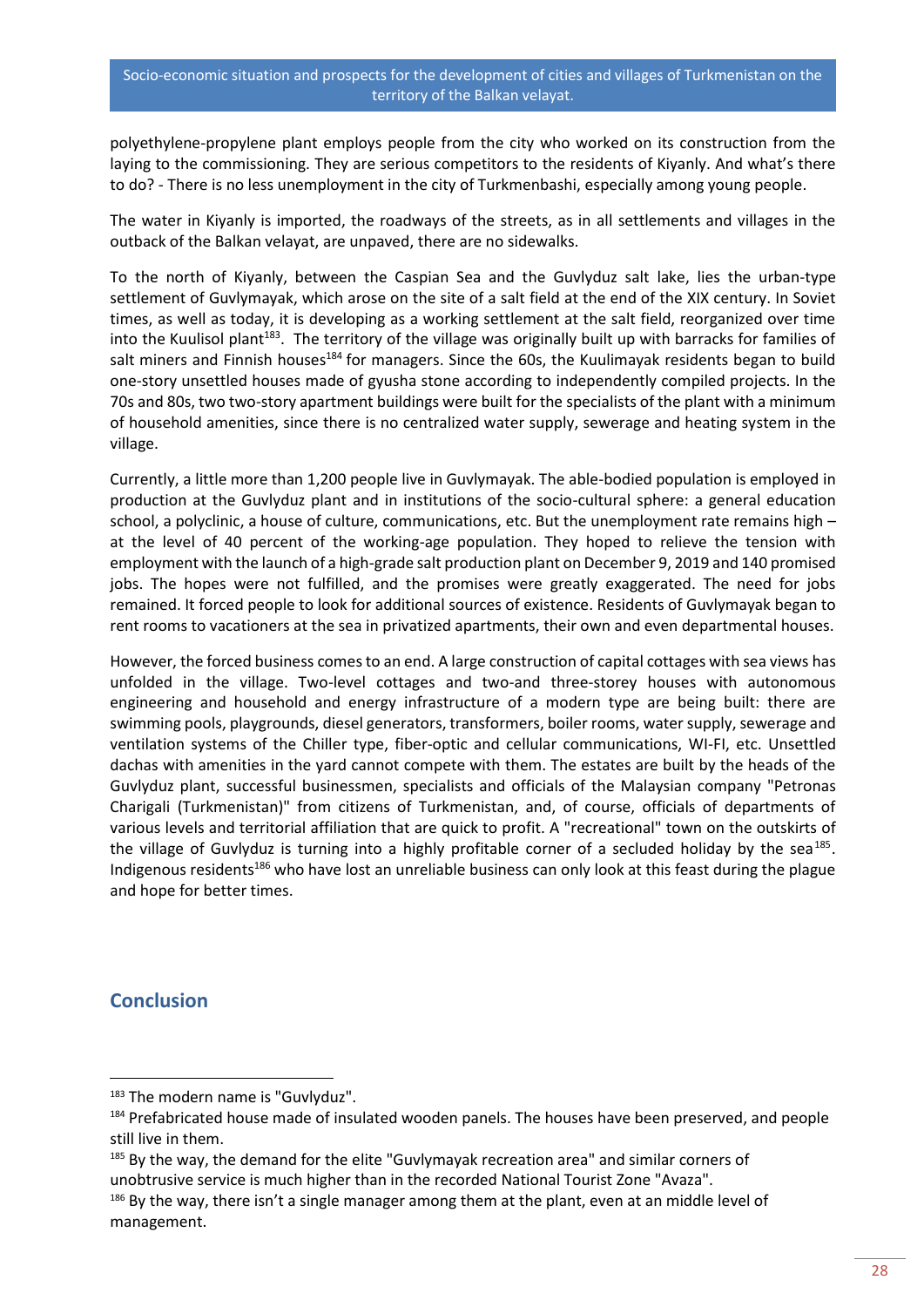For the implementation of the initial part of the **Maksat Namasy** program - a large-scale nationwide 3 stage "National Program of socio-economic development of Turkmenistan for 2011-2030" for the reconstruction of cities and towns of Western Turkmenistan, huge funds were spent from the state budget and the own funds of the wealthiest enterprises. Dozens of socio-cultural and industrial facilities were built in the Balkan velayat. But as the study showed, many projects failed to achieve the stated goals for the accelerated socio-economic development of cities and towns in Western Turkmenistan. And some of the most expensive projects, such as the "Avaza International Tourist Zone" or the "International Trade Port in Turkmenbashi", will not be able to recoup themselves even in the coming decades, if they will ever be able to recoup the funds invested in them.

In our opinion, there are several reasons for the low efficiency of projects for the reconstruction of cities and towns not only in Western Turkmenistan, but also in the country as a whole. And they are as follows:

- *The lack of scientific analysis in the development of projects;*
- *Low competence of government structures in the field of strategic planning in matters of economic development of the country;*
- *The lack of a system of independent expertise in the country for the analysis of projects, as a result of an authoritarian management system;*
- *Lack of participation of civil society in the discussion of governmental projects;*
- *Colossal corruption and the lack of a competitive climate in the country for honest business making;*
- *The lack of favorable business conditions in Turkmenistan for attracting private investors in the implementation of economic projects.*

It is possible to solve the problem of low efficiency of projects for the reconstruction of cities and towns only through the democratization of the state management system. Only a democratic system can create an effective anti-corruption system in the country, create a successful competitive business environment and involve civil society in the implementation of projects.

*Democratic Civil Union of Turkmenistan,*

*The Netherlands 2020*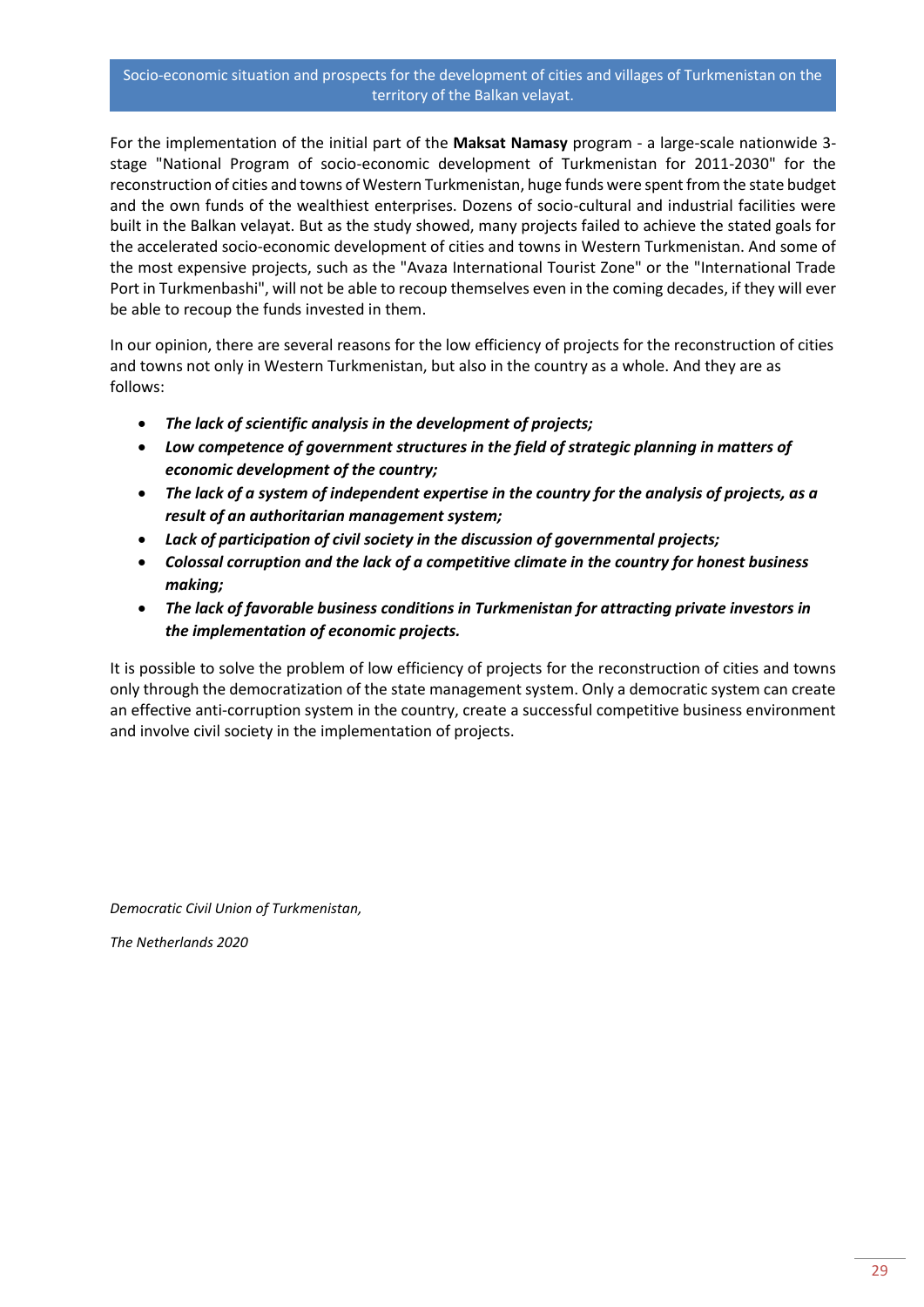#### **GLOSSARY**

 $1$  The national program of the President of Turkmenistan for the radical transformation of the social and living conditions of the population of villages, settlements, cities of etraps and etrap centers for the period up to 2020.

<sup>2</sup> 2011-2015 and 2016-2020.

<sup>3</sup> Central Asia-since Turkmenistan gained state independence.

<sup>4</sup> Almost the entire periodic table is presented in the Kara-Bogaz-Gol Bay on the Caspian Sea.

<sup>5</sup> 8 to 12%.

 $6$  According to other sources  $-25%$ 

 $7$  Their number is constantly growing by renaming settlements and villages by local authorities into "small" towns", or, in Turkmen, - shakherchi. This is done in order to create a good picture of the sustainable urbanization of the region (country), but most importantly - to increase budgets and expand staff in towns and villages in connection with their acquisition of a new administrative and territorial status.

<sup>8</sup> In Soviet times, the territory of village councils (possovets) with settlements, industrial infrastructure and agricultural land.

<sup>9</sup> The socio-economic programs attributed to Berdimukhamedov today, including "New Village", "Education", "Health", the development of physical culture movement and high-performance sports, the construction of the Avaza NTZ, the reconstruction and modernization of the TKNPZ, the seaport and other large-scale projects were formulated and implemented during Niyazov's presidency.

<sup>10</sup> The village of Hasan-Kuli before becoming part of Russia with a fishing and livestock lifestyle. In Soviet times, it was transformed into the village of Hasan-Kuli. As part of the Krasnovodsk region and during its abolition, it was a rural, volost and district center. In the era of independence, it was transformed into the administrative center of the eponymous etrap. In 2016, it was renamed shakherchi Esenguly. In 2020, approximately about 9.5 thousand people lived in etrap.

 $11$  In March-December 2007, immediately after the inauguration of Berdimukhamedov, almost all the objects planned for construction in the urban village of Hasan-Kuli were commissioned, which indicates his predecessor as the author of the reconstruction of Hasan-Kuli within the framework of the "Village" program prepared by him.

<sup>12</sup> Esenguly. The status of the urban - type settlement since 1935. The name until 1933 was Hasan-Kuli. In May 2016, it was granted the status of a city.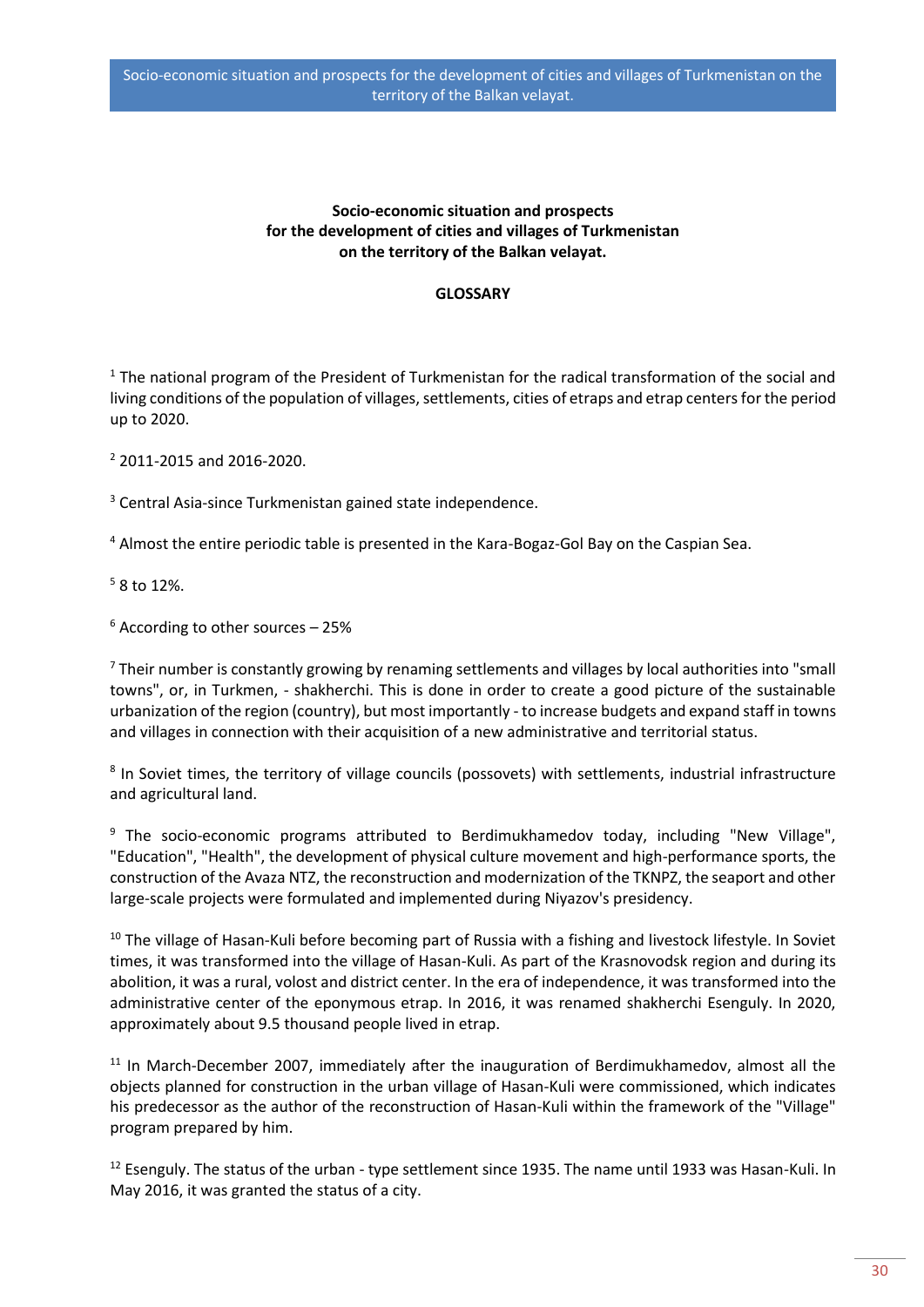<sup>13</sup> The building of the central hospital of etrap. Before independence, it was the central district hospital.

<sup>14</sup> The new building of the polyclinic. The total cost of the two medical institutions is 3 million 208 thousand 313.72 euros.

<sup>15</sup> For 350 seats.

<sup>16</sup> With a capacity of 3000 thousand cubic meters per day.

<sup>17</sup> Three residential 4-apartment buildings for civil servants.

 $18$  To the village of Esenguly – the administrative center of etrap.

 $19$  A production complex for breeding and processing commercial fish with a capacity of 50 tons per year, with a total cost (including VAT) of 10 million 994 thousand 999 US dollars.

<sup>20</sup> In Soviet times - the territories of possovets and village councils.

 $21$  Güdürolum - on the administrative-territorial map of Turkmenistan.

<sup>22</sup> Population of 11 thousand people, as of 2020.

<sup>23</sup> In Soviet times, the village of Kizil-Atrek, since 2016 - shakherchi Etrek.

<sup>24</sup> Uzen (Kazakhstan) – Serkhetyaka – Kyzylgaya – Bereket - Etrek (Turkmenistan) – Gorgan (Iran).

 $25$  The agreement on its creation was signed in Ashgabat in April, 2011.

<sup>26</sup> The former district of Kara-Kala of the Krasnovodsk region with the administrative center in the village of Kara-Kala, which was renamed the village of Makhtumkuli, which received the status of a city (shakherchi) in 2016. The population is 14 thousand people.

 $27$  At that time, the administrative center of the Makhtumkuli etrap was an urban - type settlement.

<sup>28</sup> In 2008-2012, 25 schools and kindergartens of a new model were built in the Balkan Velayat. In the following years, the number of school and preschool education facilities under construction and put into operation has significantly decreased. By 2020, there was a clear shortage of places in schools and preschool institutions (the coronavirus pandemic showed this).

<sup>29</sup> The former village of Kara-Kala.

<sup>30</sup> The former Kizil-Arvat district with the center in the urban-type settlement of Kizil-Arvat, which received the status of a city in 1935. During the years of independence, it was renamed the city of Serdar. By 2020, the population of etrap has approached 90 thousand people.

<sup>31</sup> The former Kazanjik district.

<sup>32</sup> The total cost of the object is 19 million 700 thousand euros.

<sup>33</sup> With a library, exhibition and dance halls, an auditorium for 500 seats, an orchestra pit, recording and choreography studios, computer courses, a conference hall, a library and a dining room for 130 seats.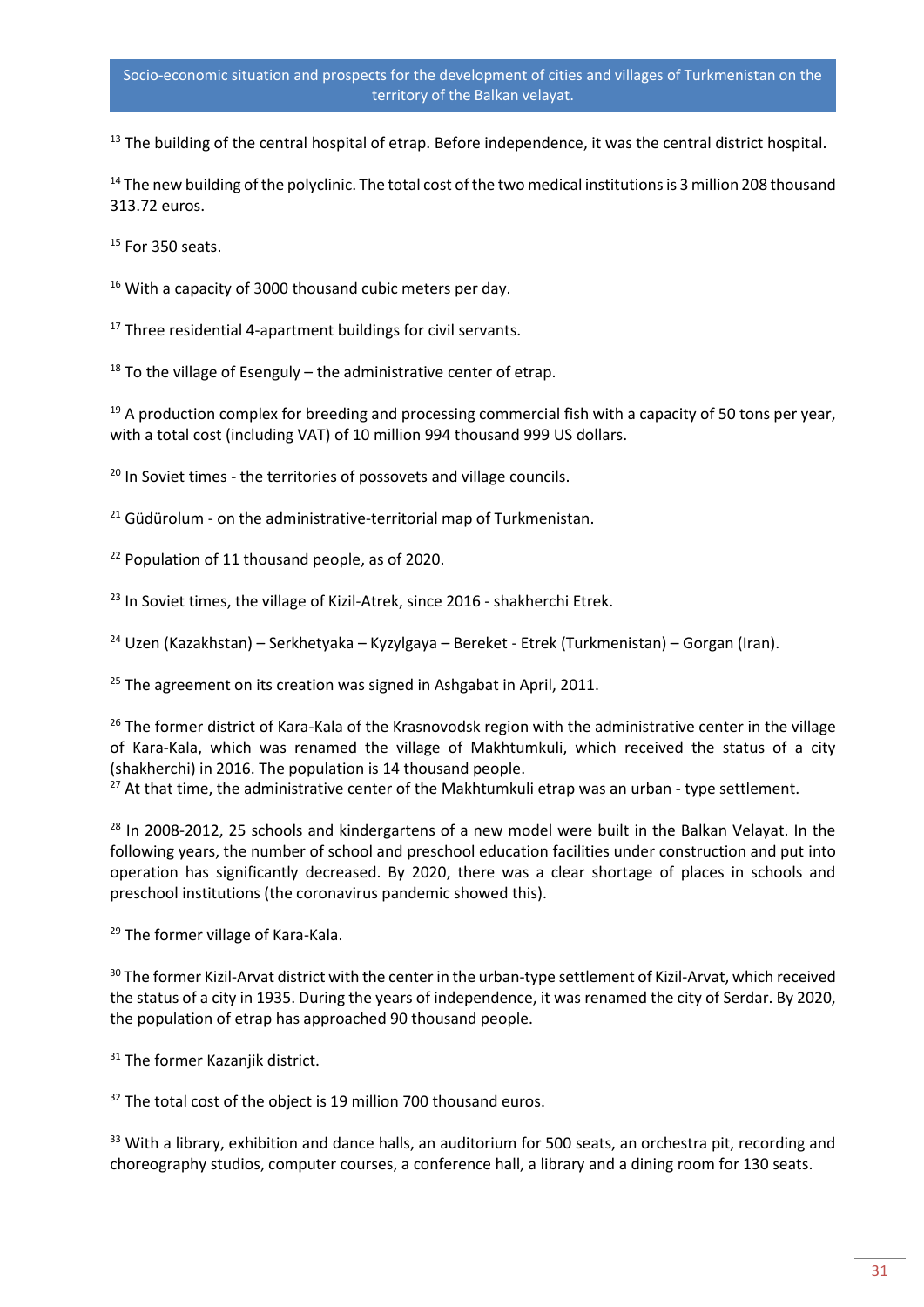<sup>34</sup> The school, designed mainly for the training of future carpet makers, has opened additional classes in painting, sculpture, jewelry, music and theater arts.

<sup>35</sup> Two schools for 600 students each and one for 320 student places. A sports school with 350 seats has been built in the village of Janakhir.

<sup>36</sup> The former Kazandzhik district with the administrative center in the village of Kazandzhik, which received the status of a city in 1939. In the era of independence, it was renamed the city of Bereket. The population of etrap exceeded 35 thousand people in 2020.

<sup>37</sup> Carpet factory for 120 jobs with a capacity of two thousand square meters of products per year.

<sup>38</sup> For 150 workplaces with a capacity of 600 thousand pillowcases and sheets per year.

<sup>39</sup> Kindergarten in the city of Bereket for 160 kids.

<sup>40</sup> Two schools, with 520 and 340 seats, are equipped with interactive multimedia, language and computer classes.

<sup>41</sup> With a concert hall for 400 seats, a library and creative studios, like in Serdar.

42 Health house for 100 visits per day.

<sup>43</sup> A multidisciplinary medical center with 130 beds.

<sup>44</sup> The project cost of the new medical industry facility is 22 million US dollars. Annual production: 250 million iodine sticks, 50 million iodine pencils and 500 thousand dental tampons. The production uses local raw materials – Turkmen cotton and iodine-bromine waters.

<sup>45</sup> 70 motor transport units.

<sup>46</sup> Having a replacement fund of seven thousand elite chickens.

 $47$  On the Turkmen map – Gürgen (Iran); in the Russian transcription - Gurgen.

<sup>48</sup> The shortest and most convenient route from Europe to the ports of the Persian Gulf, to South Asia and the Middle East passes through the Bereket station. The total length of the steel route, from the Kazakh steppes through the Western Karakum Mountains to the north of Iran to the mountainous province of Gulistan, is 900 km. The new Uzen – Bereket – Etrek – Esenguly will pass through the southern etraps of the Balkan velayat, rich in energy carriers and other raw materials.

<sup>49</sup> The former Nebit-Dag, the status of the city since 1946. The population in 2029 is about 95 thousand people.

<sup>50</sup> With a generation capacity of 126 megawatts.

<sup>51</sup> With a channel capacity of 200 people per day.

<sup>52</sup> With a project cost of 89 million manats; an area of 35 hectares, with 120 shops and more than 500 shopping sections.

<sup>53</sup> The project cost is 20 million US dollars.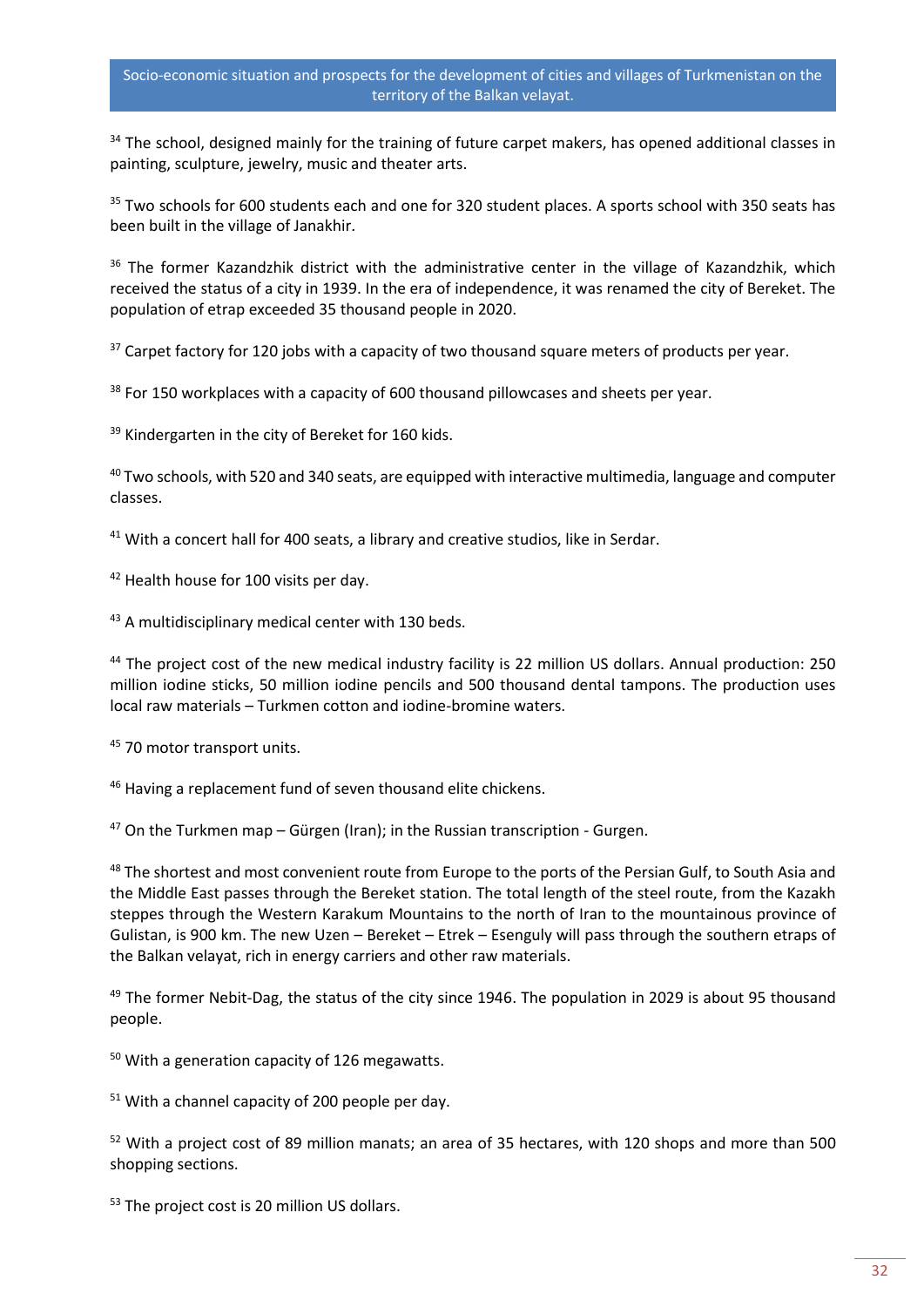<sup>54</sup> The cost is 78 million 375 thousand manats.

<sup>55</sup> For 160 seats each.

<sup>56</sup> Two 2-storey 18-apartment buildings, two 2-storey 16-apartment buildings, three 12-storey 96 apartment buildings commissioned by the State Corporation Turkmennebit.

 $57$  The urban – type settlement is 18 km from Balkanabat. In the media and official correspondence, they are often called, as we pointed out above, "shakherchi" - "town". The former center of extraction and grinding of table salt. The status of the urban – type settlement since 1940.

<sup>58</sup> An enterprise for the packaging of therapeutic mud with a capacity of 600 packages of finished products per hour and 3600 packages of sea salt per hour. During the year, the therapeutic mud workshop is able to produce 200 thousand packages of Mollakarin clay and 100 thousand packages of volcanic mud. The project cost is 10 million US dollars.

<sup>59</sup> It exceeds the area of the Cheleken Peninsula by four times. It extends from the town of Yaskhan in the north-east of Balkanabat to the coast of the Caspian Sea in the Turkmen Bay on the traverse of Ogurjali Island.

 $60$  The former urban – type settlement of Cheleken, received the status of a city in 1956. The population in 2020 is 25 thousand people.

 $61$  This number has hardly changed by 2020.

<sup>62</sup> The former Oil and Gas Production Directorate of Leninneft (Chelekenneft), since 2000, the Vostochny Cheleken field has been developed by the Khazar consortium. The operator of the project is the State Corporation "Turkmenneft", which includes the oil and gas production enterprise"Khazarneft". The main contractors of the Khazar consortium for the construction of oil wells are drilling divisions of the State Corporation Turkmenneft.

 $63$  1.5 thousand cubic meters of drinking water per day.

<sup>64</sup> The children's health center "Gara Altyn" was built by specialists of the Turkmenneft Group of Companies on the seashore.

<sup>65</sup> An oil collection point for the storage and shipment of commercial oil with a capacity of 2.5 million tons of oil per year and a cost of more than \$25 million.

<sup>66</sup> 2020, population of 70 thousand people.

 $67$  At the expense of foreign investments in the Avaza NTZ, only the Turkish yacht club "Yelken" was built under a lease agreement, which after the expiration of the lease period will be transferred to the possession of the Turkmen side.

 $68$  At the first stage of modernization of the plant (1991-2006), about \$1.5 billion was allocated for these purposes. Platforming, catalytic cracking, hydrotreating of diesel fuel, lubricating oils, a gas turbine power plant, a reverse osmosis desalination plant and other industrial and infrastructure facilities were put into operation. In 2007-2020, more than one and a half billion US dollars were additionally invested in the renovation of the plant.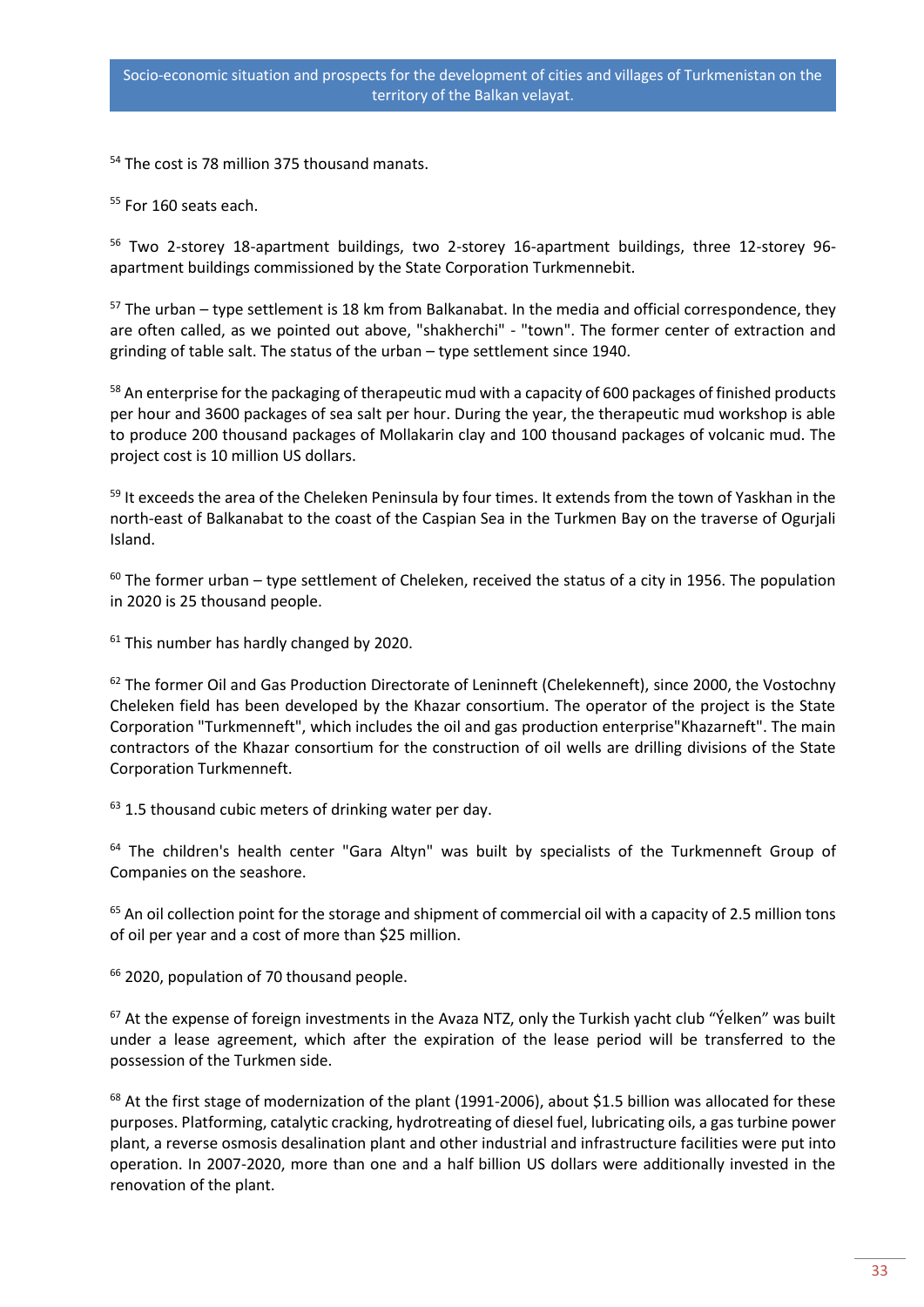<sup>69</sup> 2007-2020 гг.

 $70$  Tank farm. The project cost of the tank farm is 9.150,000 US dollars (USD), the capacity is 3 thousand tons of liquefied petroleum gases (LPG).

 $71$  Marine shipping pier. The project cost is 22326000 euros (EUR); the capacity is 180-200 thousand tons per year.

<sup>72</sup> The desalination plant was put into operation in 2010, the capacity is 35 thousand m<sup>3</sup> / day, the cost is 156 million USD.

<sup>73</sup> The desalination plant was put into operation in 2015, with a capacity of 50 thousand m<sup>3</sup> / day.

<sup>74</sup> The total cost (excluding VAT) is 15.9 million US dollars.

 $75$  Aviation fuel TS-1. The project cost of the installation is \$11 million, the capacity is 500 thousand tons per year.

 $76$  The annual capacity for raw materials is three million tons.

77 The project cost is 11 million euros (EUR); the capacity for box bags is 10 million units for "big bags" -25 thousand units.

 $78$  The project cost is 40 million euros( EUR); the annual capacity is 21 thousand tons of commercial product.

 $79$  The annual capacity is 2 million tons of processed raw materials.

80 The total cost of four units is \$533 million US dollars; the total capacity is 480 thousand tons of components per year for high-quality gasoline.

 $81$  The contract value is 211.6 million; the capacity for the UZK is 900 thousand tons, for the DAG block – 500 thousand tons per year.

82 The hotel type health center "Arzuv" for 900 seats for adults and children, the hotel "Nebitchi" for 220 seats, etc.

83 Multimedia secondary school with 600 seats.

84 The Rukhyet Palace building was erected at the expense of the TKNPZ in the city of Turkmenbashi, two kindergartens for 160 and two kindergartens for 320 places were built, residential buildings of improved layout: six 4-storey 24-apartment buildings, one 4-storey 40-apartment building, three 4-storey 48 apartment buildings, one 52-apartment building and two 12-storey 72-apartment houses of increased comfort. A sports and recreation complex was built in the industrial zone of the plant, a cardinal reconstruction of the city stadium and the historical building of the city – the Palace of Culture of Oil Workers was carried out.

 $85$  The 4-storey 24-apartment building was built in the 110th quarter by the individual enterprise "Resul Gurlyshyk" by order of the OKS of the Balkan Velayat. Seven more 4-storey 24-apartment buildings were built by order of the OKS of the Balkan Velayat and commissioned in 2019.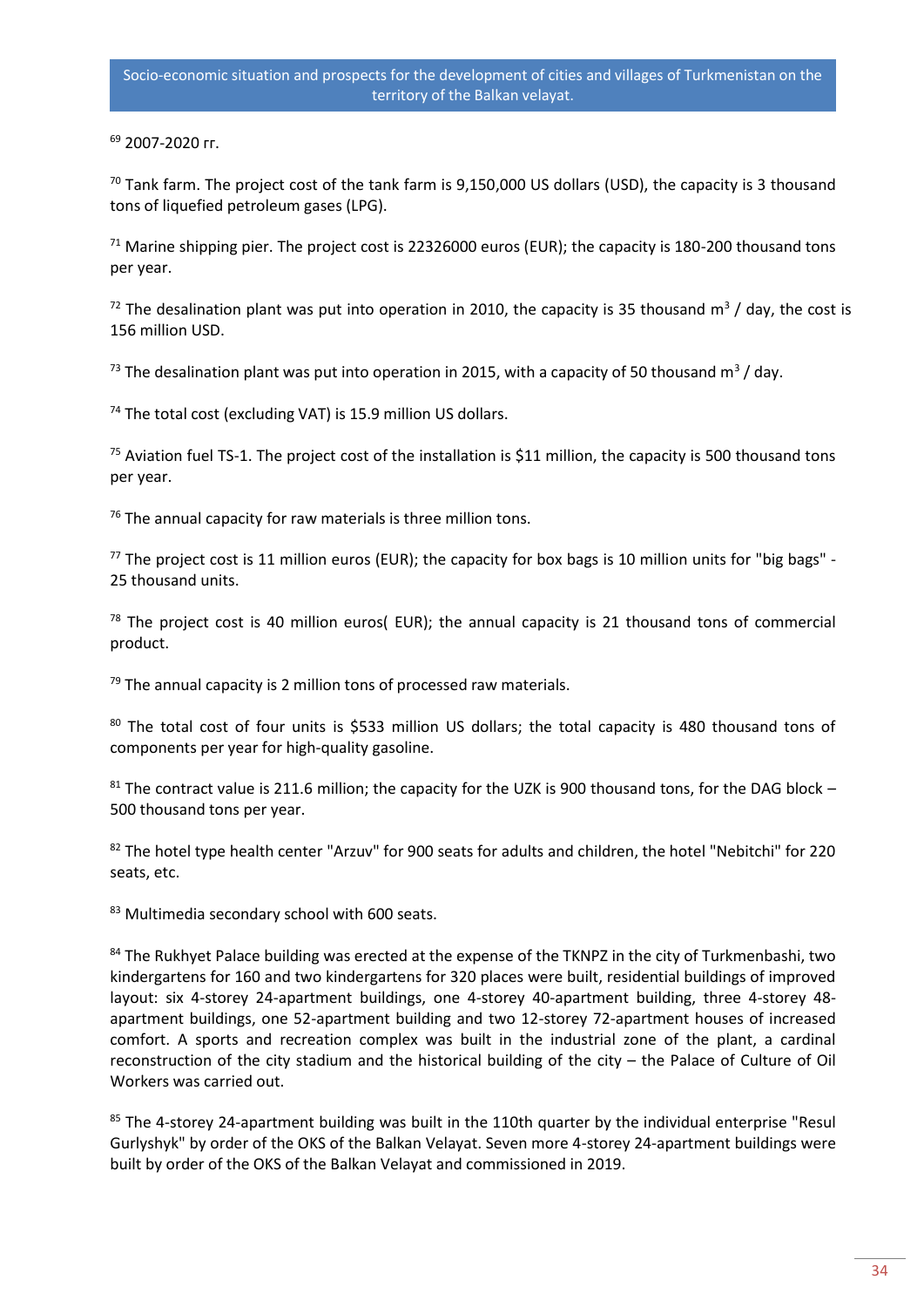86 Built by the Turks on the order of the sole proprietor; the total volume of the refrigeration sections is 2,475 m<sup>3</sup>. The refrigerating chambers are designed for a one-time reception of several thousand tons of food products.

87 Of these, an administrative and residential complex with a socio-cultural infrastructure in the administrative center of the Kenar etrap of the city of Turkmenbashi and there are also 1300-and 400 meter overpasses with two-level interchanges on the Airport-Avaza highway with three-row traffic in both directions. The largest structures were the Turkmenbashi International Airport with the service of 15 thousand aircraft per year, the military shipyard and the International Seaport of Turkmenbashi with a modern and extensive transport and logistics system and a ship repair and shipbuilding plant, which provided the city with more than 3.5 thousand jobs.

88 In 2008, the population of etrap was 16 thousand 500 people. Over the past 12 years, it has increased by almost a third due to natural growth and immigrants from other Balkan etraps and other velayats. Now there are 21.5 thousand people in etrap.

89 2020, the population is about four thousand people.

90 The settlements of Kiyanly, Guvlymayak (Kuuli-Mayak), Belek (often called shakherchi-gorodok), Garabogaz (the former urban – type settlement of Bekdash, the status of a city since 2002) , etc. Now it is 21.5 thousand people.

<sup>91</sup> Property of the Malaysian company "Petronas Charigali (Turkmenistan)".

 $92$  The plant provided 1,200 new jobs to the population of etrap.

93 The former "Kuulisol plant".

<sup>94</sup> Road and rail.

<sup>95</sup> The population is about two thousand people.

96 Central Asia - the Center.

97 The Belek gas compressor station is the end point of the East-West main gas pipeline with a capacity of 30 billion cubic meters of gas per year, designed to ring together the largest gas fields in the country.

98 Kizylkiya (about 1800 people) and Chagyl (more than 1400 people).

 $99$  900 new jobs have been created at the Garabogazkarbamide plant.

<sup>100</sup> Construction of the road began in 2007 and continues to this day on the eastern segment of the road.

<sup>101</sup> Protocol Street is the popular name for the streets along the route of the presidential motorcade.

<sup>102</sup> Motor boats (boats) of the Wellboat-63 brand in the amount of 20 units, including 15 units of the open type and 5 units of the closed type (with a cabin), for a total amount of 1,488,500 US dollars. The "boats" have not recouped even 10% of their cost during operation. Such transactions, and they cannot be counted in modern Turkmenistan, are classic criminal schemes of embezzlement of state funds that are being lowered from above.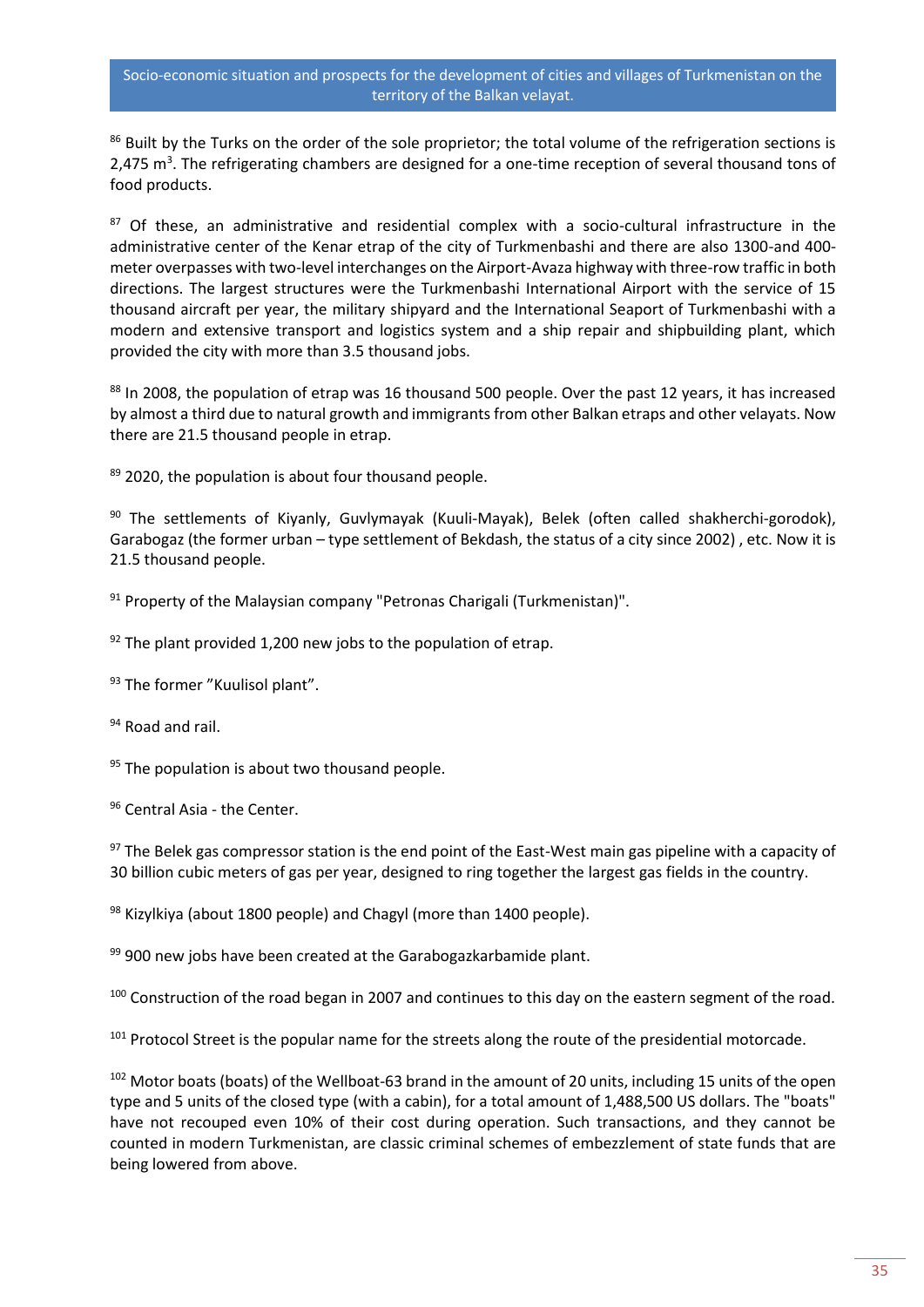103 Another criminal scheme of uncontrolled theft of public funds. After how many years will this plant pay off and bring income?

<sup>104</sup> Okarem - according to other sources. There are no well-established names in the Turkmen topography.

 $105$  The new port, marked in the Esenguly etrap conversion program, has not been built.

<sup>106</sup> The deposits are listed in the first part of the report.

<sup>107</sup> The Iranians blocked with a dam the passage of fish to the spawning grounds in the upper reaches of the Etrek and Sumbar.

 $108$  In connection with the construction of the North-South transport corridor, such jobs have also appeared.

<sup>109</sup> The project cost is 756.7 thousand US dollars.

<sup>110</sup> Clean drinking water, which has passed factory processing, is brought from Balkanabat (Nebit-Dag) – it is expensive.

<sup>111</sup> On average, 2400 manats, or +/- 100 US dollars on the black market. The state exchange rate in Turkmenistan is ostentatious in reports on the happiness of the Turkmen people and is not applied in real life.

 $112$  120 hectares are allocated for pomegranates.

<sup>113</sup> Olive trees cover more than 50 hectares.

<sup>114</sup> About 80 hectares have been given over to vineyards.

<sup>115</sup> For example, the livestock farm "Gyzyl Baýyr".

<sup>116</sup> Polyclinics in large villages, and the central district hospital in the administrative center of etrap.

<sup>117</sup> From cars and trucks in the major cities of the Velayat - Balkanabat and Turkmenbashi.

<sup>118</sup> Semi-buried egg-shaped oven for baking Turkmen tortillas (breads) in the open air.

<sup>119</sup> This is what the residents of the Makhtumkuli etrap call themselves.

<sup>120</sup> Karakalyans live in a mountainous area.

<sup>121</sup> The Era of Rebirth, the Era of a New Rebirth and Great Transformations and the Era of Power and Happiness declared by the Government of Turkmenistan.

<sup>122</sup> From the capital of the Turkmen state to the cattle-breeding village lost in the sands of the Karakum mountains.

 $123$  The former urban - type settlement of Kara-Kala, now shakherchi Makhtumkuli.

 $124$  In fact, the construction of the clothing and footwear complex was initiated by the first President of Turkmenistan S. Niyazov-Turkmenbashi and was almost completed by 2006. However, when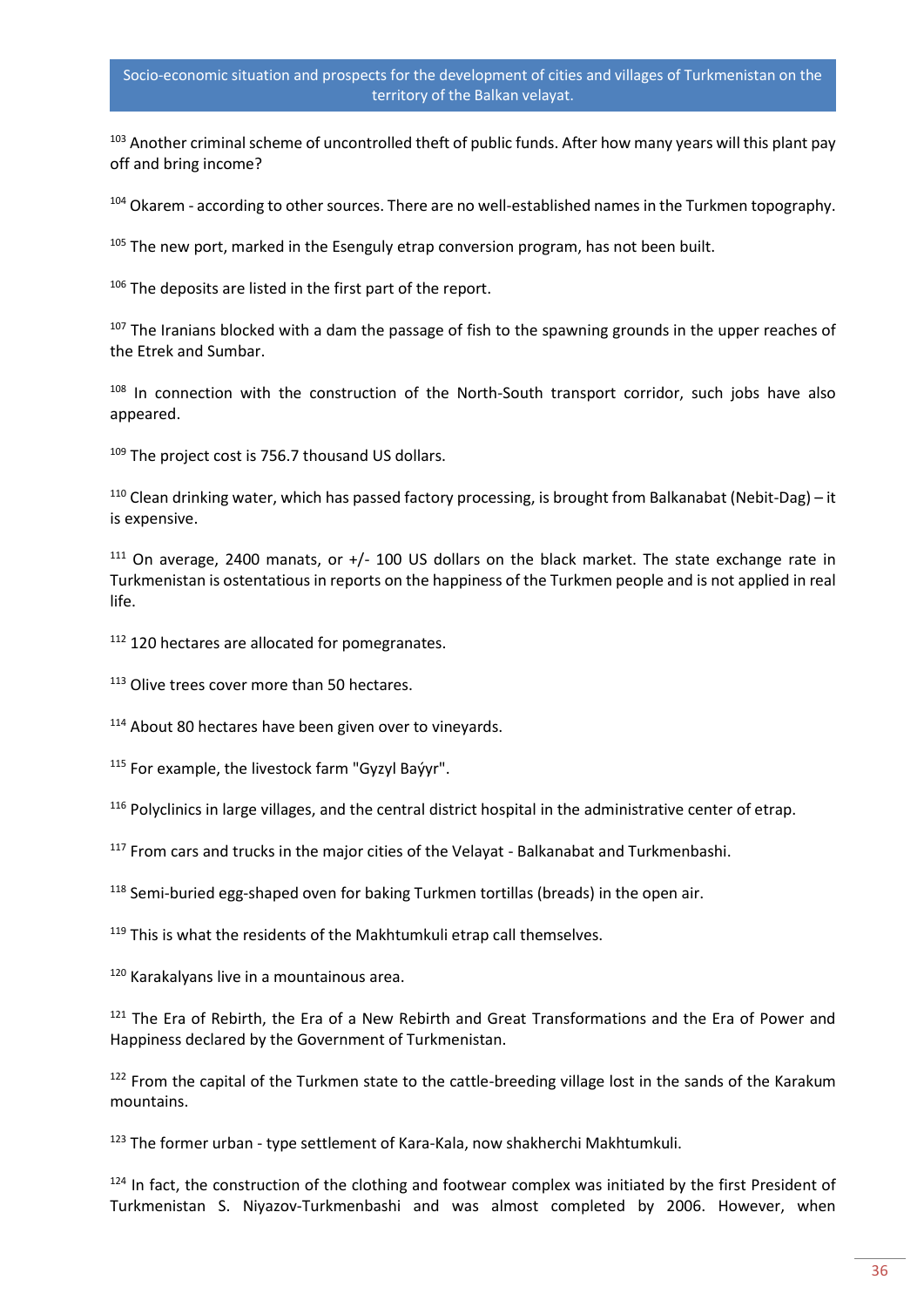Berdimukhamedov came to power, the construction of the facility was suspended, then resumed, and the initiative to build the factories was assigned to Arkadag, who attributed to himself many of the initiatives and merits of his predecessor.

<sup>125</sup> "Neutral Turkmenistan", July 21st, 2020.

<sup>126</sup> Taking into account kickbacks.

 $127$  In this case, an enterprise in which criminal schemes of embezzlement of budget funds are scrolled under the guise of a state brand.

 $128$  A long-running scheme of fraudulent withdrawal of money from the population.

 $129$  The city of Serdar in the years of independence.

<sup>130</sup> The city of Bereket in the years of independence.

<sup>131</sup> One ton per inhabitant of the Balkan Velayat. The figures, of course, are exaggerated at least three times, but they are also impressive. After all, we are talking about a waterless land that did not know the blade of the plow in the memory of the previous ten generations of ancestors.

<sup>132</sup> They were the first in the velayat to start growing cotton.

<sup>133</sup> The bulk of those mobilized through intermediaries (as they are the heads of enterprises, organizations and heads of administrative entities at the place of residence of people involved in agricultural work) pay themselves off from cotton duty during the autumn harvest and spring weeding of seedlings, to which they are also attracted. With the money collected, the management of daikhan farms (even the hyakims of cities and etraps take on this mission) hires day laborers from among the population of cotton-growing areas, and workers and employees who have bought off agricultural work sit at home.

 $134$  Or a flock of sheep, a herd of camels, a herd of horses, etc.

<sup>135</sup> Something like former collective farms based on collective management, or state farms working on the principles of unity of command. In practice, Daikhan farms and associations get along with both.

<sup>136</sup> In terms of size, the lands that have fallen into the hands of officials who use their official position and administrative resources for selfish purposes are comparable to the latifundia of the New World.

137 Cleptocracy.

<sup>138</sup> Democracy.

139 And other riches of the country.

140 Actual landowners.

<sup>141</sup> NT, dated November 20th, 2020, No. 295 (29655): "In accordance with the Code of Turkmenistan "On Land", the Decree of the President of Turkmenistan No. 14668 dated March 18th, 2016 "On issues of regulation of land relations in Turkmenistan", the President of Turkmenistan signed an Order ordering to abolish the right of relevant legal entities to land use on the basis of contracts for the provision of land plots used by them to enterprises and institutions, members of the Union of Industrialists and Entrepreneurs".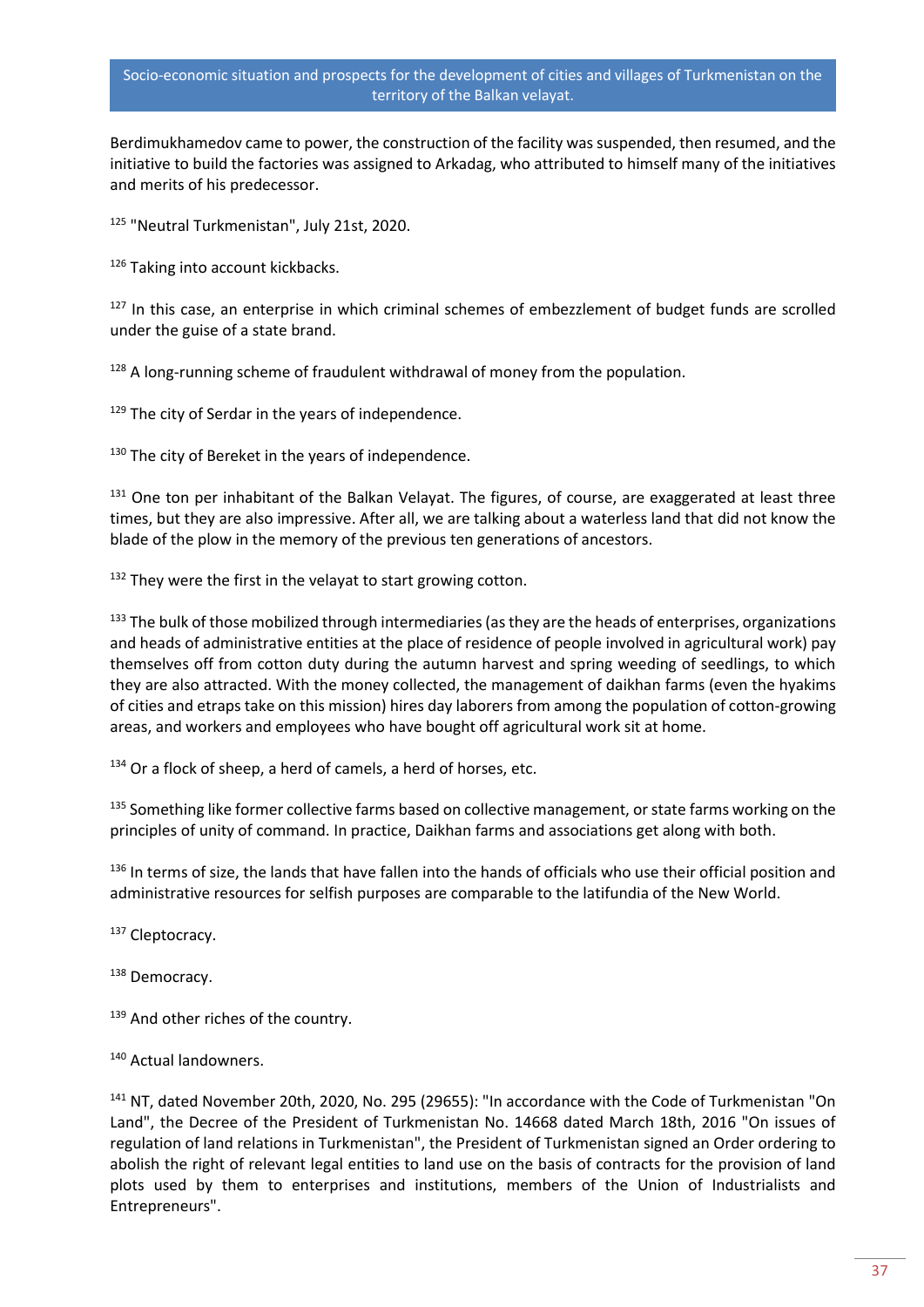<sup>142</sup> In Mary velayat.

<sup>143</sup> NT, dated July 22nd, 2020.

<sup>144</sup> NT, dated April 1st, 6th, 10th, 2020.

<sup>145</sup> Meat breed, like the Saradzhin.

 $146$  In fact, it is the class differentiation of the rural population.

<sup>147</sup> Loser.

148 Store.

<sup>149</sup> In total, the state farm "Kazandzhik" of the same district and three livestock farms in the village of Kizylkiya of the Krasnovodsk district: "Turkmenistan", "26 Baku Commissars" and "Komsomol" in 1982 contained twice as many heads of small cattle. In total, in the Krasnovodsk region in the last years of Soviet power, there were about 420 thousand heads of sheep, goats, 18 thousand camels and 7,500 cows. The collective herd was catastrophically reduced during the collapse of the USSR and the legal lawlessness that unfolded throughout the former country and the struggle for the redistribution of socialist property.

<sup>150</sup> It has 17 thousand small cattle and 1,725 camels.

<sup>151</sup> It has 52 thousand heads of small cattle and 1,350 thousand camels.

<sup>152</sup> This is evidenced by the continuous construction of industrial and civil facilities in small towns and villages of the Tekin regions-Mary and Akhale. A multimillion-dollar medical complex has been built in Arkadag's homeland, the village of Sagant, while a hospital has not yet been built in Krasnovodsk, the former center of the Russian – speaking population of Turkmenistan. The construction of grandiose objects in the villages is exempt from the exacting inspections of financial and legal authorities, as it is carried out under the patronage of the President. Here one can implement any criminal schemes with cash kickbacks and direct theft of building materials on a large scale. According to independent experts, large-scale facilities in the villages are being built with an eye to their future privatization by the Gakhryman (President) clan and his immediate entourage. An example of this is laid in the Esenguly etrap, where a shopping center was put up for auction by the time the program for the transformation of cities and villages was completed.

<sup>153</sup> Counteraction of local bribe takers.

<sup>154</sup> Including natives of the Bereketsky etrap.

 $155$  This is how the coastal Turkmens unflatteringly dubbed the Kazanjik people who arrived in their homeland.

<sup>156</sup> This is due to the strengthening of Tekin people in command positions in Balkanabat, the administrative center of the Balkan velayat.

<sup>157</sup> The representatives of the Russian-speaking population, especially Russians, can be forgotten because of their extremely small population, social passivity and disunity, ignorance of the state language and relatively low culture and literacy as a consequence of the flawed education in secondary schools of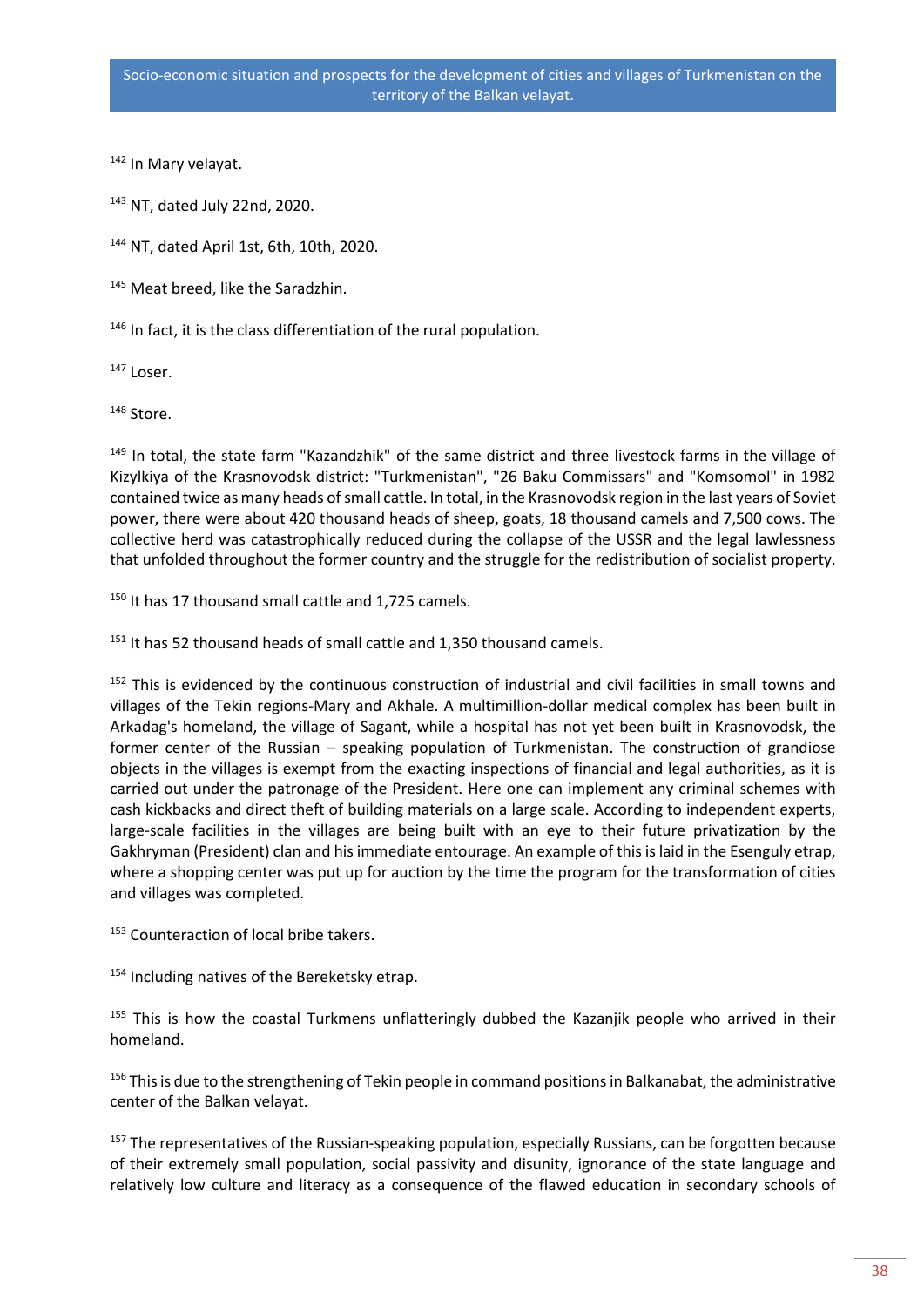Turkmenistan. This seriously restricts the opportunities of the Russian-speaking population in defending their constitutional rights and legitimate interests.

<sup>158</sup> Mostly Yomudis from Kazancik, Tekin people from Akhal and Mary velayat.

<sup>159</sup> It is enough to recall the endless and continuing punitive personnel purges at the TKNPZ, the former State Enterprise "Balkanbalyk", in the State Service of Sea and River Transport of Turkmenistan (now the Agency "Turkmendenizderyaellary"), the International Seaport and other enterprises, as well as in state institutions - hyakimlikы, the governing bodies of the city of Turkmenbashi, etc.

<sup>160</sup> It should be recalled that in Turkmenistan it is forbidden to mention unemployment under the threat of criminal prosecution, despite its obvious and incessant growth.

<sup>161</sup> Chovdurs, soyinajs, igdyrs, saryks, yomudas.

<sup>162</sup> The allocation of land plots for the construction of private housing has been prohibited in the city of Turkmenbashi for almost 30 years (since the declaration of independence). However, this ban, with the connivance of the authorities and the joint benevolence of architects, lawyers, notaries, land surveyors and judges, does not prevent chaotic erecting of entire palaces on cleared plots in the depths of urban slums.

163 The Russian Cemetery in Krasnovodsk (Turkmenbashi) is a multi-confessional resting place. In addition to Orthodox Christians, Catholics, Protestants, Jews, Buddhists, and Muslims are buried here.

<sup>164</sup> A separate study would be needed to count all the khakims, prosecutors, judges, police chiefs, directors of the seaport, TKNPZ and other officials who have replaced each other during the years of independence of Turkmenistan.

<sup>165</sup> For all the years of independence, only two 12-storey residential buildings and two 12-storey hotels have been built.

<sup>166</sup> Until recently, only the city of Garabogaz (Bekdash) was called an urban-type settlement, and now the urban-type settlements are: Turkmenbashi (Djanga) is the administrative center of etrap, the fishing village of Kiyanli and the urban-type settlement of Guvlymayak in the Guvlyduz salt field are often called shaherchi towns.

<sup>167</sup> Djanga.

<sup>168</sup> Existed during the construction work. Most of them were closed due to the lack of contracts.

<sup>169</sup> It was forcibly closed on a national basis because of the Russian-speaking (Jewish) founders of the Individual Enterprise.

 $170$  It is closed because of the nationality of the owner of the Individual Enterprise - an Azerbaijani by nationality.

<sup>171</sup> The volume of production and the number of jobs due to a decrease in demand for the products of the non-metallic construction materials plant and the DU services decreased several times.

<sup>172</sup> Building stone is now a big shortage.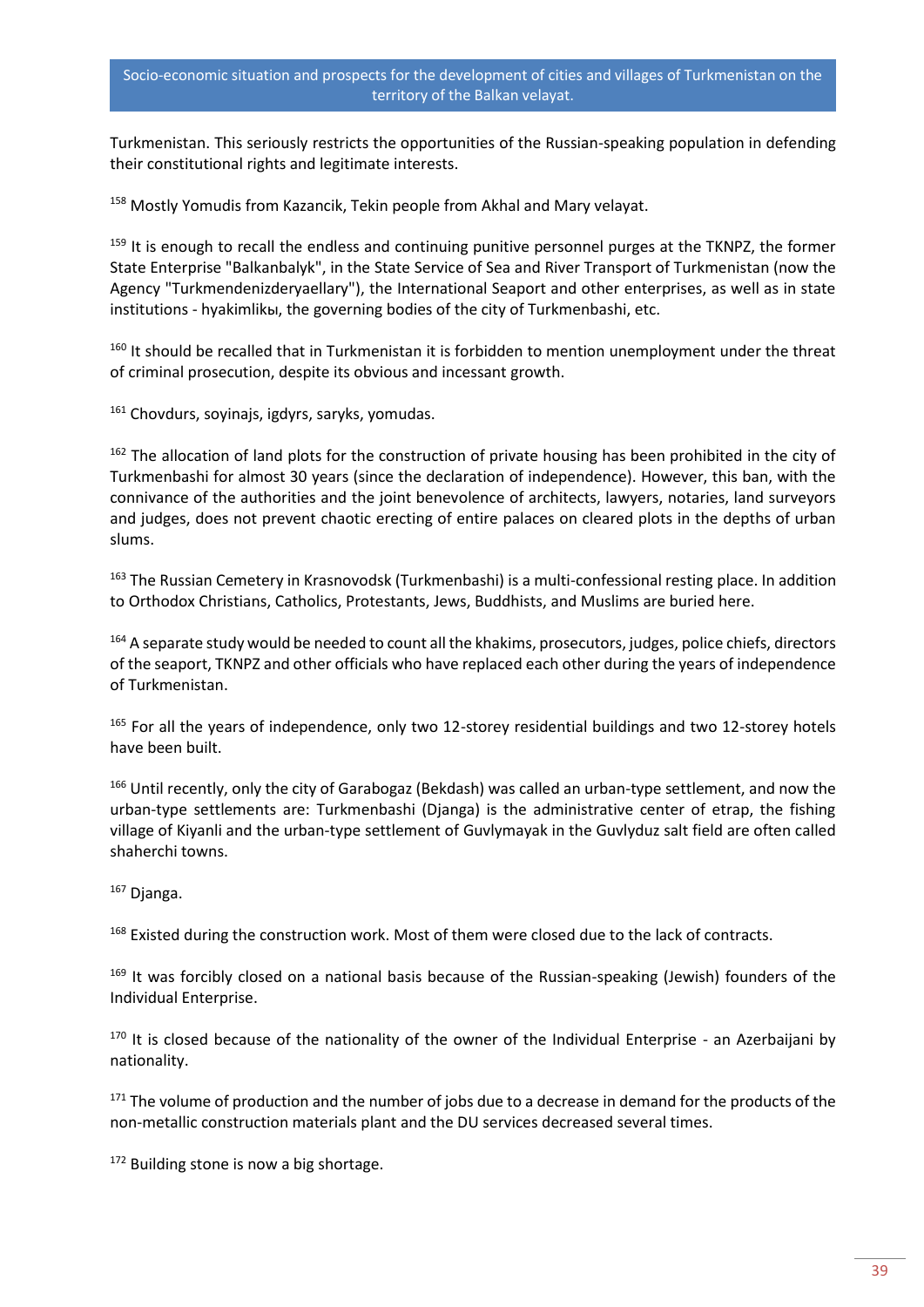<sup>173</sup> This "junk" is not needed by anyone - the land plot on which it stands is valued. Buyers of real estate in an old urban development do not stop at anything to get it. Using administrative resources, forgery of documents or outright bribery, they expand the acquired plots several times and build palaces on them.

174 In the 90s, Kozhman was spontaneously built along the Airport-Akdash road by the residents of the village No. 7, who were left without a roof over their heads, demolished by order of the authorities of the city of Turkmenbashi. Settlement No. 7, or, as it was popularly called "Nakhalstroy", was built arbitrarily in the 70s of the last century by steppe dwellers (Kazakhs and Turkmens) at the entrance to the city of Krasnovodsk from the airport. Subsequently, Kozhman has grown and is now being actively built up by Turkmens from distant villages of etrap and the city of Turkmenbashi, as well as by visiting developers from other velayats. It is built up in one row along the road for several kilometers. In the back yards of the village there are outbuildings – tamdyrs, sheds, cattle pens, stables, workshops, etc.

<sup>175</sup> Ship waste (ballast water, etc.) from ships serving offshore fisheries in the Turkmen sector of the Caspian Sea.

 $176$  Garagel is a urban - type settlement in the Balkan Velayat. The population is about eight hundred people. The settlement is located on the territory of the administrative district of the city of Khazar. Krasnovodsk railway station is 140 km away. The status of the village since 1956. Until 1993, it was called Karagel.

177 In the Khazar municipal utilities company.

<sup>178</sup> There are less than one thousand people in Kiyanli. The inhabitants of the village live mainly in former barracks built during the Soviet era and slightly redeveloped during the years of independence. Household amenities are located in the courtyard. New houses are being built on the front side of the village, but half of them belong to the natives of the village, who now live in the city of Turkmenbashi, Ashgabat and other cities. Having a house on the seashore is very prestigious and profitable in modern Turkmenistan.

<sup>179</sup> The construction of an industrial facility worth 42 million US dollars was started in 2008 and abandoned without a preliminary and comprehensive study of the feasibility and socio-demographic justifications. It was assumed that the state complex for the artificial breeding of sturgeon fish and the production of fish products would produce five tons of black caviar, 120 tons of portioned sturgeon fillet in vacuum packaging, five million conventional cans of canned fish and 120 tons of smoked sturgeon fish. In addition, frozen semi-finished products in the amount of 10 tons per year will be produced from the same raw materials, as well as: 10 tons of ready-made culinary products, 30 tons of pickles and 50 tons of fish flour.

 $180$  The initial project cost. The construction of the facility began in 2003 and was completed with commissioning on December 9th, 2009.

<sup>181</sup> According to the "black market" rate of November 29th, 2020. Consumer prices for all products and goods are equal to the "black rate".

 $182$  The gas chemical complex provided about 1,200 new jobs. However, during the recruitment of maintenance personnel, priorities were given to the builders of the complex, who became qualified operators during the construction.

<sup>183</sup> The modern name is "Guvlyduz".

<sup>184</sup> Prefabricated house made of insulated wooden panels. The houses have been preserved, and people still live in them.